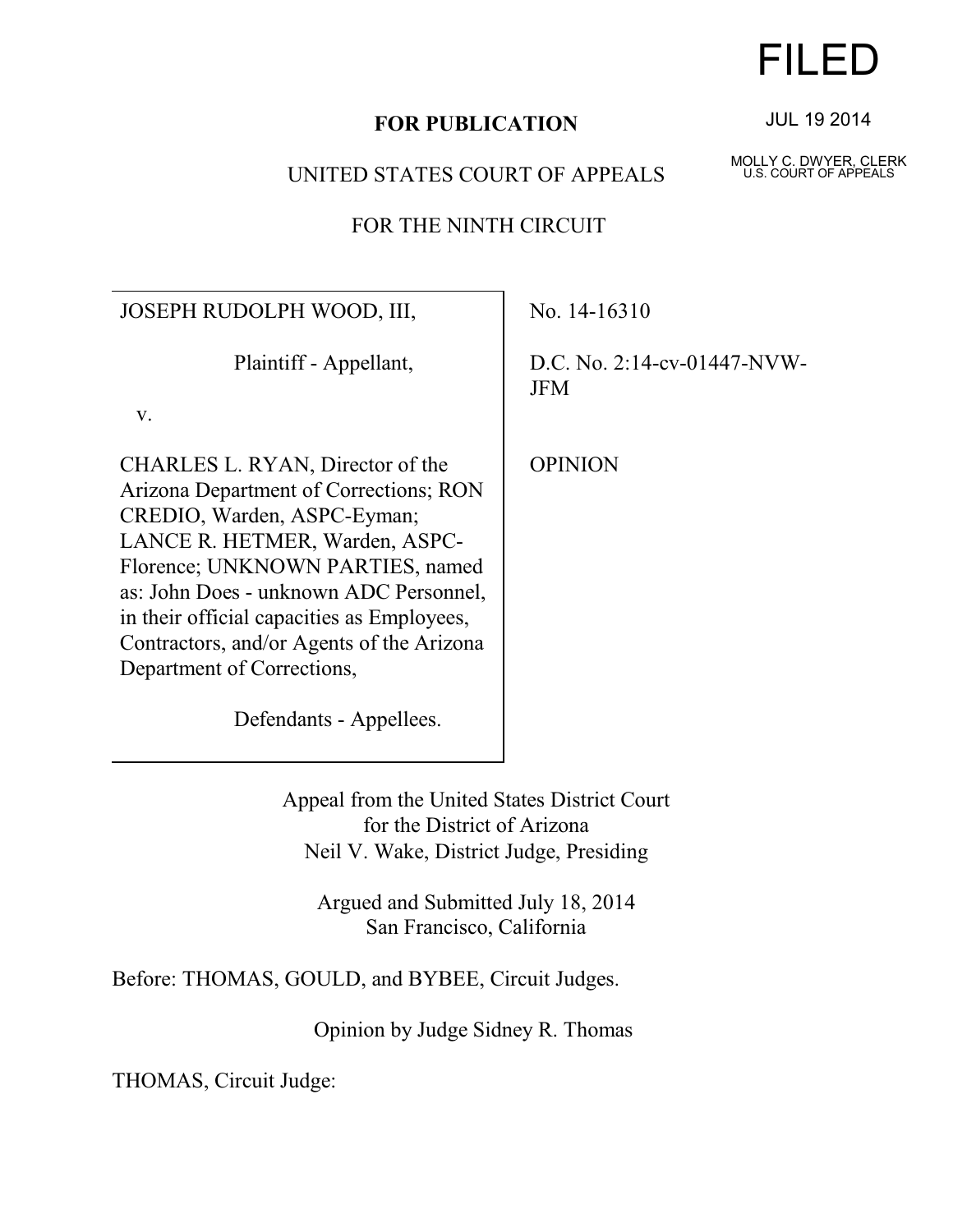Joseph Wood ("Wood") is scheduled to die by lethal injection on July 23,

2014. Wood seeks information from the Arizona Department of Corrections ("Department") regarding the method of his execution, which the Department has not provided. Wood argues that, by withholding this information, the Department has violated his First Amendment rights. He seeks a preliminary injunction delaying his execution until he receives the information. The district court denied Wood's motion. Although we do not reach the ultimate merits of the case, we conclude that Wood has presented serious questions going to the merits of his claim, and that the balance of hardships tips sharply in his favor. We therefore reverse the district court's denial of the motion for a preliminary injunction.

# I

## A

Wood was convicted and sentenced to death for the 1989 murders of his estranged girlfriend, Debra Dietz, and her father, Eugene Dietz. His conviction and sentence were affirmed on direct appeal by the Arizona Supreme Court. *State v. Wood*, 881 P.2d 1158, 1177 (Ariz. 1994). The United States Supreme Court denied Wood's Petition for a Writ of Certiorari. *Wood v. Arizona*, 515 U.S. 1147 (1995). In 1996, Wood filed a state petition for post-conviction review. The state post-conviction court and the Arizona Supreme Court denied relief. In 2002,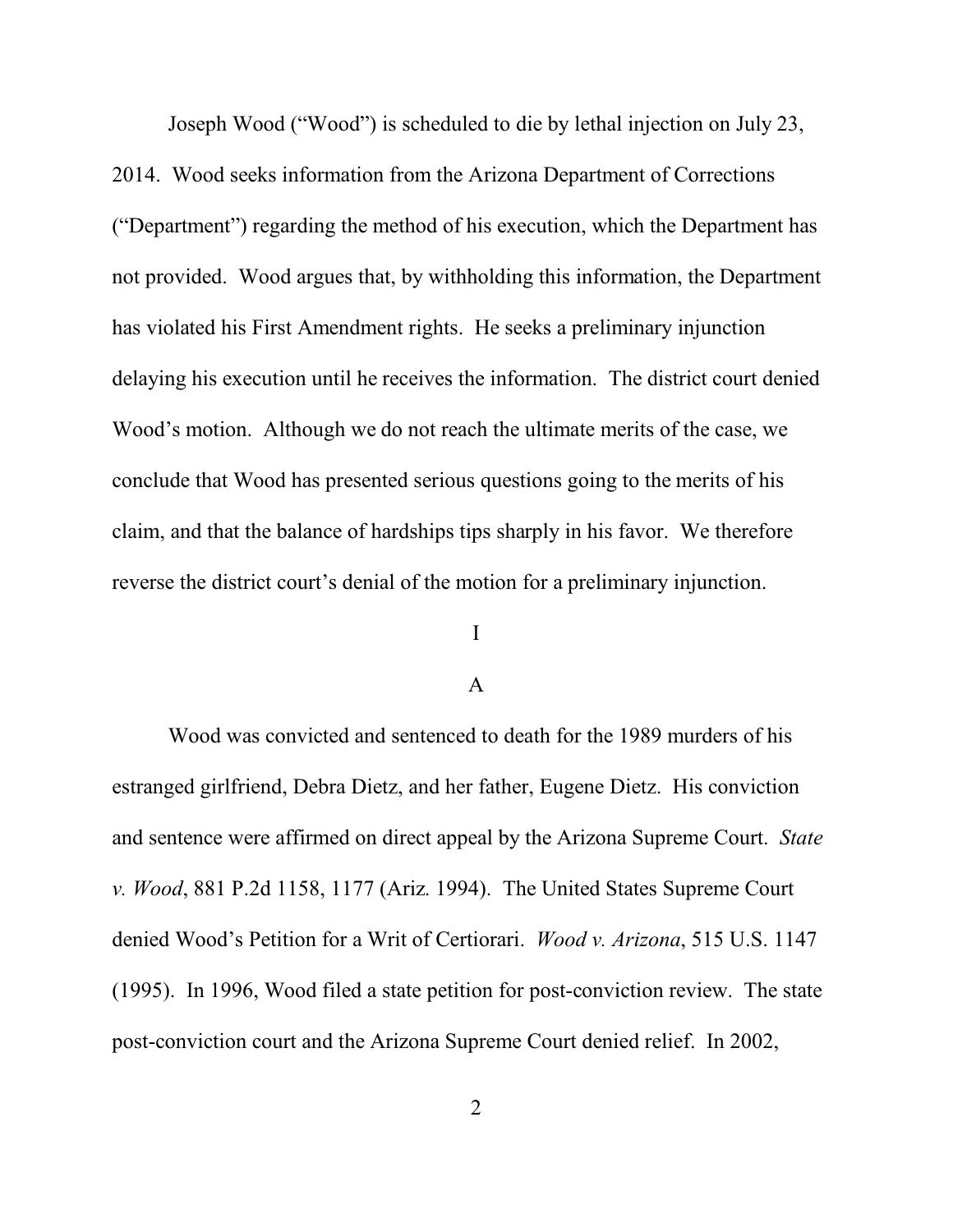Wood filed a second post-conviction relief petition. The state post-conviction court and Arizona Supreme Court again denied relief. The federal district court denied his petition for a writ of habeas corpus. We affirmed the denial of his habeas petition. *Wood v. Ryan*, 693 F.3d 1104, 1122 (9th Cir. 2012).

On April 22, 2014, the Arizona Attorney General filed a motion seeking a Warrant of Execution. The Arizona Supreme Court granted the motion on May 28, 2014, setting Wood's execution date for July 23, 2014.

On April 22, the same day the State filed a motion seeking a warrant of execution, its Attorney General's office sent Wood's attorney, Julie Hall, a letter informing her that if the warrant was granted, the Department would use two drugs—Midazolam and Hydromorphone—to execute Wood. The State also indicated that if the Department could procure the drug Pentobarbital, it would "provide notice of its intent to use that drug."

On April 30, the head of Arizona's Federal Public Defender's Capital Habeas Unit, Dale Baich, sent the Department the first of four letters inquiring about the method the Department would use to execute Wood. He asked first about the two-drug protocol, inquiring about how the Department chose the amounts to be used of both drugs, the name and manufacturer of both drugs, the source of the drugs, and the credentials of those who would administer them. He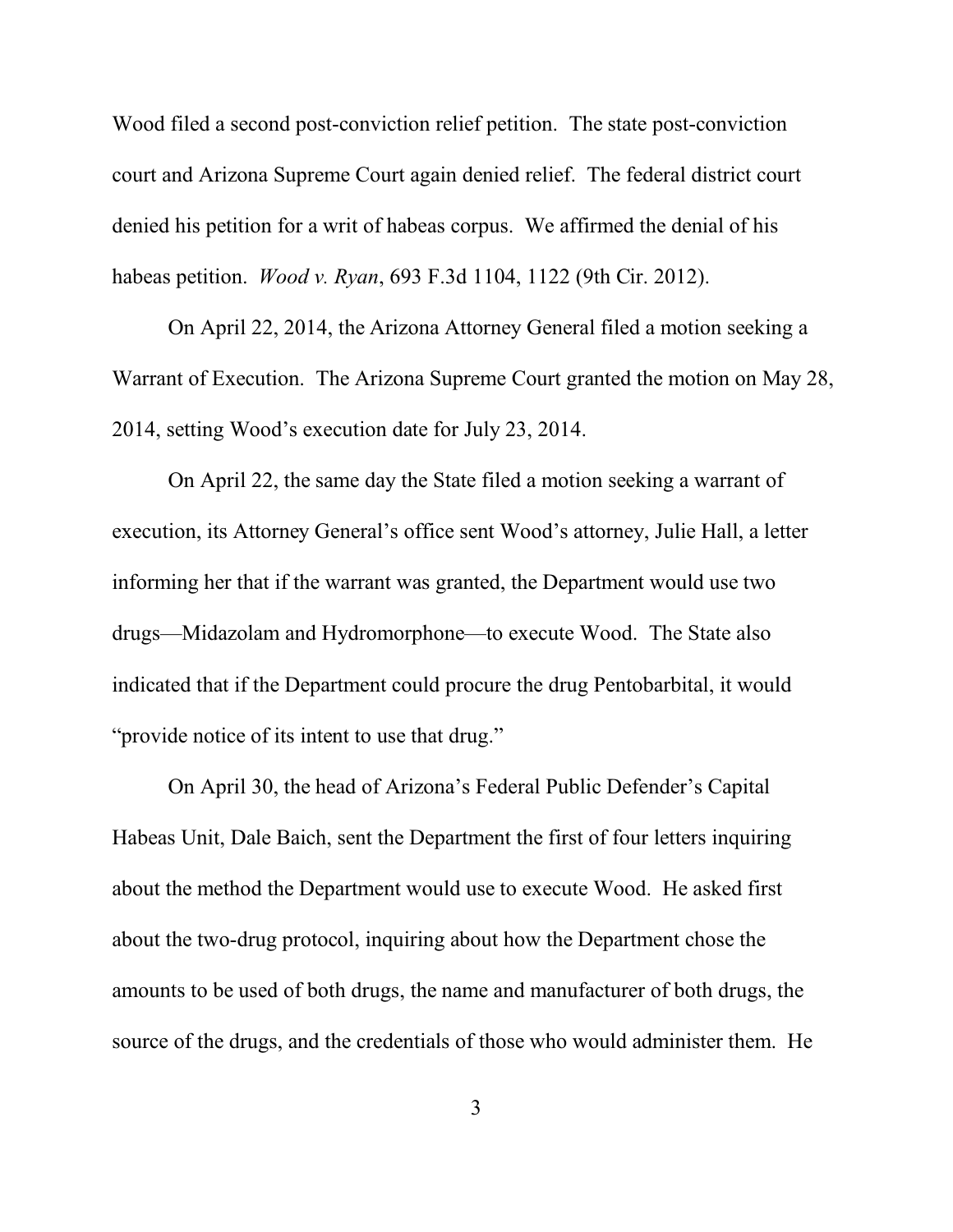requested similar information concerning the Pentobarbital protocol and also asked how long the Department would plan to look for that drug.

The Department responded on May 6, indicating that it would use the new two-drug protocol on Wood if the warrant were granted, and that it had chosen the amounts of both drugs based on declarations and sworn testimony in "the Ohio Execution Protocol litigation." It also indicated that the drugs would be domestically obtained and FDA-approved, although it would not release other identifying information, citing Arizona's confidentiality law, Ariz. Rev. Stat. § 13- 757. It noted that the qualifications of the IV team had not changed since the Department updated its protocol in 2012 to "include assurances of the" team's qualifications. Finally, the Department added that it will "continue to look for a source of pentobarbital indefinitely."

Baich responded on May 9. He again requested the drug manufacturer information, along with lot numbers and expiration dates for the two drugs. He also asked for copies of the actual documents in the Ohio litigation upon which the Department relied in devising its new protocol. Baich asked for clarification of the Department's claims that it would use the new two-drug protocol, but also continue to search for Pentobarbital. Finally, given the recent problematic execution in Oklahoma and past criticism of the Department by the district court in Arizona,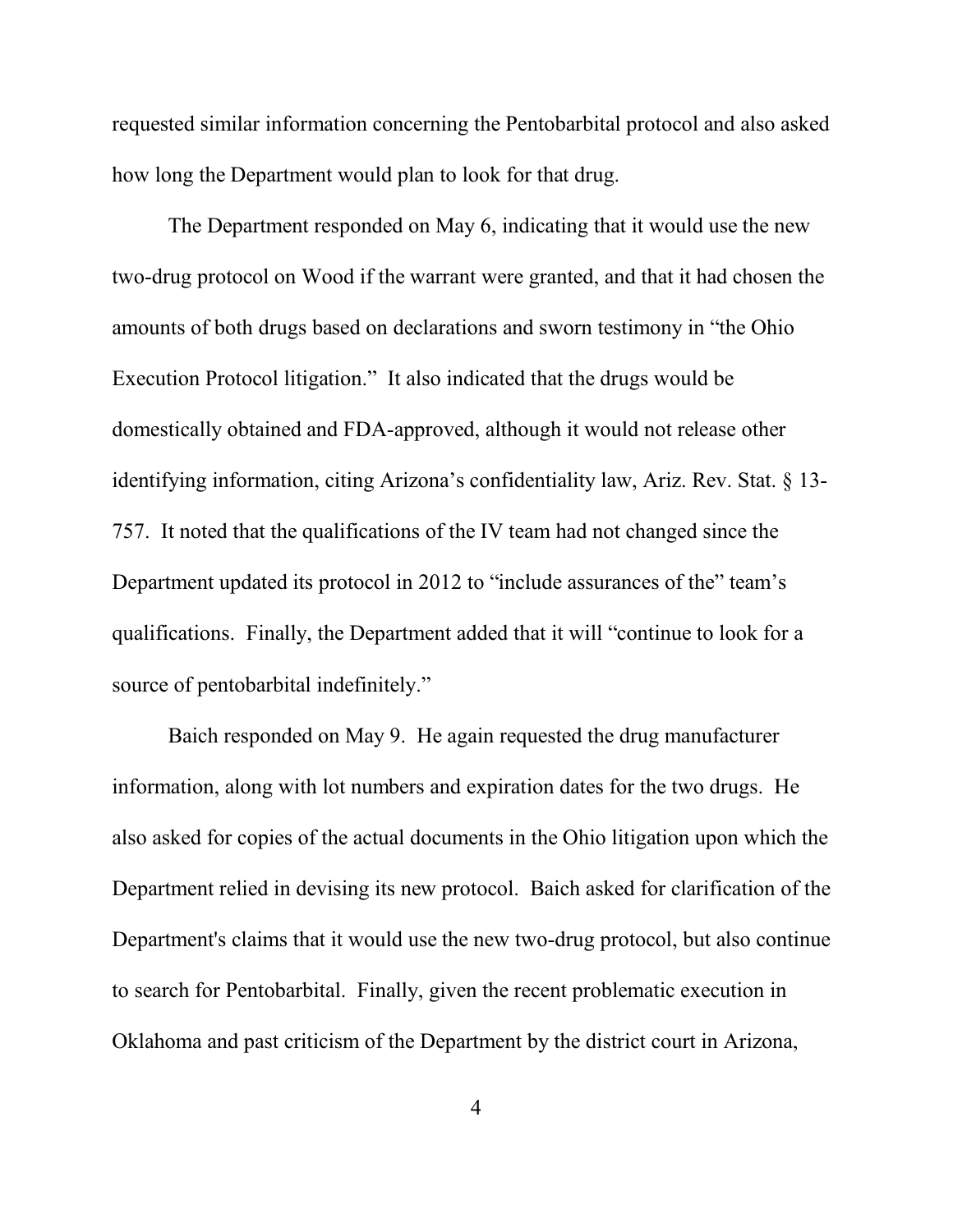Baich asked for the qualifications of the medical professionals who would perform the execution.

Baich followed up on May 15, forecasting the current litigation and directing the Department to preserve all electronically stored information and other documentation that pertains to the questions Baich had asked. He sent a second letter on that date, reiterating the questions from his previous letters and asking for documents from the Department in a variety of areas pertaining to his questions.

The Department responded on June 6, providing certain redacted records in response to Baich's request. These records include redacted purchase orders, invoices, and order confirmations for Midazolam and Hydromorphone.Although information about the manufacturers and suppliers was redacted, the documents do display the expiration dates of the Midazolam and Hydromorphone: September and October 2015. The Department refused to answer Wood's remaining requests and also referred him again to the State's execution protocol and the Ohio Execution Protocol litigation. In a June 25, 2014 letter, the Department provided final confirmation that Wood would be executed using the two-drug protocol, consisting of Midazolam and Hydromorphone. Following this correspondence, Wood still seeks: (1) the source(s), manufacturer(s), National Drug Codes ("NDCs"), and lot numbers of the drugs the Department intends to use in his execution; (2) non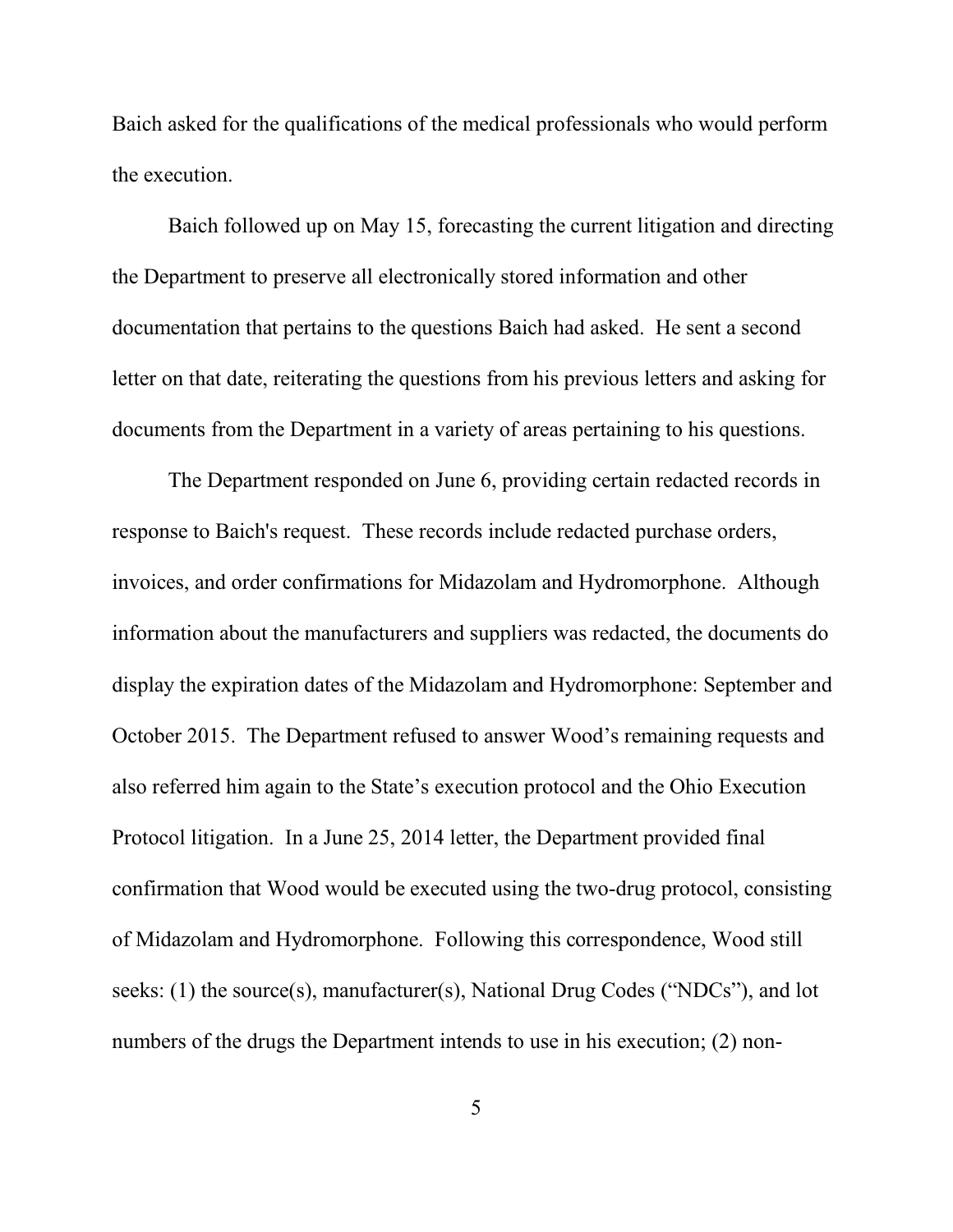personally identifying information detailing the qualifications of the personnel the Department will use in his execution; and (3) information and documents explaining how the Department developed its current lethal-injection drug protocol.

B

On June 26, 2014, Wood and five other capital prisoners ("Wood" or "Plaintiffs") filed a 42 U.S.C. § 1983 complaint in the District of Arizona, seeking equitable, injunctive, and declaratory relief. In the complaint, the Plaintiffs argue the Department has not provided sufficient information in response to requests by the Federal Defender and alleges three counts: that by deliberately concealing lethal injection information, the Department has violated Plaintiffs' (1) First Amendment right to petition the government for redress of grievances and (2) First Amendment right to be informed about the manner in which Arizona implements the death penalty; and (3) that Arizona's protocol, developed without complying with the Food, Drug and Cosmetics Act, violates the Supremacy Clause of Article VI of the Constitution.

On July 2, Wood filed a motion for a preliminary injunction or temporary restraining order. Wood argued the district court should grant an injunction preventing the Department from carrying out his execution until it provides him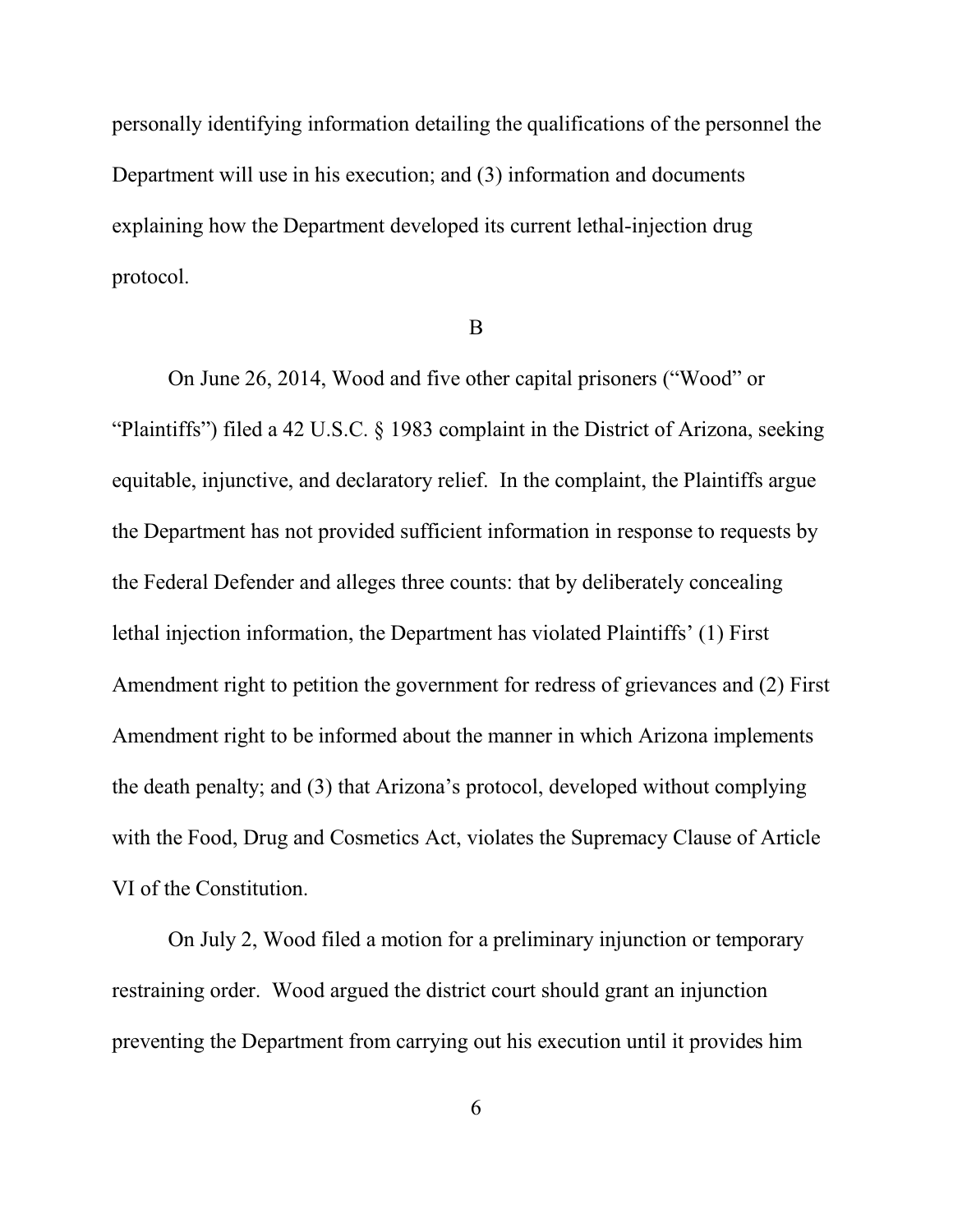with the information he requests. In a July 10 order, the district court denied Wood's preliminary injunction motion. The court concluded that the motion—founded on Wood's second First Amendment claim—was unlikely to succeed on the merits and that Wood had failed to present "serious questions" going to the claim's merits. *See Developmental Servs. Network v. Douglas*, 666 F.3d 540, 544 (9th Cir. 2011) ("Nevertheless, if a plaintiff fails to show that he has some chance on the merits, that ends the matter."). Wood filed a timely notice of appeal on July 10. We have jurisdiction under 28 U.S.C. § 1292(a)(1).

## II

## A

Wood appeals the district court's denial of his preliminary injunction motion. We review the "denial of a preliminary injunction for abuse of discretion." *Alliance for the Wild Rockies v. Cottrell*, 632 F.3d 1127, 1131 (9th Cir. 2011).

To obtain a preliminary injunction on his First Amendment claim, Wood "must establish that he is likely to succeed on the merits, that he is likely to suffer irreparable harm in the absence of preliminary relief, that the balance of equities tips in his favor, and that an injunction is in the public interest." *Winter v. Natural Res. Def. Council, Inc.*, 555 U.S. 7, 20 (2008). We also recognize a variation on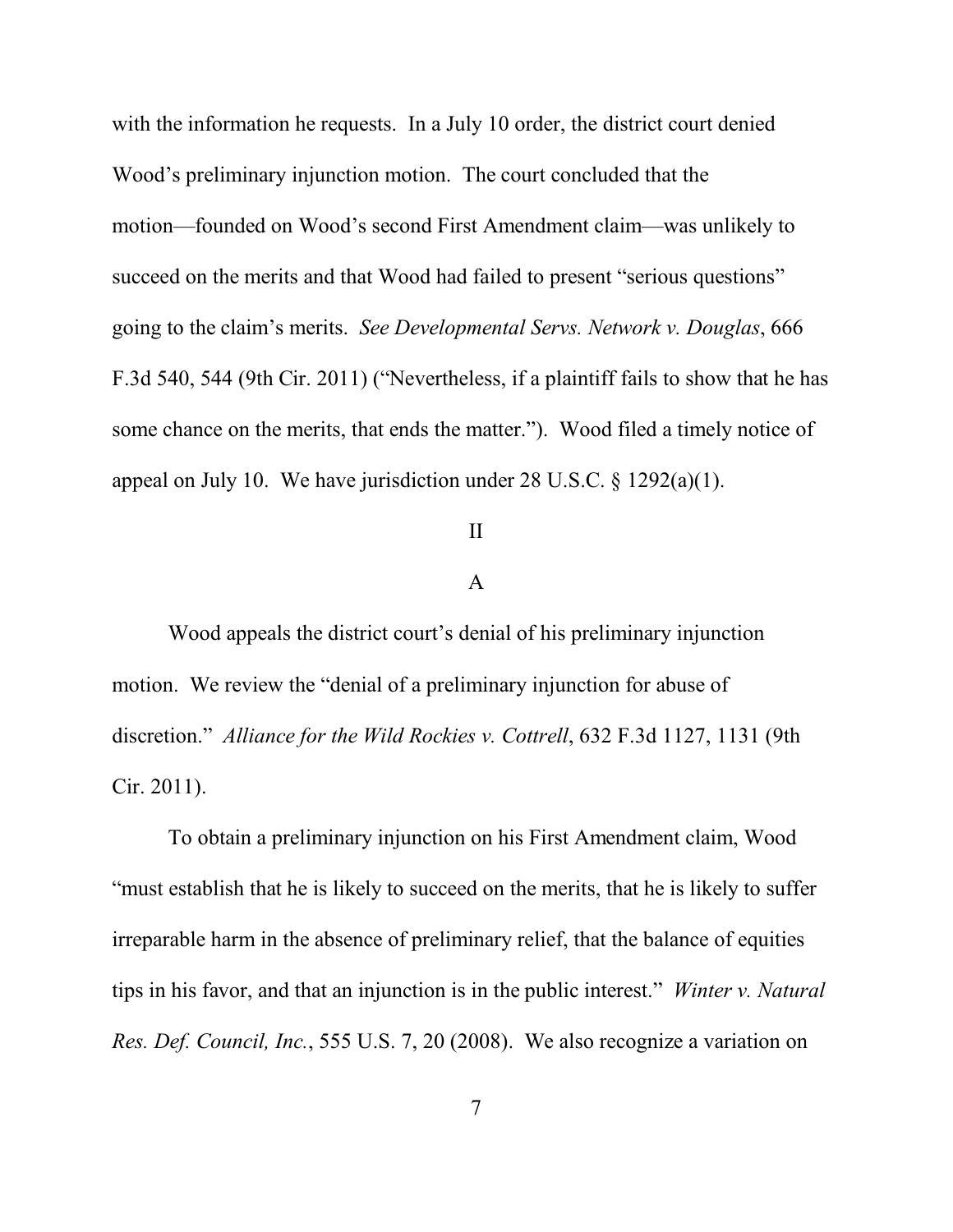the *Winter* test—the "serious questions" version—which requires the plaintiff to demonstrate that "'serious questions going to the merits were raised and the balance of hardships tips sharply in the plaintiff's favor.'" *Towery v. Brewer*, 672 F.3d 650, 657 (9th Cir. 2012) (quoting *Alliance for the Wild Rockies*, 632 F.3d at 1135). The plaintiff must still establish the other *Winter* factors as well. *Id.* "This approach requires that the elements of the preliminary injunction test be balanced, so that a stronger showing of one element may offset a weaker showing of another." *Id.* The "serious questions" version does not require a "separate and independent analysis from the court's assessment of [Wood's] likelihood of success on the merits." *Lopez v. Brewer*, 680 F.3d 1068, 1073 (9th Cir. 2012). There are special considerations in a capital case when a plaintiff requests a stay of execution. "'[F]iling an action that can proceed under § 1983 does not entitle the complainant to an order staying an execution as a matter of course.'" *Towery*, 672 F.3d at 657 (quoting *Hill v. McDonough*, 547 U.S. 573, 583–84 (2006)). "Rather, 'a stay of execution is an equitable remedy' and 'equity must be sensitive to the State's strong interest in enforcing its criminal judgments without undue interference from the federal courts." *Id.* (quoting *Hill*, 547 U.S. at 584).

## B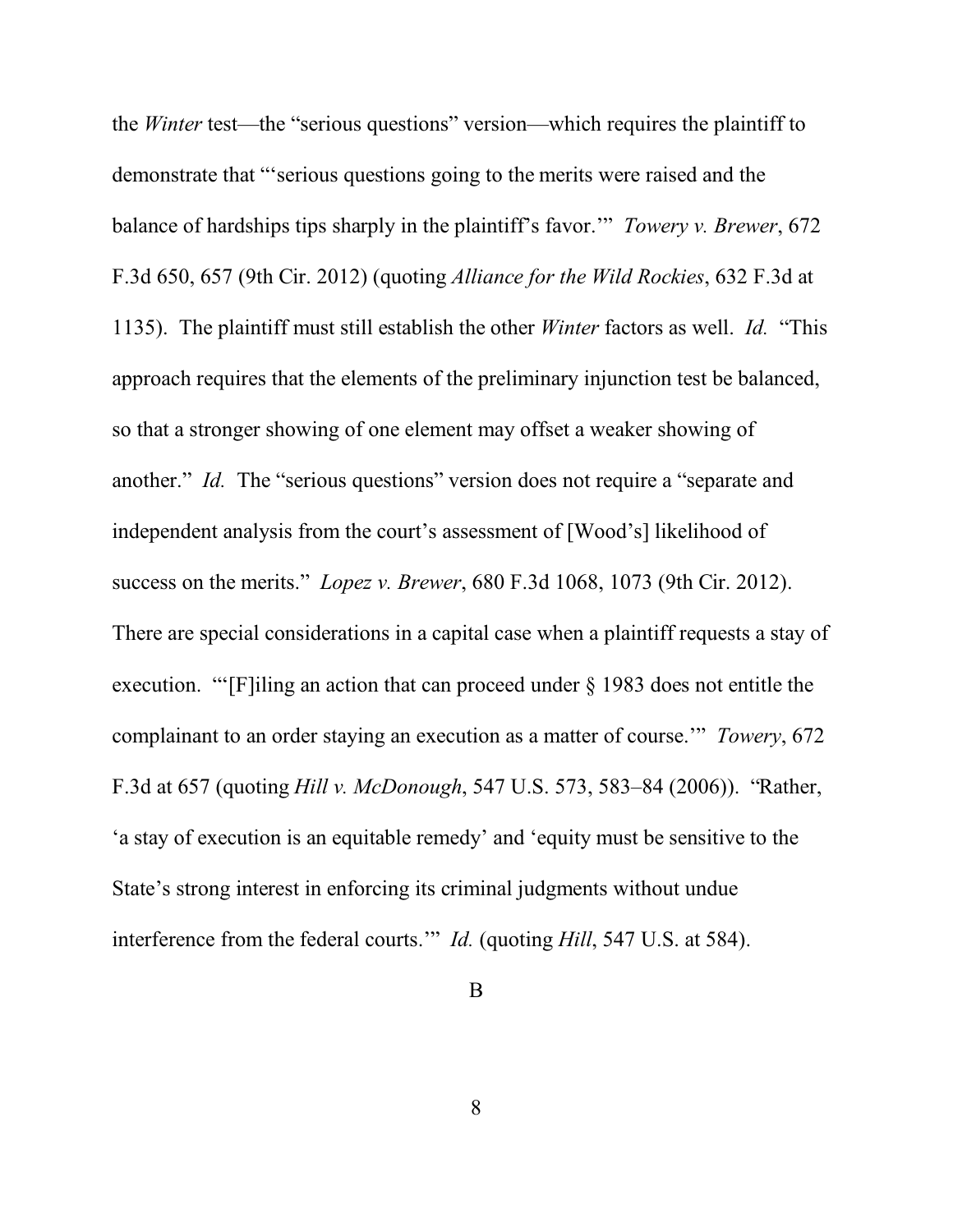The district court concluded that Wood was unlikely "to show that he has some chance on the merits" of his First Amendment claim, and therefore denied the motion. *Developmental Servs. Network*, 666 F.3d at 544. In the claim at issue, Wood argues that the Department is violating his "First Amendment right of access to execution-related governmental information." To prevail at the preliminary injunction stage, Wood<sup>1</sup> must raise serious questions going to the merits of his First Amendment claim: (1) that this case is actually the type of case to which our right of access analysis properly applies; and (2) that the First Amendment right of access attaches to the execution-related governmental information he seeks. *Cal. First Amendment Coal. v. Woodford*, 299 F.3d 868, 873–77 (9th Cir. 2002). We address each question in turn.

1

The Supreme Court has recognized "that the First Amendment guarantees the public—and the press—a qualified right of access to governmental

<sup>&</sup>lt;sup>1</sup> Wood and his co-plaintiffs sue to enforce a public First Amendment right. They may sue to enforce that right as individual citizens. *Cf. Globe Newspaper Co. v. Superior Court*, 457 U.S. 596, 604 (1982) (stating that the First Amendment protections in cases involving the right of access to governmental proceedings ensures "that *the individual citizen* can effectively participate in and contribute to our republican system of self-government" (emphasis added)); *see also Pell v. Procunier*, 417 U.S. 817, 822 (1974) ("[A] prison inmate retains those First Amendment rights that are not inconsistent with his status as a prisoner or with the legitimate penological objectives of the corrections system.").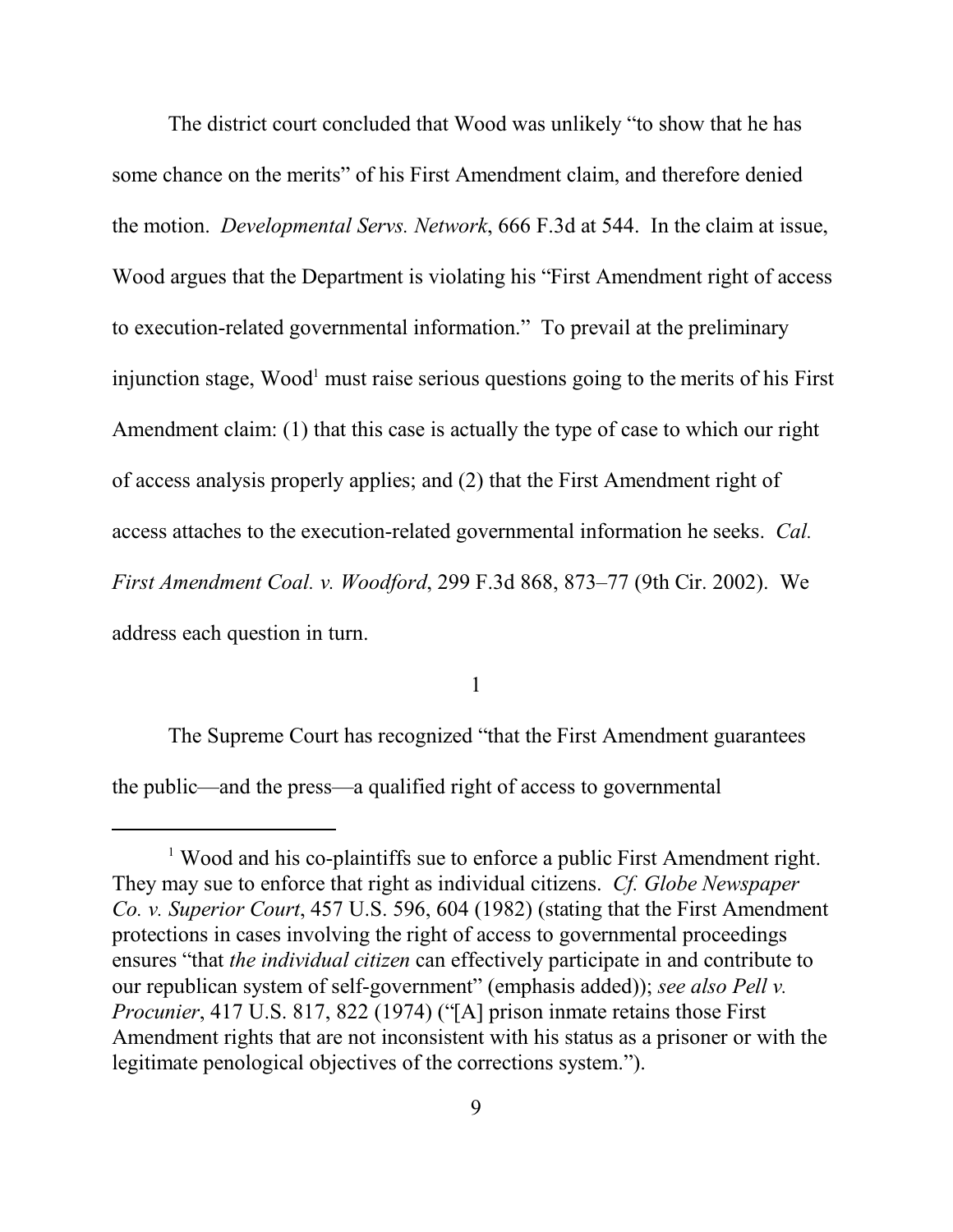proceedings." *Cal. First Amendment Coal.*, 299 F.3d at 873. Underlying this right "is the common understanding that 'a major purpose of that Amendment was to protect the free discussion of governmental affairs.'" *Globe Newspaper Co.*, 457 U.S. at 604 (1982) (quoting *Mills v. Alabama*, 384 U.S. 214, 218 (1966)). This protection ensures "that the individual citizen can effectively participate in and contribute to our republican system of self-government." *Id.* The Supreme Court has recognized a qualified right of access to criminal trials, *Richmond Newspapers, Inc. v. Virginia*, 448 U.S. 555, 579–80 (1980), the testimony of child victims of sex offenses, *Globe Newspaper Co.*, 457 U.S. at 603–11, voir dire, *Press-Enterprise Co. v. Superior Court*, 464 U.S. 501, 505–11 (1984), and preliminary hearings, *Press-Enterprise Co. v. Superior Court*, 478 U.S. 1, 10–13 (1986) ("*Press-Enterprise II*").

Applying the two-factor analysis described in *Press-Enterprise II*, we recognized in *California First Amendment Coalition "*that the public enjoys a First Amendment right to view executions from the moment the condemned is escorted into the execution chamber, including those 'initial procedures' that are inextricably intertwined with the process of putting the condemned inmate to death." 299 F.3d at 877. In acknowledging this right, we noted that "[t]o] determine whether lethal injection executions are fairly and humanely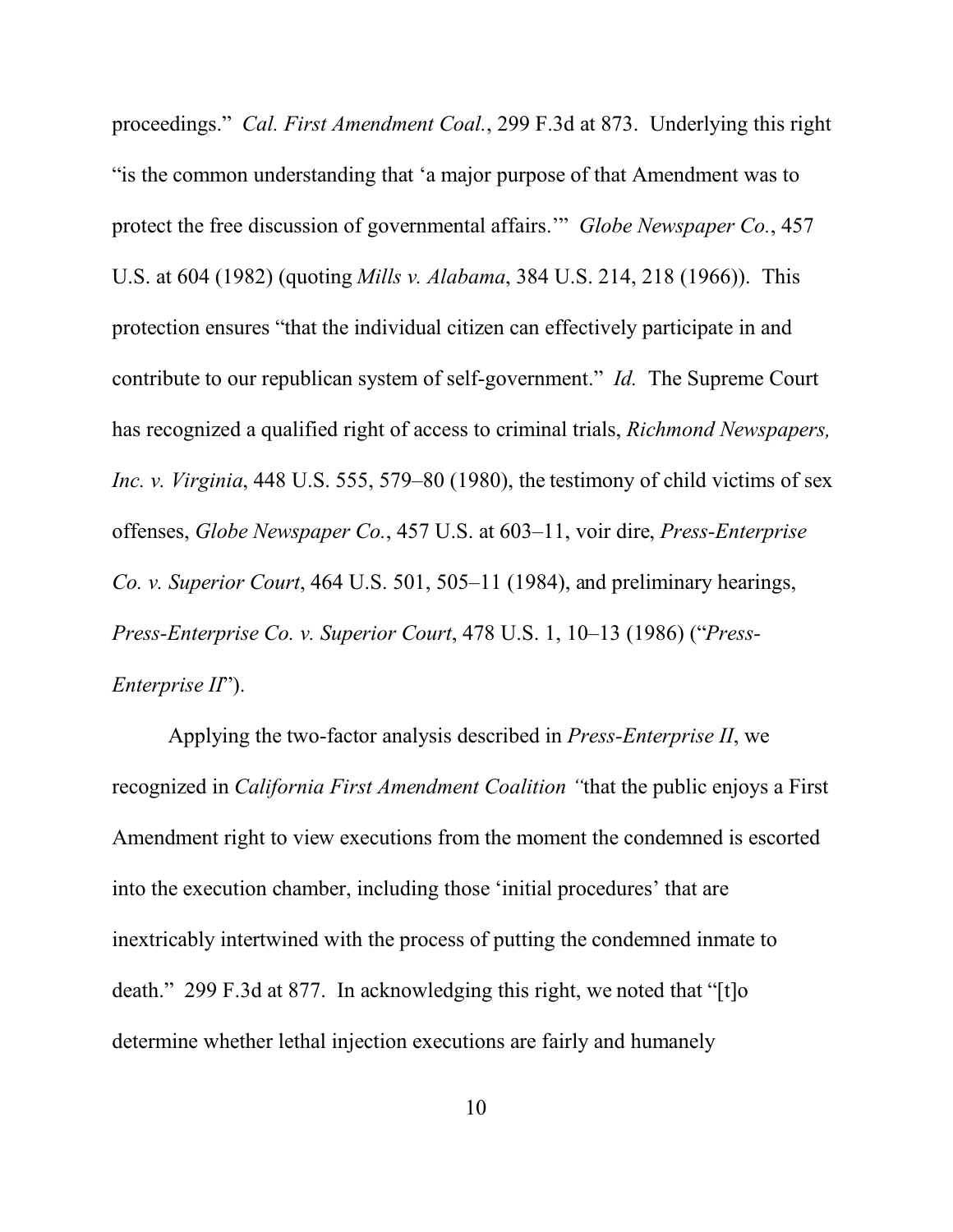administered, or whether they ever can be, citizens must have reliable *information* about the 'initial procedures,' which are invasive, possibly painful and may give rise to serious complications." *Id.* at 876 (emphasis added).

Since *Richmond Newspapers, Inc.*, we have recognized not just a right of access to certain court proceedings, but also to documents related to those proceedings in which we found a right of access. *Oregonian Publ'g Co. v. United States Dist. Court*, 920 F.2d 1462, 1465 (9th Cir. 1990) ("Under the first amendment, the press and the public have a presumed right of access to court proceedings and documents.").

For example, in *Oregonian Publishing Co.*, we recognized a qualified right of access not just to "plea agreements," but to "related documents." *Id.* at 1465–66. The "related documents" in that case included the memorandum by the defendant supporting his motion to seal the plea agreement and the district court's findings in support of its order to seal. *Id.* at 1463–64. In *Seattle Times Co. v. United States Dist. Court*, 845 F.2d 1513, 1514–17 (9th Cir. 1988), we also recognized a qualified right of access to pretrial release proceedings and related documents, including financial affidavits filed in support of a motion for courtappointed counsel and briefs filed regarding preliminary detention. Similarly, in *CBS, Inc. v. United States Dist. Court*, 765 F.2d 823, 824-26 (9th Cir. 1985), we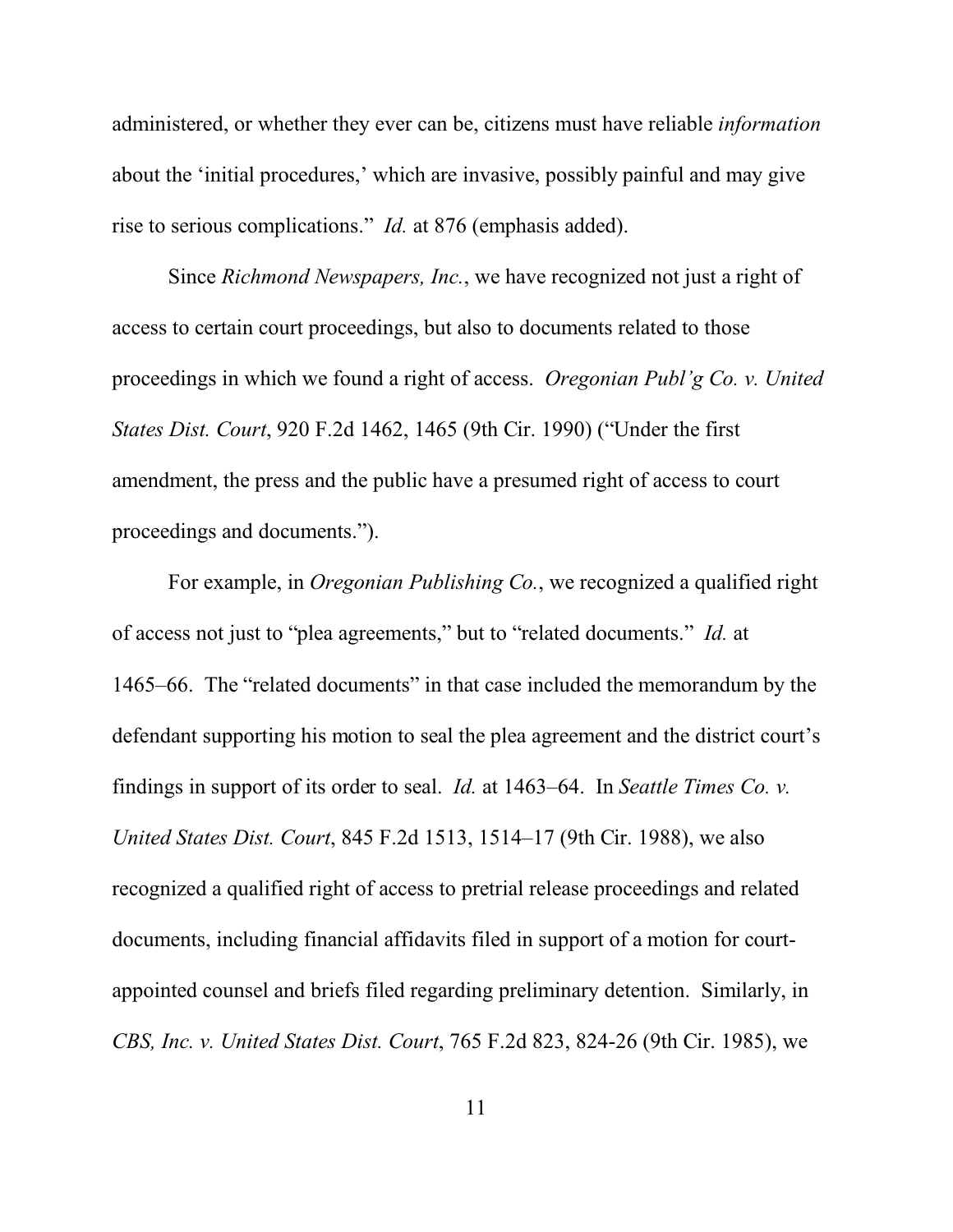acknowledged a qualified right of access to post-trial documents, including a motion to reduce a criminal sentence and the prosecution's response. *See also id.* at 825 (stating the "presumption that the public and the press have a right of access to criminal proceedings and documents filed therein"). In *Phoenix Newspapers, Inc. v. United States Dist. Court*, 156 F.3d 940, 946–49 (9th Cir. 1998), we recognized a qualified right of access to transcripts of closed post-trial proceedings. Finally, we recently acknowledged the First Amendment right of access "to civil proceedings and associated records and documents." *Courthouse News Serv. v. Planet*, 750 F.3d 776, 786 (9th Cir. 2014).

In short, the right to access to documents intrinsically associated with public proceedings forms an important component of the *Press-Enterprise II* First Amendment right of access. To be sure, the First Amendment does not generally grant "a right of access to government information or sources of information within the government's control," *Houchins v. KQED, Inc.*, 438 U.S. 1, 15 (1978). Relying on this general principle, Arizona argues that the information Wood seeks cannot be subjected to the *Press-Enterprise II* right of access analysis. But this straw man argument begs the question. The issue is not whether *Press-Enterprise II* grants a generalized right of access to executive branch documents. It does not. Rather, the question is whether, consistent with our precedents, the documents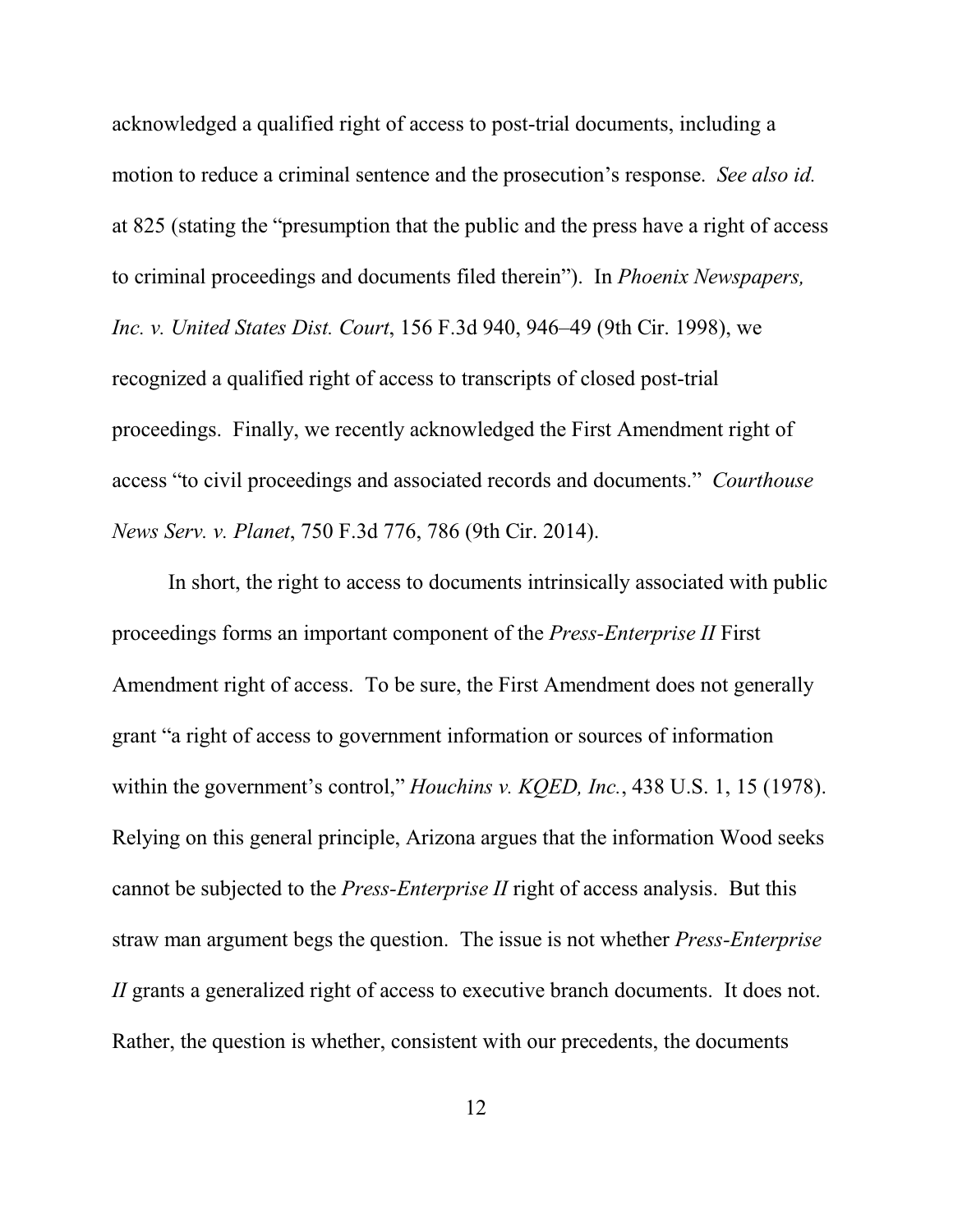sought in this case are so intrinsically intertwined with a recognized right that disclosure is required.

In *California Free Amendment Coalition*, we recognized a right to view the entire execution, including those initial procedures "inextricably intertwined" with the process of putting an inmate to death. 299 F.3d at 877. And in that case, we explicitly stated the focus and scope of that right: providing citizens with "reliable information" about the execution's initial procedures, "which are invasive, possibly painful and may give rise to serious complications." 299 F.3d at 876. Here, like the memoranda, factual findings, affidavits, and transcripts recognized in other cases, Wood seeks access to documents—information regarding the drugs that will be used to execute him, the qualifications of the execution team, and the documents and evidence the State relied on in adopting its new execution protocol—that are related to, and arguably necessary for a full understanding of, a proceeding in which we have already granted a qualified right of access. This information is "inextricably intertwined" with the process of putting Wood to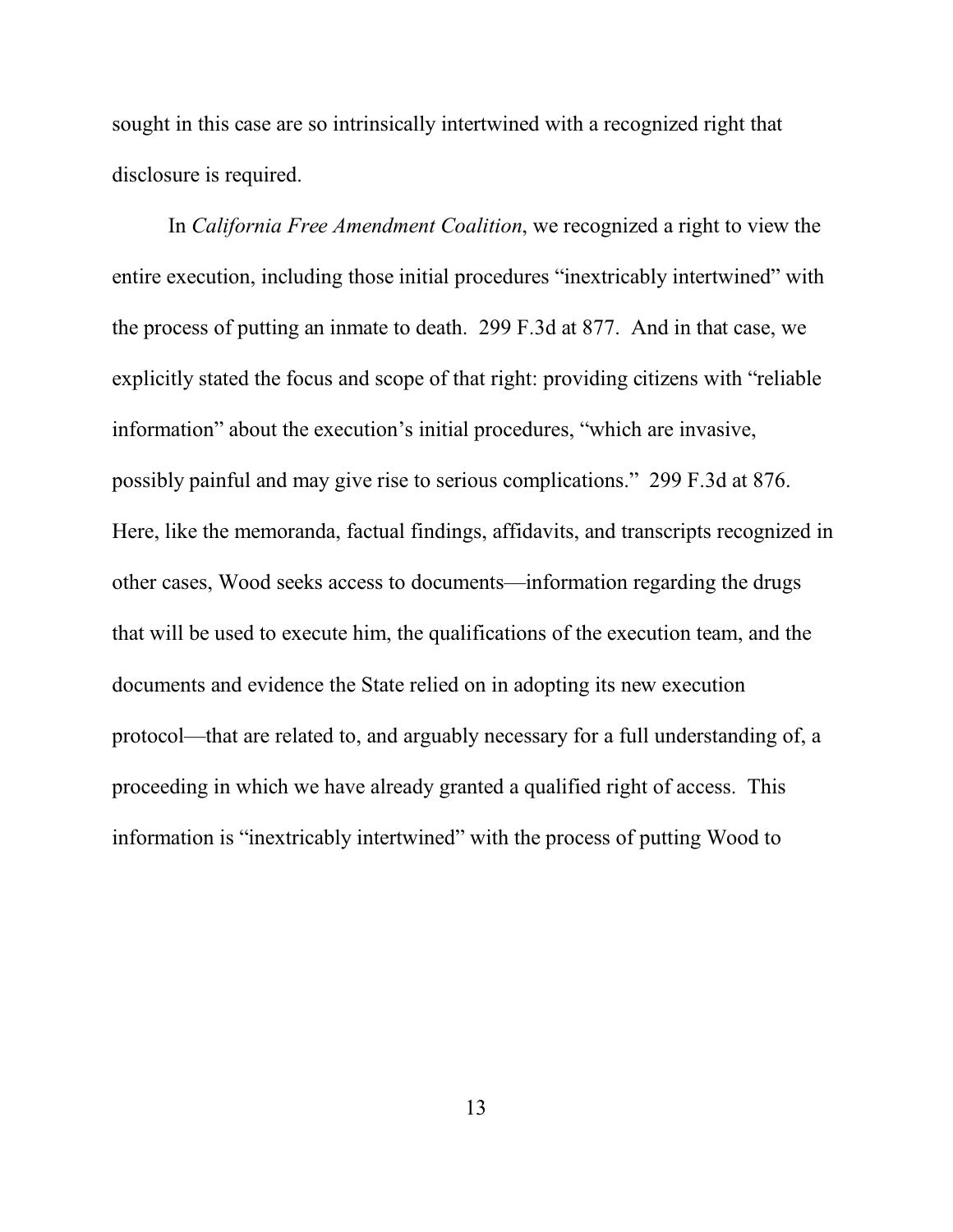death. As a result, the *Press-Enterprise II* analysis applies as to the information Wood seeks.<sup>2</sup>

2

Under the *Press-Enterprise II* First Amendment test, two "'complementary considerations'" inform the analysis: "(1) 'whether the place and process have historically been open to the press and general public [1] and (2) 'whether public access plays a significant positive role in the functioning of the particular process

<sup>&</sup>lt;sup>2</sup> The dissent argues that our First Amendment right of access analysis only applies to formally filed documents "that transcribe or memorialize official proceedings." But the proceeding at issue, an execution, is different than all of the other proceedings in which we have recognized a qualified right of access. Executions do not involve the same type of formal dockets or filed documents as criminal trials, or pretrial and post-trial proceedings. Moreover, our holding in *California First Amendment Coalition* recognized a right of access to executions and clarified that the right seeks to give citizens "reliable information" about the initial procedures involved in an execution, including the process of administering lethal drugs. 299 F.3d at 876. The information Wood seeks is closely tied to the underlying proceeding. And the informed citizenry we described is critical to the successful functioning of the death penalty, unlike in a case like *Jury Service Resource Center v. Muniz*. When the nonprofit organization in that case sought access to jury pool records, the court explicitly acknowledged that the jury pool selection process is removed from the public trial and that "public access plays no significant role in the . . . function of collecting and winnowing names for jury lists." 134 P.3d 948, 954 (Or. 2006). Given the unique nature of an execution, and keeping in mind the boundaries of our holding and reasoning in *California First Amendment Coalition*, we apply *Press-Enterprise II* to the information Wood seeks without announcing the expansive new rule the dissent describes.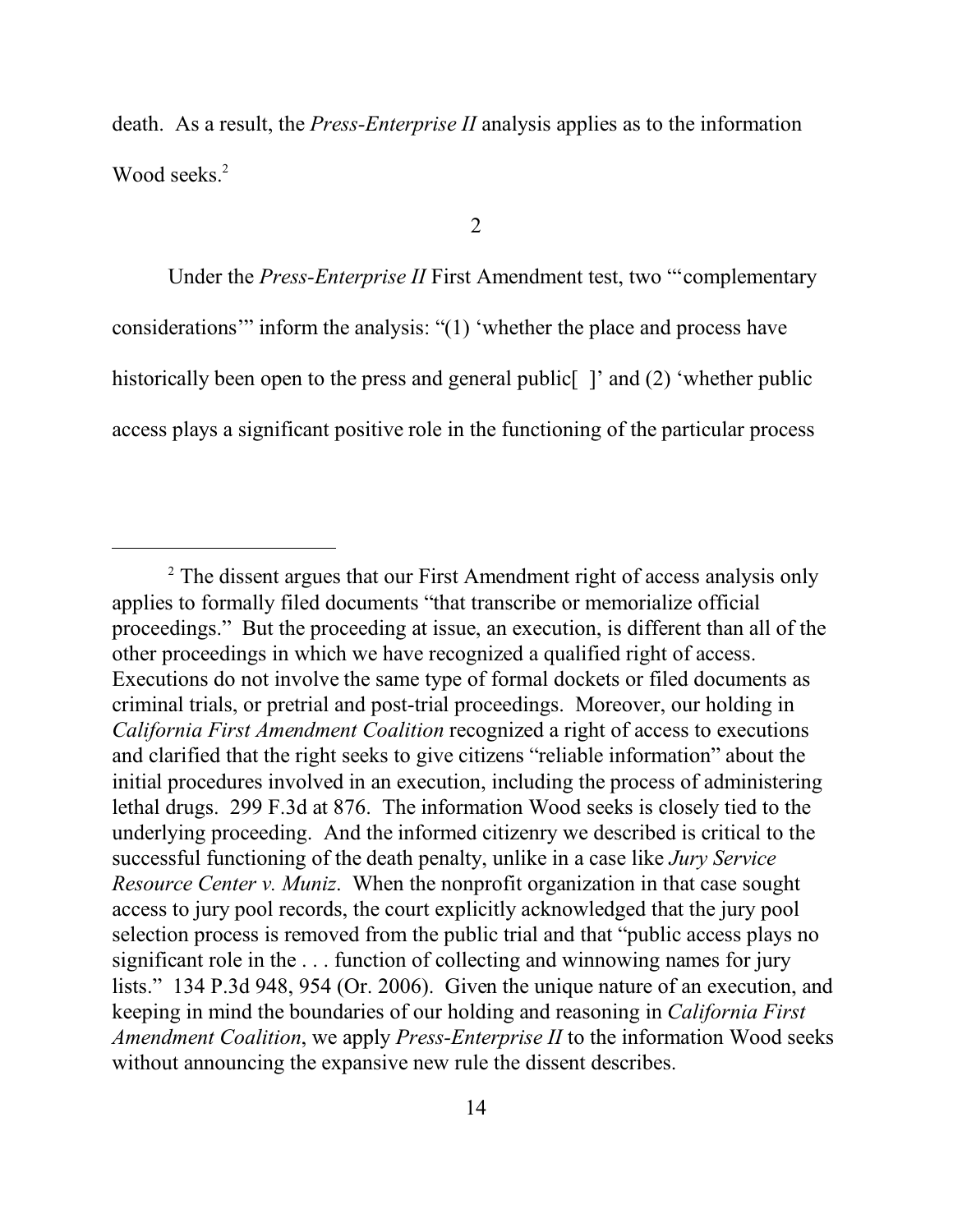in question.'" *Cal. First Amendment Coal.*, 299 F.3d at 875 (quoting *Press-Enterprise II*, 478 U.S. at 8–9) (alteration in original).

## i

Wood has at least raised serious questions about the historical openness surrounding the information he seeks. Because Wood seeks materials inextricably intertwined with the execution, our analysis focuses in part on the historic openness of the execution itself. *See, e.g.*, *Oregonian Publ'g Co.*, 920 F.2d at 1465–66 (recognizing a right of access to plea agreements and "related documents" by assessing the historical tradition of access to plea agreements alone); *Seattle Times Co.*, 845 F.2d at 1516–17 (recognizing a right of access to pretrial detention proceedings "and documents filed therein" by analyzing the limited history of formal and informal pretrial proceedings). As we noted in *California First Amendment Coalition*, executions in both England and the United States have historically been "open to all comers." 299 F.3d at 875. Public executions were historically "a fixture of American society," taking place in the middle of the day in "the public square." John D. Bessler, Death in the Dark: Midnight Executions in America 23 (1997). Even when executions were moved from the public square into prisons, "states implemented procedures that ensured executions would remain open to some public scrutiny." *Cal. First Amendment Coal.*, 299 F.3d at 875.As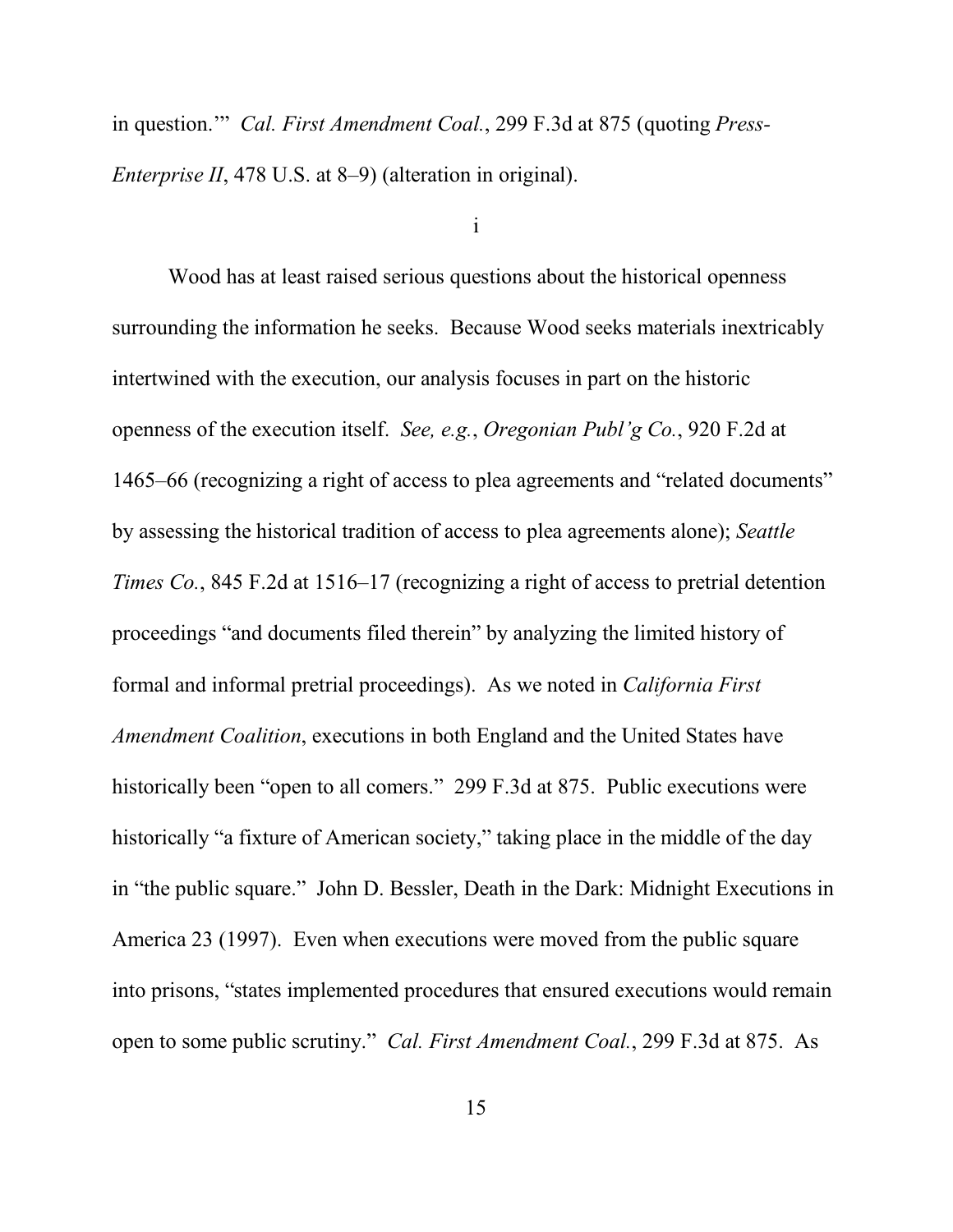we noted in *California First Amendment Coalition*, "[e]very state authorizing the death penalty currently requires that official witnesses be present at each execution." *Id.* at 875. Indeed, Arizona law explicitly requires the presence of "at least twelve reputable citizens." Ariz. Rev. Stat. § 13-758. In sum, the broad tradition of a public right of access to executions is indisputable.

Similarly, as Wood has demonstrated, important details about early methods of executions were also public. For example, public accounts in some states supplied information about both the types of ropes used in hangings and the manufacturers who provided them.<sup>3</sup> Public outcry over a reportedly botched hanging in Arizona led to debate over methods of execution and the eventual adoption in that state of the gas chamber. *See* Scott Christianson, *The Last Gasp: The Rise and Fall of the American Gas Chamber* 100-01 (2010). Similarly, the company that produced the cyanide used in Nevada's gas chambers, California Cyanide Company, publicly contracted with the state, and the identities of many of

<sup>3</sup> *See, e.g.*, Chris Woodyard, *Enough Rope: The Hangman's Rope in the Press*, Haunted Ohio (Jan. 19, 2013), http://hauntedohiobooks.com/news/enoughrope-the-hangmans-rope-in-the-press/ (summarizing news reports describing the types of ropes used in executions and the suppliers who produced them); *see also, e.g.*, *John Brown, Hanged with Kentucky Rope*, University of Kentucky Libraries, http://nkaa.uky.edu/record.php?note\_id=1625 (last visited Jul. 18, 2014) (explaining that different ropes were submitted for use in the hanging of John Brown, were displayed to the public before the execution, and the strongest and most durable was selected).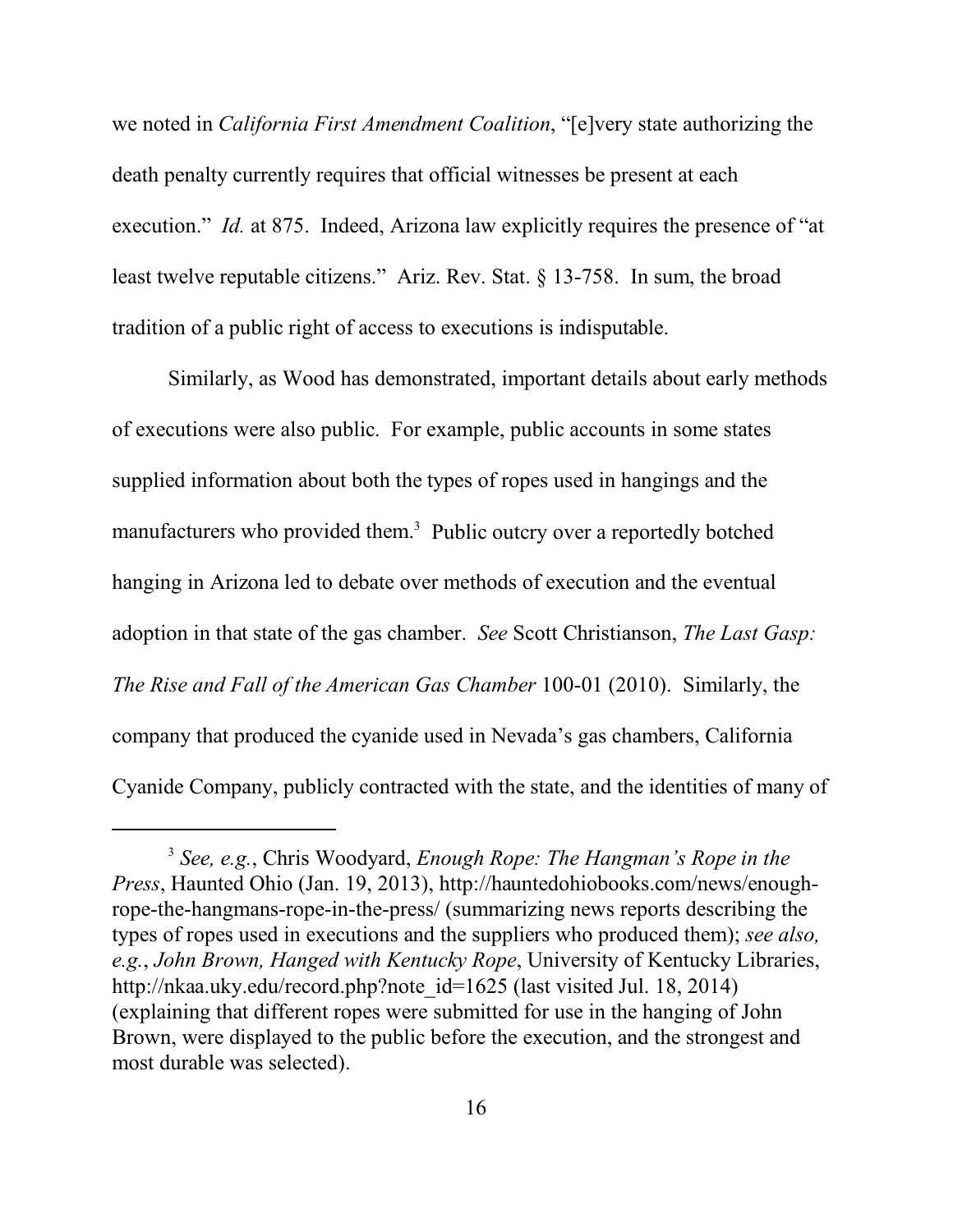the officials who handled the chemical up until the point of execution were a matter of public record. *See id.* at 76–79. Newspapers reported openly on gas chambers, describing their size, cost, and makeup, and explained that Eaton Metal Products Co., which delivered gas chambers to states like Arizona, had a "patent on the death machine."<sup>4</sup> Furthermore, although the method was not used in Arizona, public debate over the adoption of the electric chair in some states revolved in part around the specific details of the type of electricity and equipment used in the executions. *See* Stuart Banner, *The Death Penalty: An American History* 178-85 (2002). Finally, in some states, like Florida, state law dictated that the sheriff would serve as "deputy executioner" of the execution, providing a sense not just of the identity but, just as importantly, the qualifications of the person overseeing the execution. *See* Ken Driggs, *A Current of Electricity Sufficient in Intensity to Cause Immediate Death: A Pre-*Furman *History of Florida's Electric Chair*, 22 Stetson L. Rev. 1169, 1179–84 & n.52 (1993).

Wood also points to evidence that states have made details about their lethal injection drug protocols available to the public. Indeed, following litigation, the

<sup>4</sup> *Eight States Now Are Using Gas Chambers for Executions*, Sarasota Herald Tribune, Jan. 2, 1955, at 17, *available at* http://news.google.com/ newspapers?nid=1755&dat=19550102&id=t-QhAAAAIBAJ&sjid=82QEAAAAI BAJ&pg=2642,267124.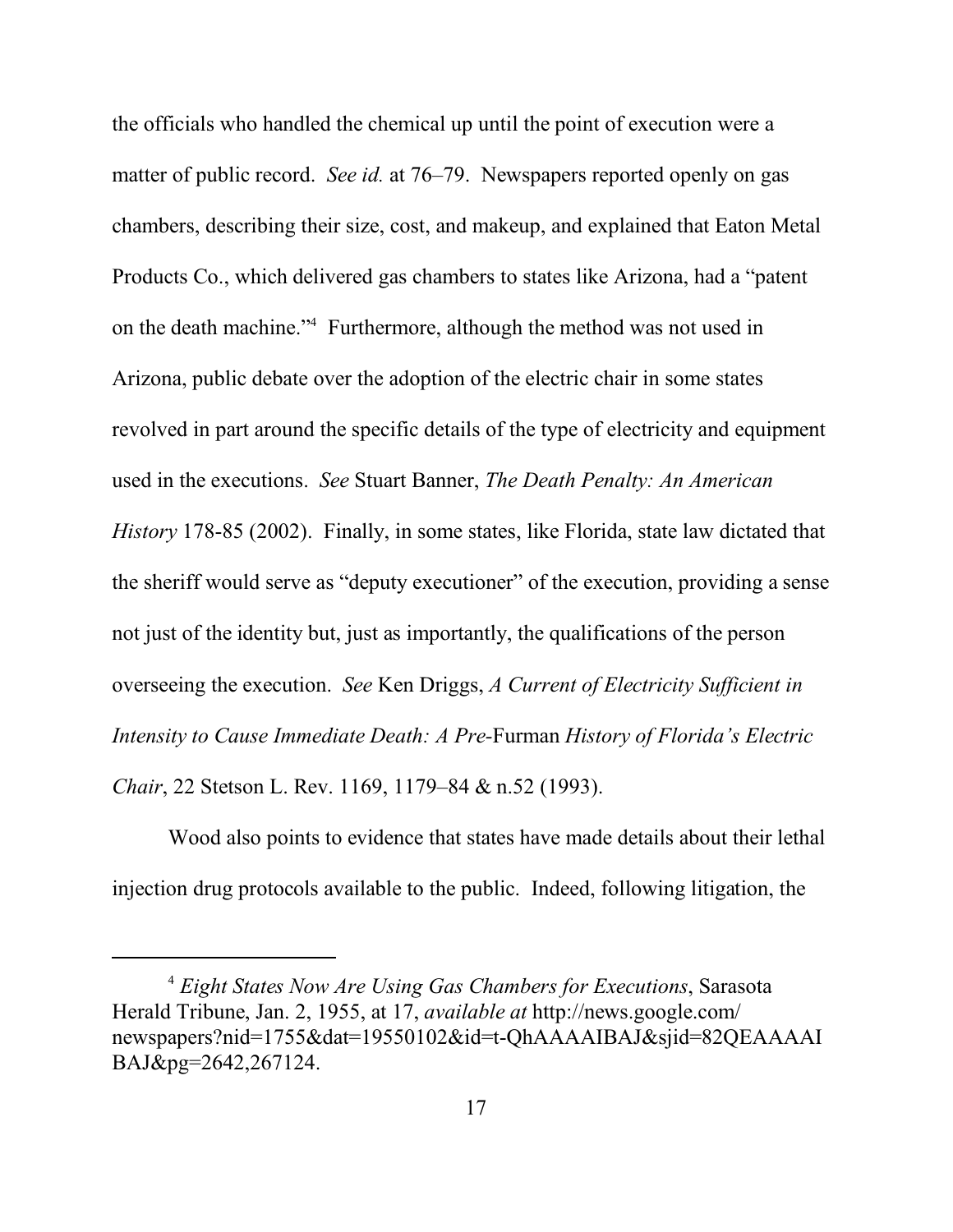State of Arizona released the manufacturer of the drug Pentobarbital, the drug's National Drug Code, the drug's lot number, and its expiration date. Notice of Disclosure, *Schad v. Brewer*, No. 2:13-cv-13-02001-ROS (D. Ariz. Oct. 5, 2013), ECF No. 24. In response to a public records request, the state of Arkansas in 2013 released information about its lethal injection drugs, including the pharmaceutical manufacturer and batch numbers. And in Texas, the Attorney General only recently changed course and started keeping secret the source of its lethal injection drugs.<sup>5</sup> Similarly, Louisiana has only recently attempted to shield the identities of suppliers of lethal injection drugs.<sup>6</sup>

This evidence does not conclusively establish a historical tradition of public access to the sources of lethal injection methods or the qualifications of executioners. Nor does it show with certainty that all states have acted alike in terms of making execution-related information public, or that states have always been the primary guarantor of transparency. But such exhaustiveness is not

<sup>5</sup> Greg Abbott, *Keep Execution Drug Supplier Secret*, Austin American-Statesman, May 29, 2014, http://www.mystatesman.com/news/news/ greg-abbott-keep-execution-drug-supplier-secret/nf9bQ/?icmp=statesman\_internall ink textlink.

<sup>6</sup> Julia O'Donoghue, *Make Louisiana Execution Drug Suppliers Secret, State Prison Boss Asks Legislature*, New Orleans Times-Picayune, May 14, 2014, http://www.nola.com/politics/index.ssf/2014/05/louisiana execution drugs.html.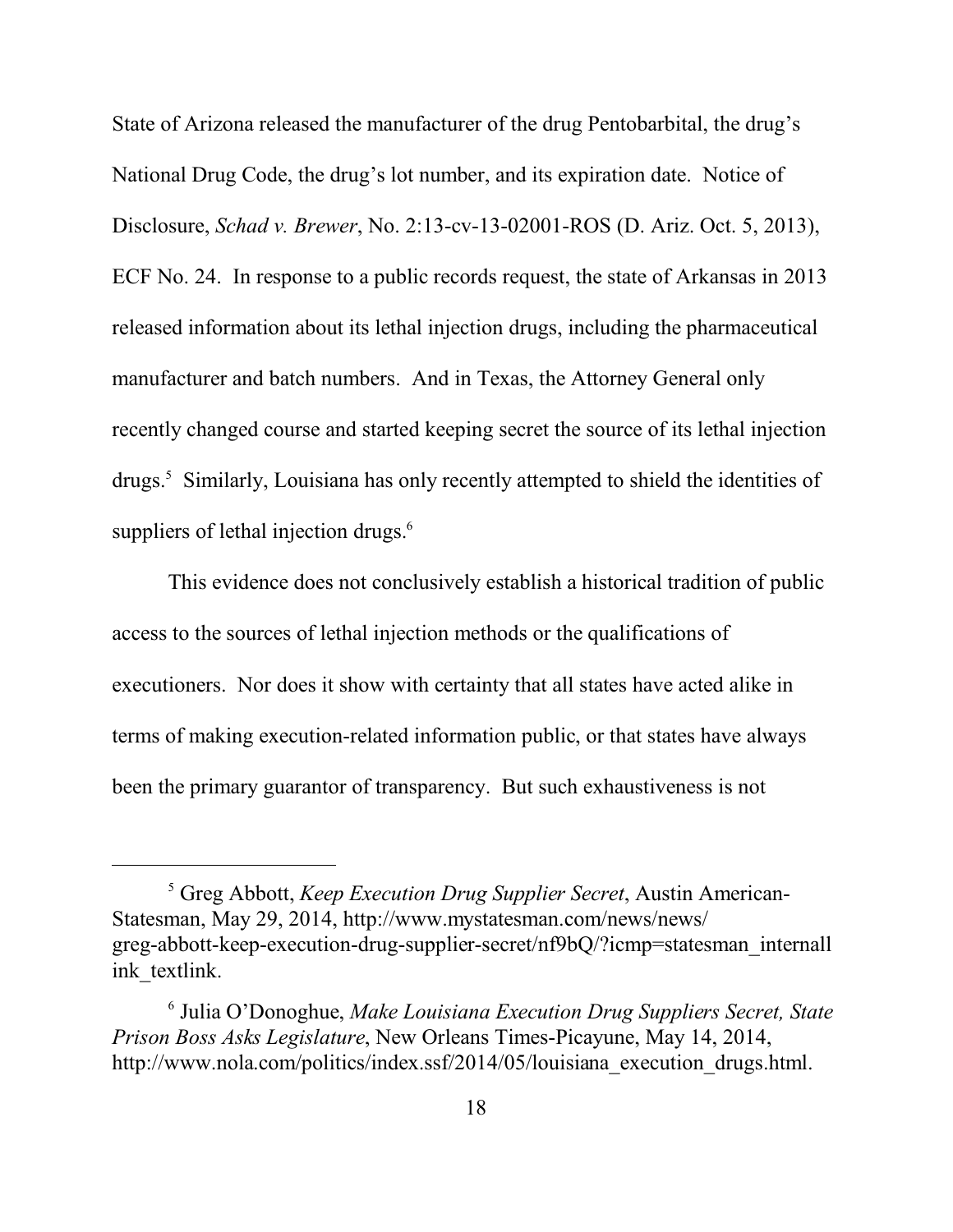required at the preliminary injunction stage. Instead, we ask only whether Wood raises "serious questions" going to the merits. *Towery*, 672 F.3d at 657.

Moreover, the first factor in the *Press-Enterprise II* test is not necessarily dispositive. *See Seattle Times Co.*, 845 F.2d at 1516 (noting that the "history and [] prevalent use of informal procedures" in pretrial detention proceedings, in lieu of an "unbroken history of public access," "should not automatically foreclose a right of access"); *see also Phoenix Newspapers*, 156 F.3d at 948 (noting that as to post-trial transcript access, even if the history factor was "not dispositive," the second factor would be). Here, Wood has provided evidence that executions in general have long been open to the public, and that information regarding the methods of execution and the qualifications of the executioners have been open as well. This evidence, at a minimum, raises "serious questions" as to the historical right of access to the information Wood seeks.

## ii

In recognizing a qualified right of access to viewing the entirety of executions, we noted that "[i]ndependent public scrutiny . . . plays a significant role in the proper functioning of capital punishment." *Cal. First Amendment Coal.*, 299 F.3d at 876. The Supreme Court has stated that no rigid standard for appropriate methods of execution exists and that, in the Eighth Amendment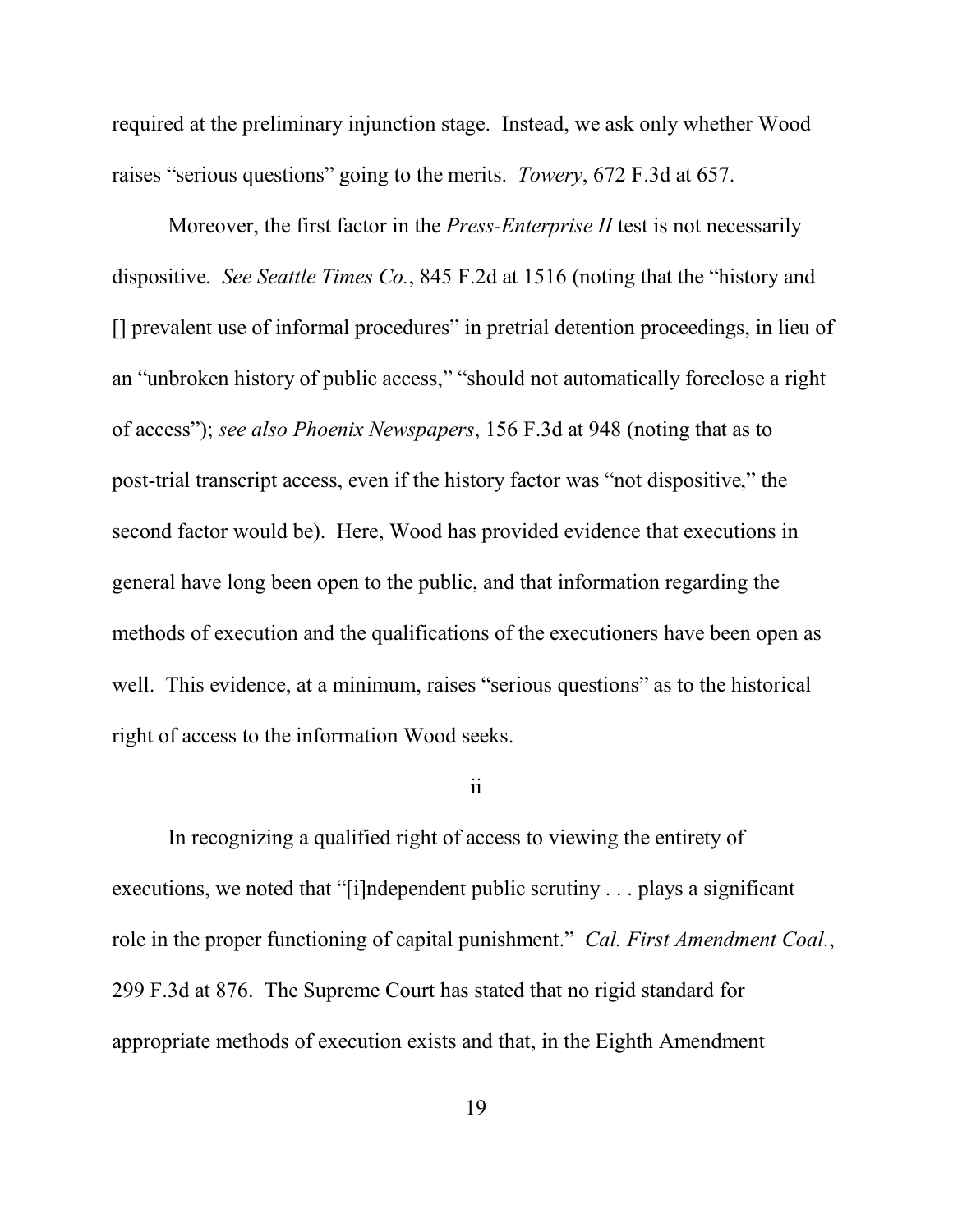context, the Court must determine what type of execution constitutes cruel and unusual punishment "from the evolving standards of decency that mark the progress of a maturing society." *Trop v. Dulles*, 356 U.S. 86, 101 (1958). As a result, "[a]n informed public debate is critical in determining" whether a specific execution method comports with this country's "evolving standards of decency." *Cal. First Amendment Coal.*, 299 F.3d at 876. Indeed, we have specifically held that "[t]o determine whether lethal injection executions are fairly and humanely administered, or whether they can ever be, citizens must have reliable *information* about the 'initial procedures,' which are invasive, possibly painful, and may give rise to serious complications." *Id.* (emphasis added). Providing access to executions also creates a sense of fairness that commands more respect for the judicial process from the public. *Id.* 

That same reasoning compels us to conclude that Wood has raised serious questions as to the positive role public access to the information he seeks would play in executions. There has been a seismic shift in the lethal injection world in the last five years, as states have struggled to obtain the drug traditionally used in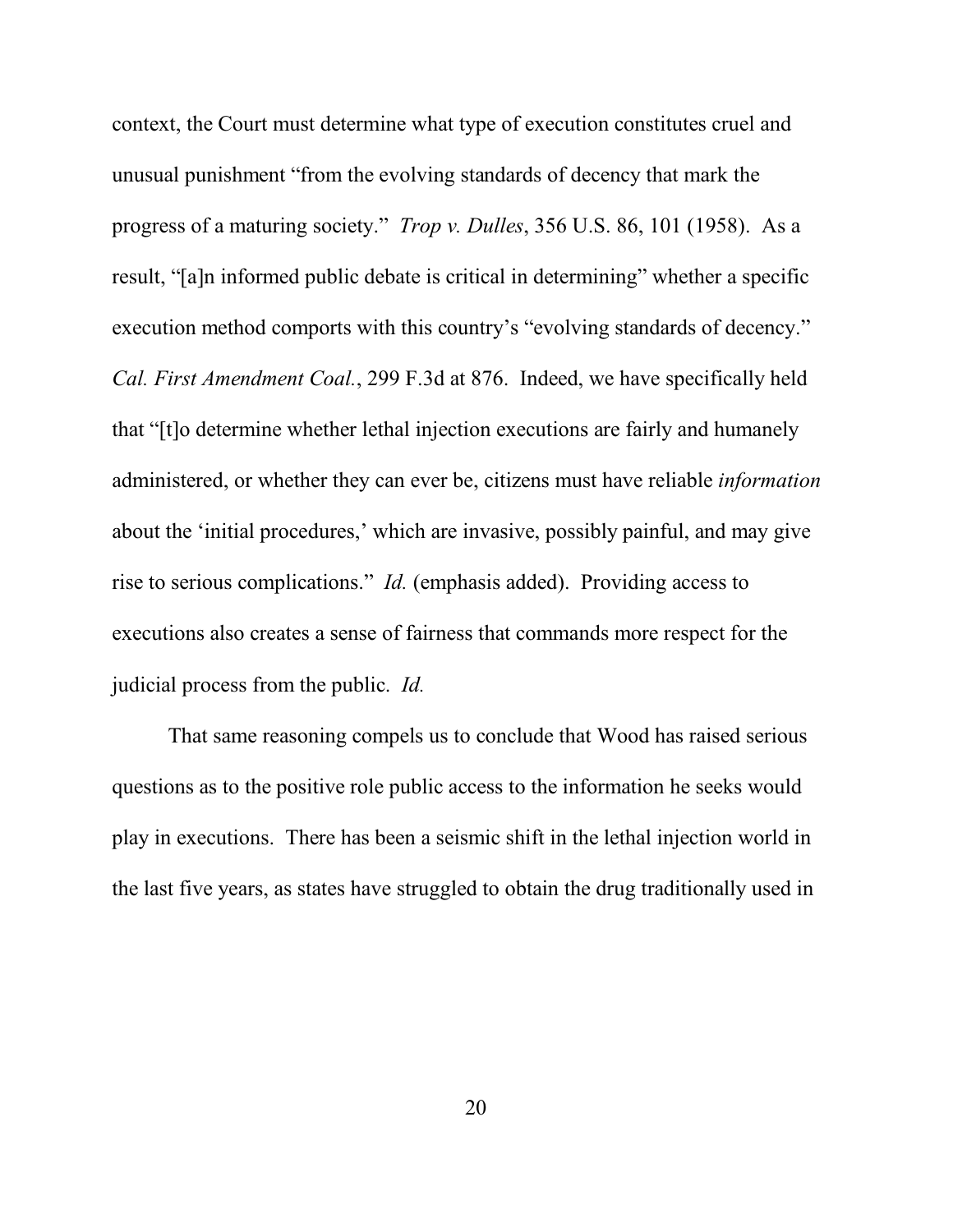executions, thiopental.<sup>7</sup> In response, states "began using [the drug] pentobarbital as a substitute," but its primary manufacturer, the pharmaceutical company Lundbeck, stopped selling the drug to prisons because it opposes the death penalty. 8 States are now seeking new types and combinations of drugs, like Midazolam and Hydromorphone, and states are enacting laws to shield the identities not just of executioners, but of the companies that produce lethal injection drugs.<sup>9</sup> *See, e.g.*, Ga. Code Ann. § 42-5-36. But several flawed executions this year, including two in Oklahoma, and one in Ohio featuring the

8 David Jolly, *Danish Company Blocks Sale of Drug for U.S. Executions*, N.Y. Times, Jul. 1, 2011, http://www.nytimes.com/2011/07/02/world/ europe/02execute.html.

9 Pete Williams, *Will Courts Lift Veil of Secrecy Around Lethal Injections*, NBC News, Feb. 27, 2014, http://www.nbcnews.com/storyline/lethal-injection/ will-courts-lift-veil-secrecy-around-lethal-injections-n40171.

<sup>7</sup> Erik Eckholm & Katie Zezima, *States Face Shortage of Key Lethal Injection Drug*, N.Y. Times, Jan. 21, 2011, http://www.nytimes.com/2011/01/22/ us/22lethal.html.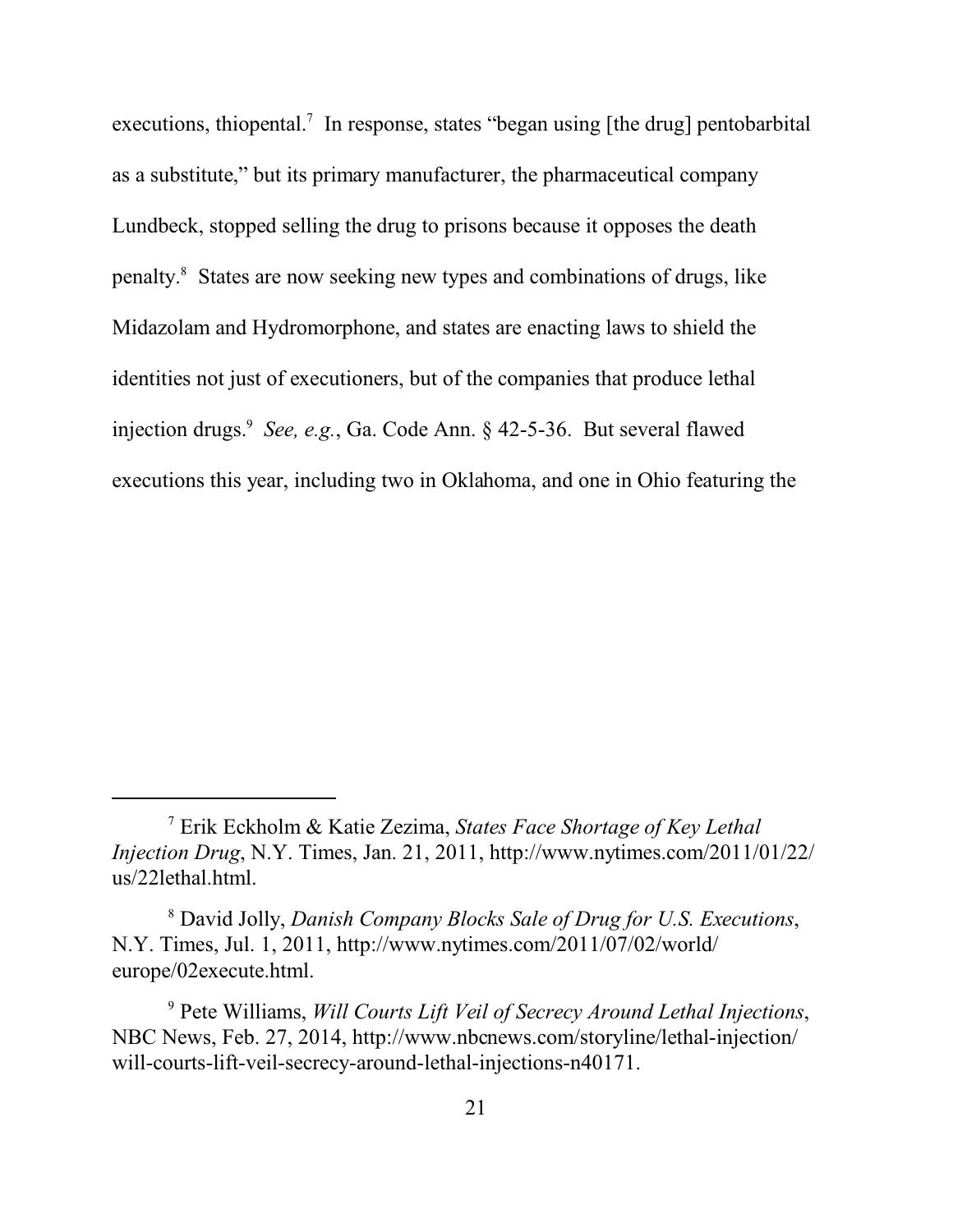same two drugs at issue here, have sparked public curiosity and debate over the types—and quality—of drugs that should be used in lethal injections.<sup>10</sup>

Given the law in *California First Amendment Coalition*, and the factual backdrop of the past six months in particular, more information about the drugs used in lethal injections can help an alert public make better informed decisions about the changing standards of decency in this country surrounding lethal injection. Knowing the source and manufacturer of the drugs, along with the lot numbers and NDCs, allows the public to discern whether state corrections departments are using safe and reliable drug manufacturers. Similarly, knowing the specific qualifications of those who will perform the execution will give the public more confidence than a state's generic assurance that executions will be administered safely and pursuant to certain qualifications and standards.

Arizona argues that the information Wood seeks offers little value to the public debate and that releasing this information will serve instead to deter drug

<sup>10</sup> *Id.*; Max Ehrenfreund, *Dennis McGuire Executed in Ohio with New Combination of Lethal Drugs*, Wash. Post, Jan. 16, 2014, http://www .washingtonpost.com/national/dennis-mcguire-executed-in-ohio-with-new-combin ation-of-lethal-drugs/2014/01/16/612e22a2-7ede-11e3-93c1-0e888170b723\_story. html; *see also* Editorial, *Secrecy Behind Executions*, N.Y. Times, Jan. 29, 2014, http://www.nytimes.com/2014/01/30/opinion/secrecy-behind-executions.html; Megan McCracken & Jennifer Moreno, Op-Ed, *Secret Drugs, Agonizing Deaths*, N.Y. Times, Apr. 13, 2014, http://www.nytimes.com/2014/04/14/opinion/secret -drugs-agonizing-deaths.html?smid=fb-share&\_r=2.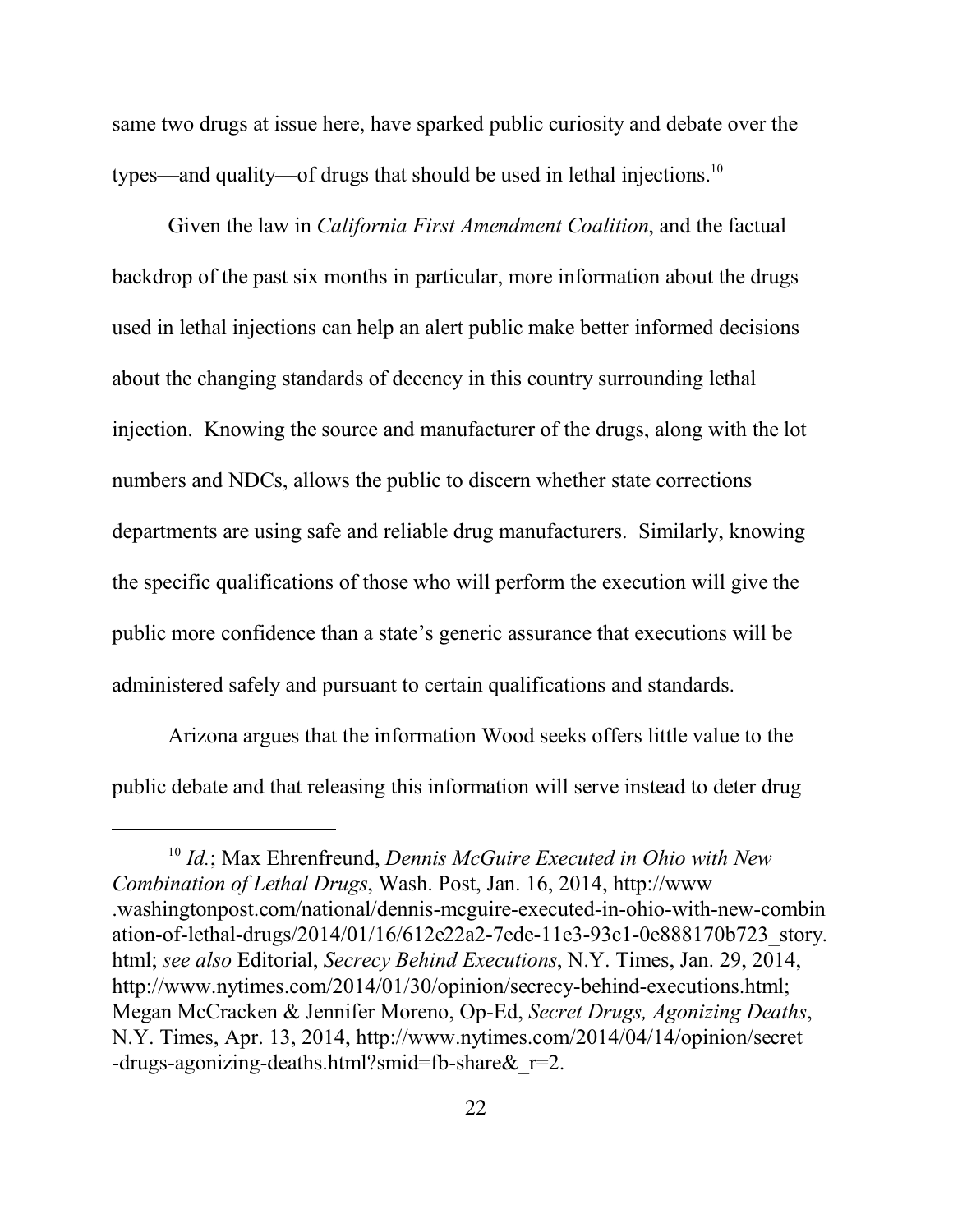manufacturers from providing lethal injection drugs and lead to public disclosure of the identities of those who will administer the drugs. We recognize that the State has a strong interest in carrying out its criminal judgments. *Towery*, 672 F.3d at 657. But the State's argument ignores the ongoing and intensifying debate over lethal injection in this country, and the importance of providing specific and detailed information about how safely and reliably the death penalty is administered. Moreover, the State can point to no evidence in the record to support its claim that pharmaceutical companies will stop providing drugs if this information is released or that no alternatives are available even if some companies do change course. There is nothing in the record, save speculation, that manufacturers will not provide the product. Indeed, Arizona has continued to effectively administer the death penalty using domestically produced lethal injection chemicals since it released drug information in *Schad v. Brewer*. Similarly, the State fails to point to evidence to support its claim that releasing the qualifications of those administering the execution will lead to them being identified publicly.

In sum, Wood has raised serious questions on the merits as to the positive role that access to lethal-injection drug information and executioner qualifications will have in the public debate on methods of execution. And given the evidence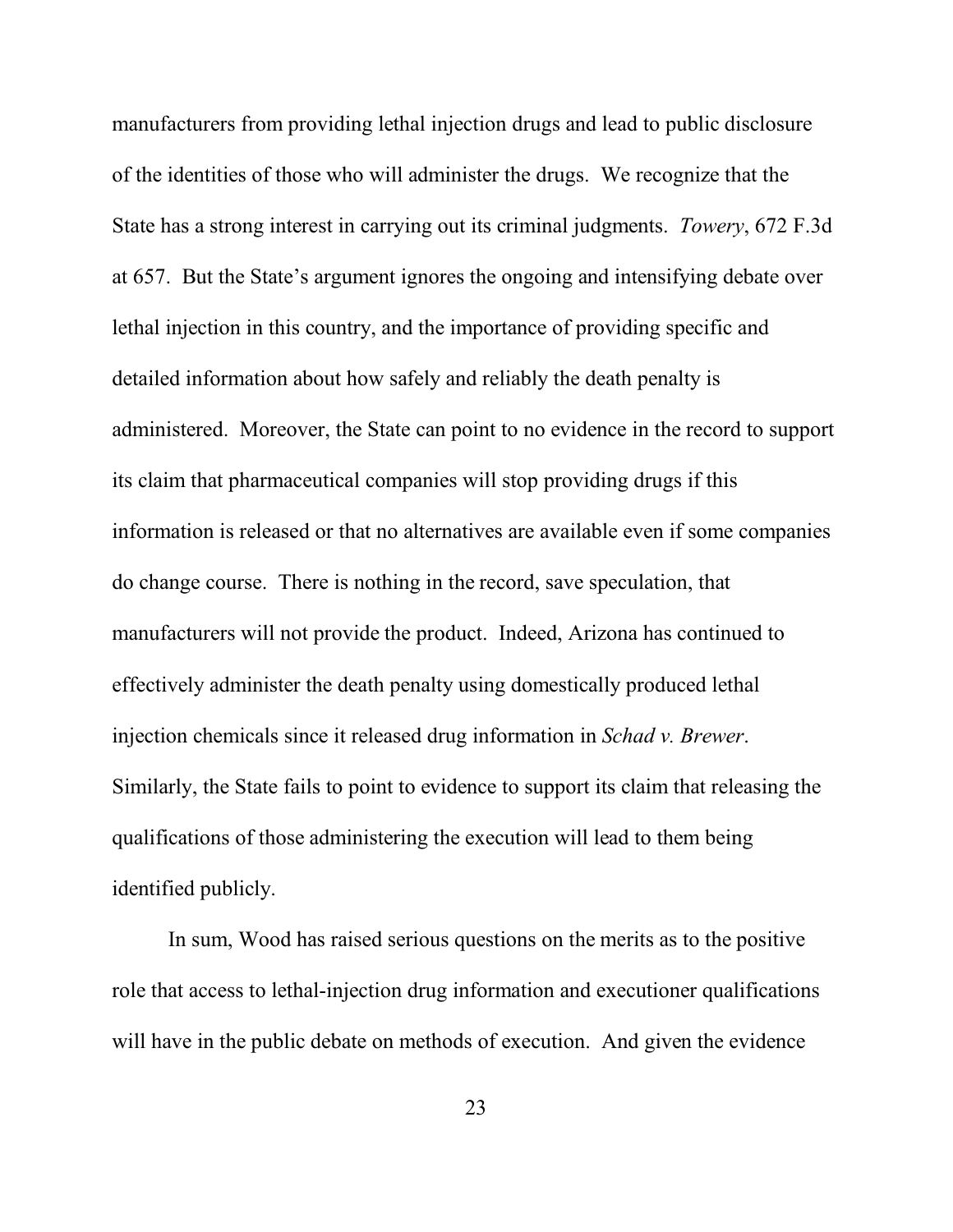presented by Wood regarding the historical right of access, we conclude that Wood has raised serious questions as to whether a First Amendment right, in the context of a public executions, attaches to the specific information he requests.

C

We proceed to consider the remaining three *Winter* factors. First, Wood will face irreparable harm if the injunction is not granted. We have previously stated that "'[t]he loss of First Amendment freedoms, for even minimal periods of time, unquestionably constitutes irreparable injury.'" *Associated Press v. Otter*, 682 F.3d 821, 826 (9th Cir. 2012) (quoting *Elrod v. Burns*, 427 U.S. 347, 373 (1976)) (alteration in original); *see also Valle Del Sol Inc. v. Whiting*, 709 F.3d 808, 828 (9th Cir. 2013) (same); *Sanders Cnty. Republican Cent. Comm. v. Bullock*, 698 F.3d 741, 748 (9th Cir. 2012) (same). Here, as to Wood's specific claims, they likely will become moot after his execution.

Similarly, we have also stated that "a party seeking preliminary injunctive relief in a First Amendment context can establish irreparable injury sufficient to merit the grant of relief by demonstrating the existence of a colorable First Amendment claim." *Warsoldier v. Woodford*, 418 F.3d 989, 1001 (9th Cir. 2005) (internal quotation marks omitted). Because Wood has raised serious questions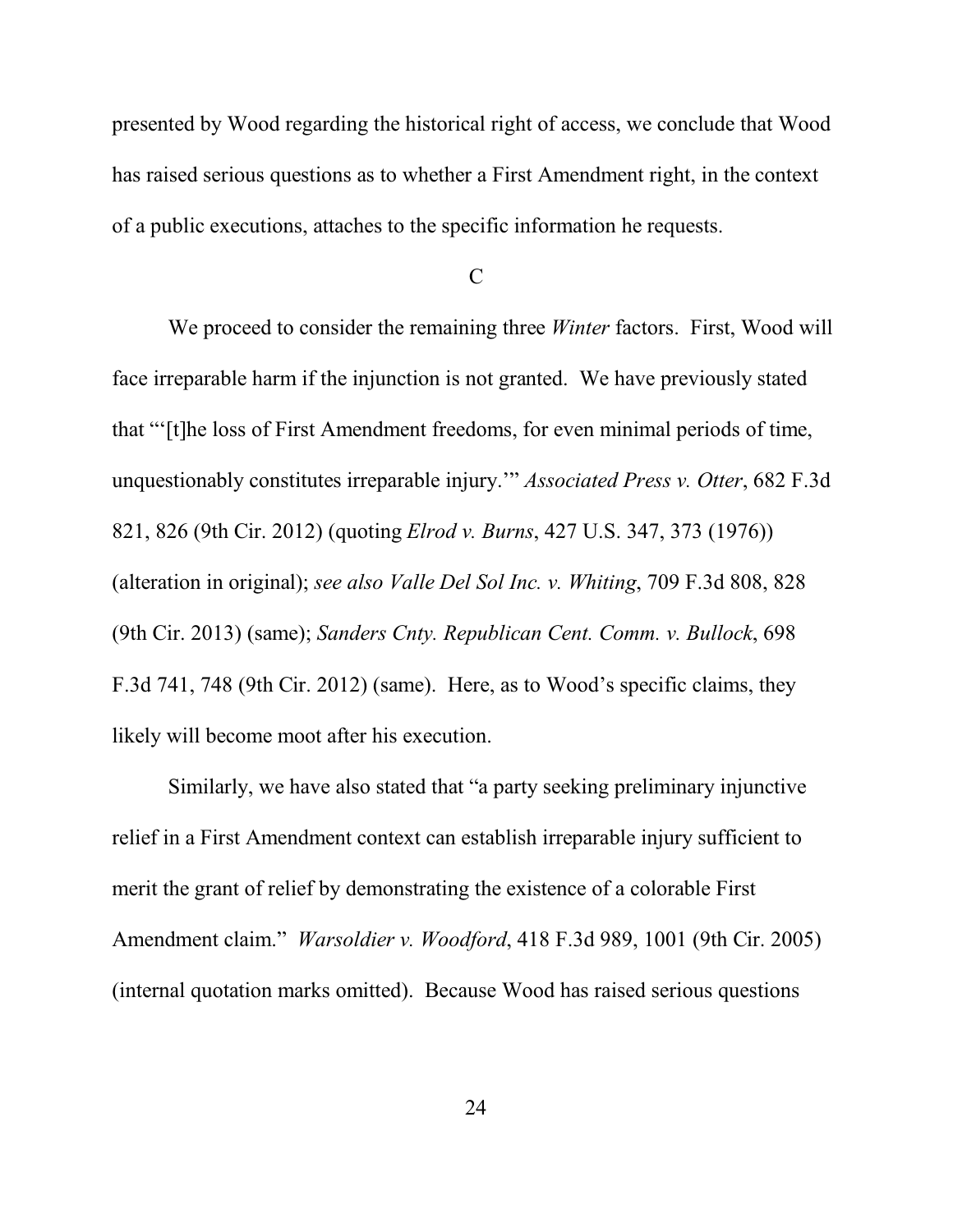going to the merits of his First Amendment claim, we conclude he has also established irreparable injury.

#### D

Because we conclude only that Wood has raised "serious questions" going to the merits of his claim, he must also show that the balance of equities tips *sharply* in his favor. *Towery*, 672 F.3d at 657. We acknowledge that Arizona does have a "strong interest in enforcing its judgments without undue interference from federal courts." *Id.* at 661 (internal quotation marks omitted). The state's interest is especially strong in a case like this one, in which legal proceedings have continued for more than twenty years beyond the crime. *Bible v. Schriro*, 651 F.3d 1060, 1066 (9th Cir. 2011) ("[T]he further delay from a stay [of execution] would cause hardship and prejudice to the State and victims, given that the appellate process in this case has already spanned more than two decades.").

Nevertheless, we conclude the balance of equities here tips sharply in Wood's favor. Wood is seeking to enforce a public, First Amendment right. He wants a stay of his execution only until he receives the information he seeks. Thus, it is unlikely that granting the injunction would unnecessarily delay the state's ability to enforce its judgments. Moreover, as we discussed above, the State has failed to provide any record evidence of the damage it believes will occur if it is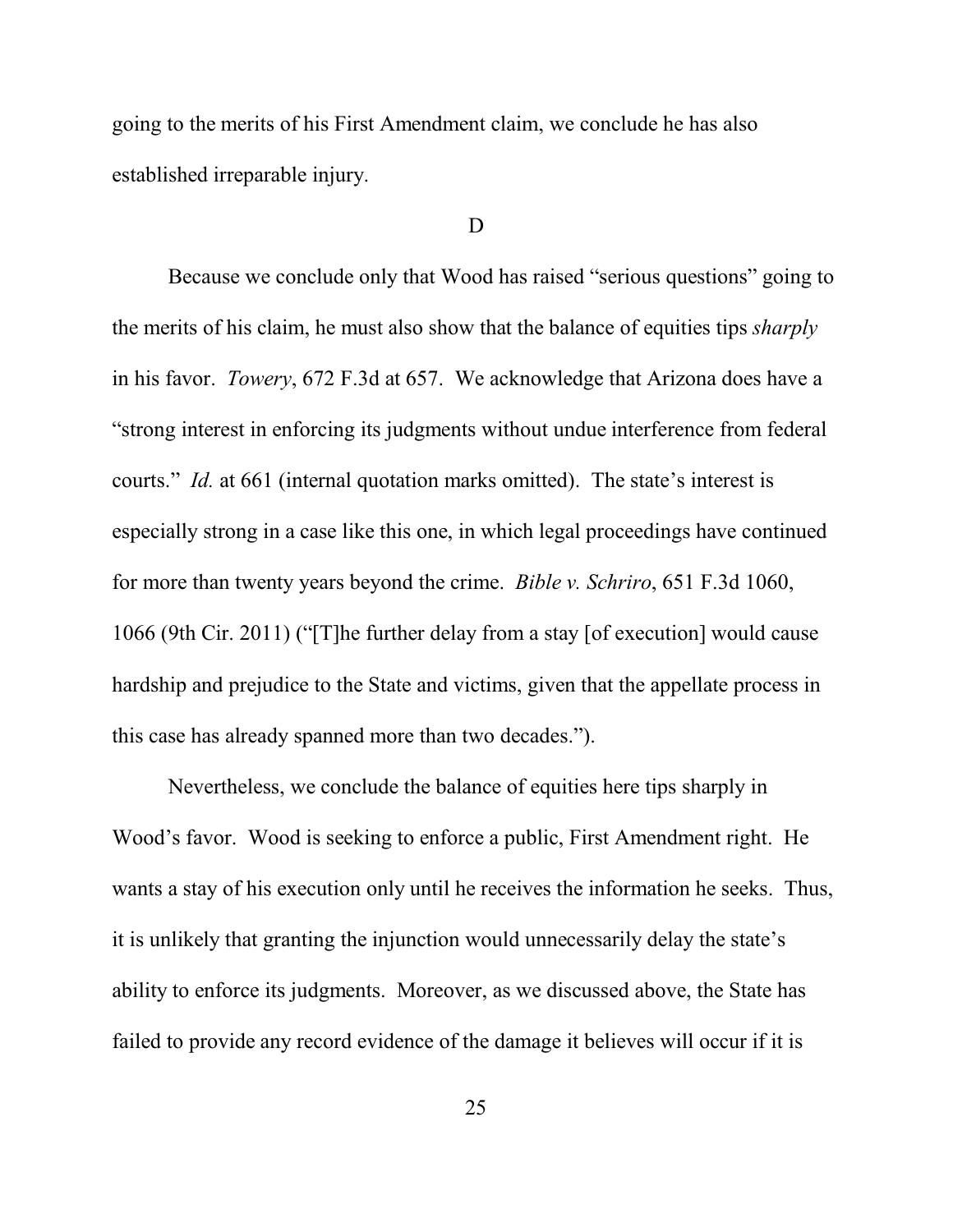forced to reveal this information. Given the small impact the injunction will have on the state, the importance of First Amendment rights generally, and the critical importance of providing the public with the information it needs to debate the most severe form of punishment that exists, we conclude that the balance of equities tips sharply in Wood's favor.

#### E

Finally, since Wood's execution would likely not be delayed much, if at all, by giving him the information he seeks, the public interest factor weighs in Wood's favor. "Courts considering requests for preliminary injunctions have consistently recognized the significant public interest in upholding First Amendment principles." *Associated Press*, 682 F.3d at 826 (internal quotation marks omitted). Indeed, as we discussed above, this information will play an important role in the ongoing and intensifying public debate over capital punishment and lethal injection methods specifically.

Arizona's recent history reinforces the role of this information in the public discourse. In the case of Donald Beaty, the State announced eighteen hours before the execution that it intended to switch to the use of a drug that it had never tested and in the use of which it had never trained its executioners. *Beaty v. Brewer*, 649 F.3d 1071, 1072 (9th Cir. 2011) (Reinhardt, J., dissenting from the denial of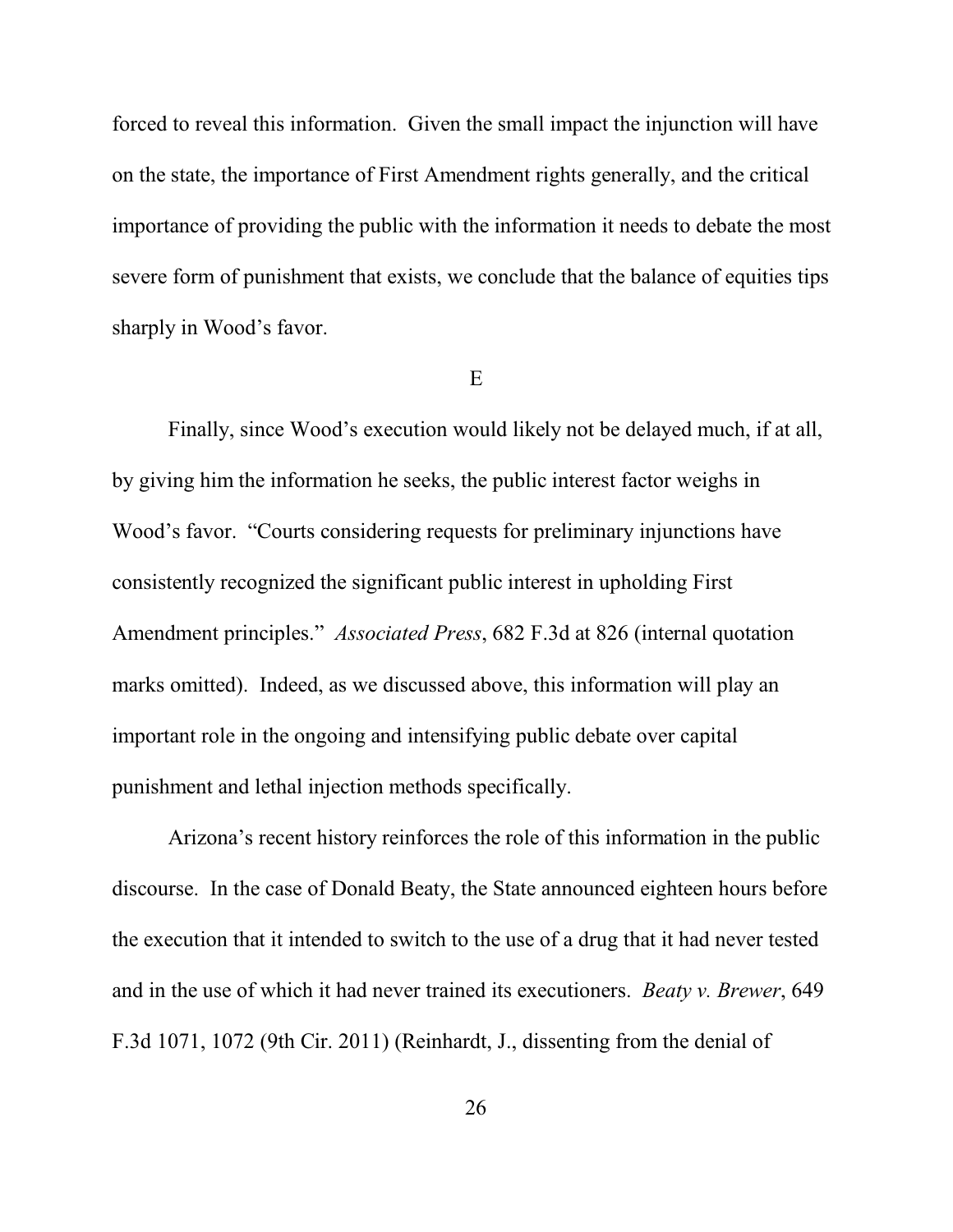rehearing en banc). In the cases of Robert Towery and Robert Moormann, the state changed its written execution protocol at the last minute, then changed course yet again, informing the court just hours before argument that it was switching the method of execution "because it discovered at the last minute that the originally-planned drugs had expired" a month before. *Towery*, 672 F.3d at 652–53. Here, the State has announced that it will use an untested protocol, and that it reserves the right to use Pentobarbital if it becomes available. The recent history in Arizona does not provide a reliable source of data as to its current method of execution, underscoring the need for transparency.

Information concerning execution protocol is not only of general interest to the public, it is important for consideration by the courts. For example, data concerning gas chamber executions informed our decision to ban such executions. *Fierro v. Gomez*, 77 F.3d 301, 306-09 (9th Cir. 1996), *judgment vacated*, 519 U.S. 918 (1996). It also informed our decision to sustain hanging as a method of execution in *Campbell v. Wood*, 18 F.3d 662, 681-87 (9th Cir. 1994). We, and the public, cannot meaningfully evaluate execution protocol cloaked in secrecy. It is in the public's interest that Wood's injunction be granted.

## III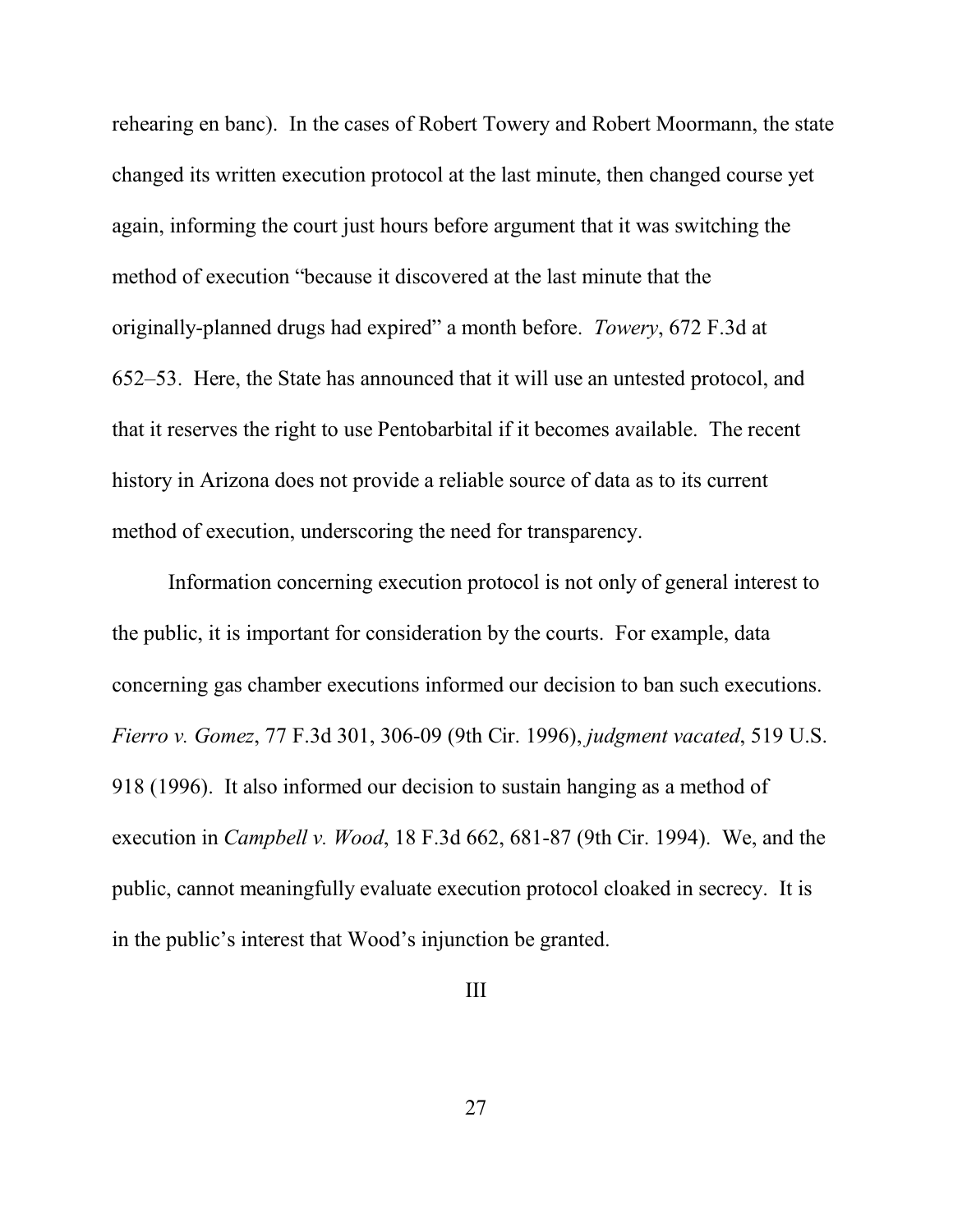Because we conclude that Wood has raised serious questions as to the merits of his First Amendment claim; that the balance of equities tips sharply in his favor; that he will face irreparable harm if the injunction is not granted; and that the injunction is in the public interest; we conclude that the district court abused its discretion in denying Wood's preliminary injunction request. We do not decide with certainty that a First Amendment right exists to the information Wood seeks, nor do we resolve the merits of the Plaintiffs' underlying § 1983 claim. We do, however, reverse the district court's denial of Wood's preliminary injunction motion. We grant a conditional preliminary injunction, staying Wood's execution until the State of Arizona has provided him with (a) the name and provenance of the drugs to be used in the execution and (b) the qualifications of the medical personnel, subject to the restriction that the information provided will not give the means by which the specific individuals can be identified. Once he has received that information, the injunction shall be discharged without more and the execution may proceed.

#### **REVERSED.**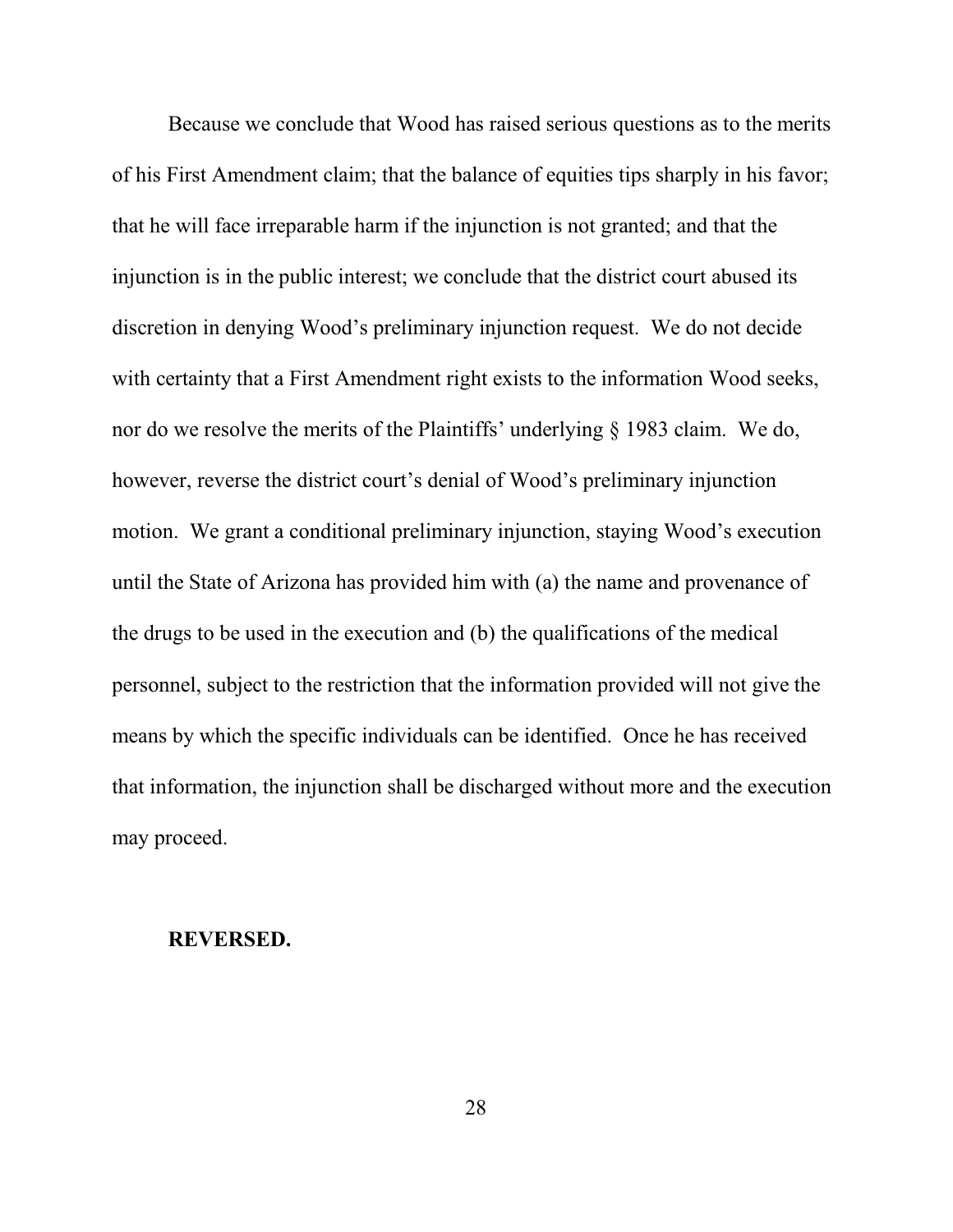# **Counsel**

Jon M. Sands, Federal Public Defender, Dale A. Baich & Robin C. Konrad (argued), Assistant Federal Public Defenders, District of Arizona, Phoenix Arizona, on behalf of Plaintiff-Appellant.

Thomas C. Horne, Attorney General, Jeffrey A. Zick, Chief Counsel, John Pressley Todd, Special Assistant Attorney General, Jeffrey L. Sparks (argued) & Matthew Binford, Assistant Attorneys General, State of Arizona, Phoenix, Arizona, for Defendants-Appellees.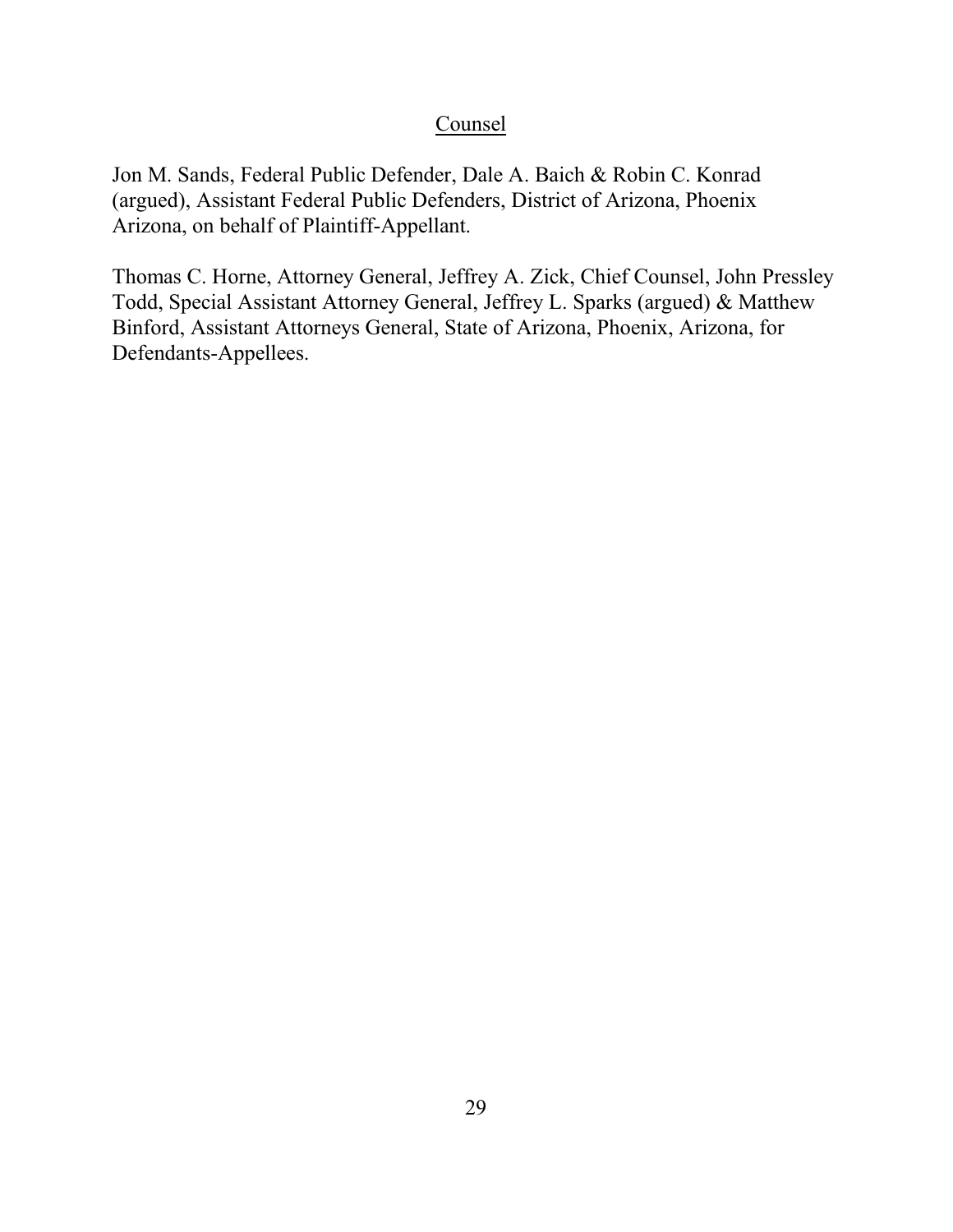# FILED

*Wood v. Ryan*, No. 14-16310 (San Francisco - July 18, 2014) BYBEE, Circuit Judge, dissenting:

JUL 19 2014

MOLLY C. DWYER, CLERK U.S. COURT OF APPEALS

Arizona intends to execute Joseph R. Wood III on July 23, 2014. On the eve of his execution, Wood asserts a generalized First Amendment right of public access to information in the government's possession regarding the State's supplier of lethal drugs, its execution personnel, and the manner in which the State developed its lethal-injection protocol. Wood asks this court to stay his execution pending the resolution of his request for information. The majority not only finds that Wood's novel First Amendment argument will likely prevail, but also that he is entitled to a stay of his execution until the State complies. Both are unprecedented.

The majority's newfound right of access is a dramatic extension of anything that we or the Supreme Court have previously recognized, and it is in direct conflict with a very recent decision of the Eleventh Circuit, *Wellons v. Comm'r, Ga. Dep't of Corr.*, No. 14-12663-P, 2014 WL 2748316, — F.3d — (11th Cir. June 17, 2014), and a recent decision of the Georgia Supreme Court, *Owens v. Hill*, 758 S.E.2d 794 (Ga. 2014). The remedy is equally novel. Even if there were a First Amendment right of access, Wood would have no more right to the information than any other member of the public. It is unthinkable that if anyone else had brought this suit we would stop a lawful execution until the State yielded the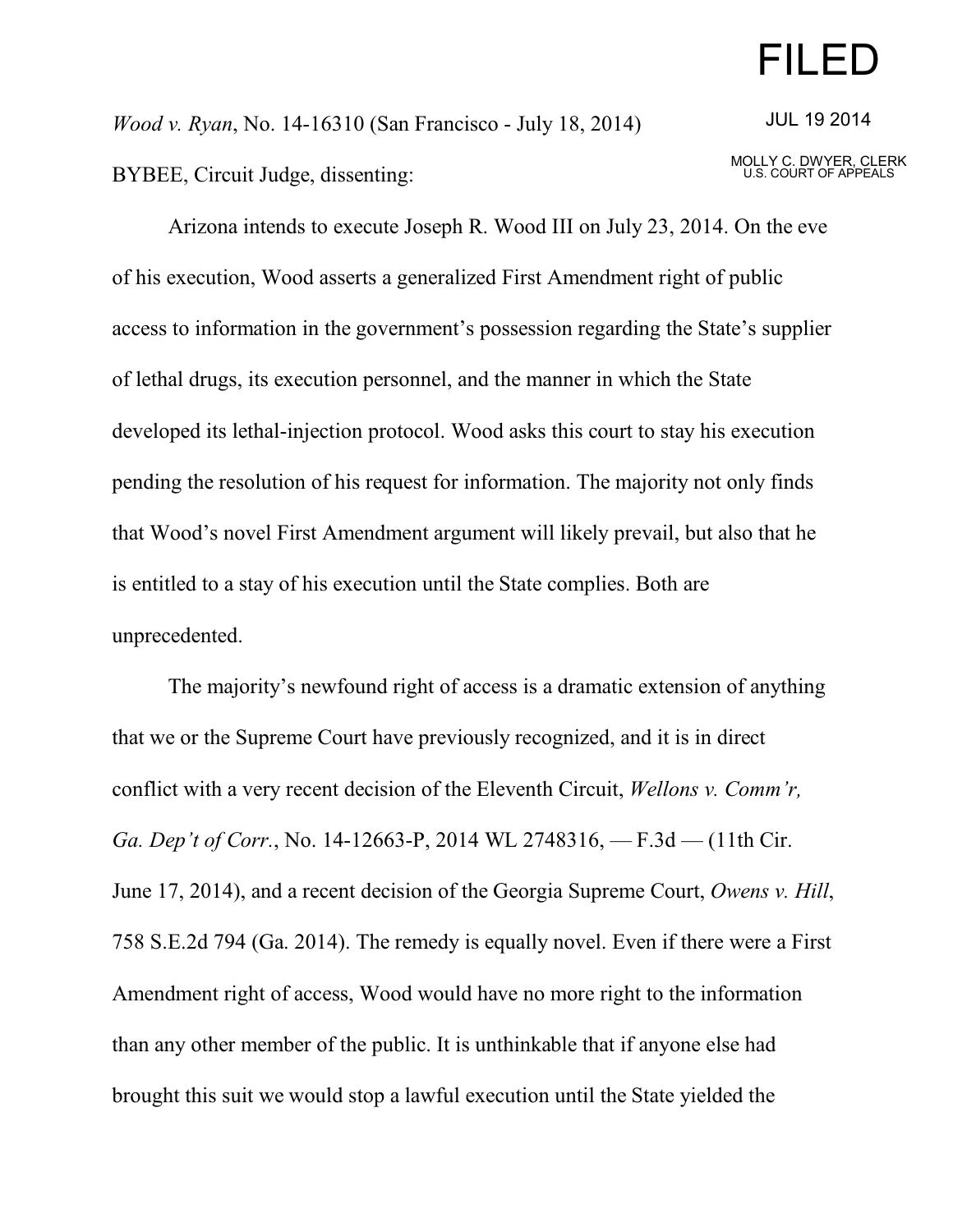information.

The majority has charted a new course, one I cannot follow. I respectfully dissent.

I

Wood shot and killed his estranged girlfriend, Debra Dietz, and her father, Eugene Dietz, on August 7, 1989, at a Tucson automotive paint and body shop owned and operated by the Dietz family. A jury convicted Wood of two counts of first-degree murder and two counts of aggravated assault. He was then sentenced to death. *See Wood v. Ryan*, 693 F.3d 1104 (9th Cir. 2012).

On March 26, 2014, the Arizona Attorney General announced that the Arizona Department of Corrections (ADC) had changed its lethal-injection protocol to allow for the use of a two-drug protocol using midazolam and hydromorphone in carrying out executions.<sup>1</sup> The Attorney General explained that the State could no longer reliably obtain pentobarbital to perform lethal injections because when the identities of pentobarbital manufacturers were disclosed publicly, some manufacturers received threats and became unwilling to supply pentobarbitral to state corrections' agencies. This created a public safety issue as

<sup>&</sup>lt;sup>1</sup> The current execution protocol, found in Department Order 710, calls for the use of 50 mg of midazolam and 50 mg of hydromorphone. It also provides for one-drug protocols using pentobarbital or sodium pentothal.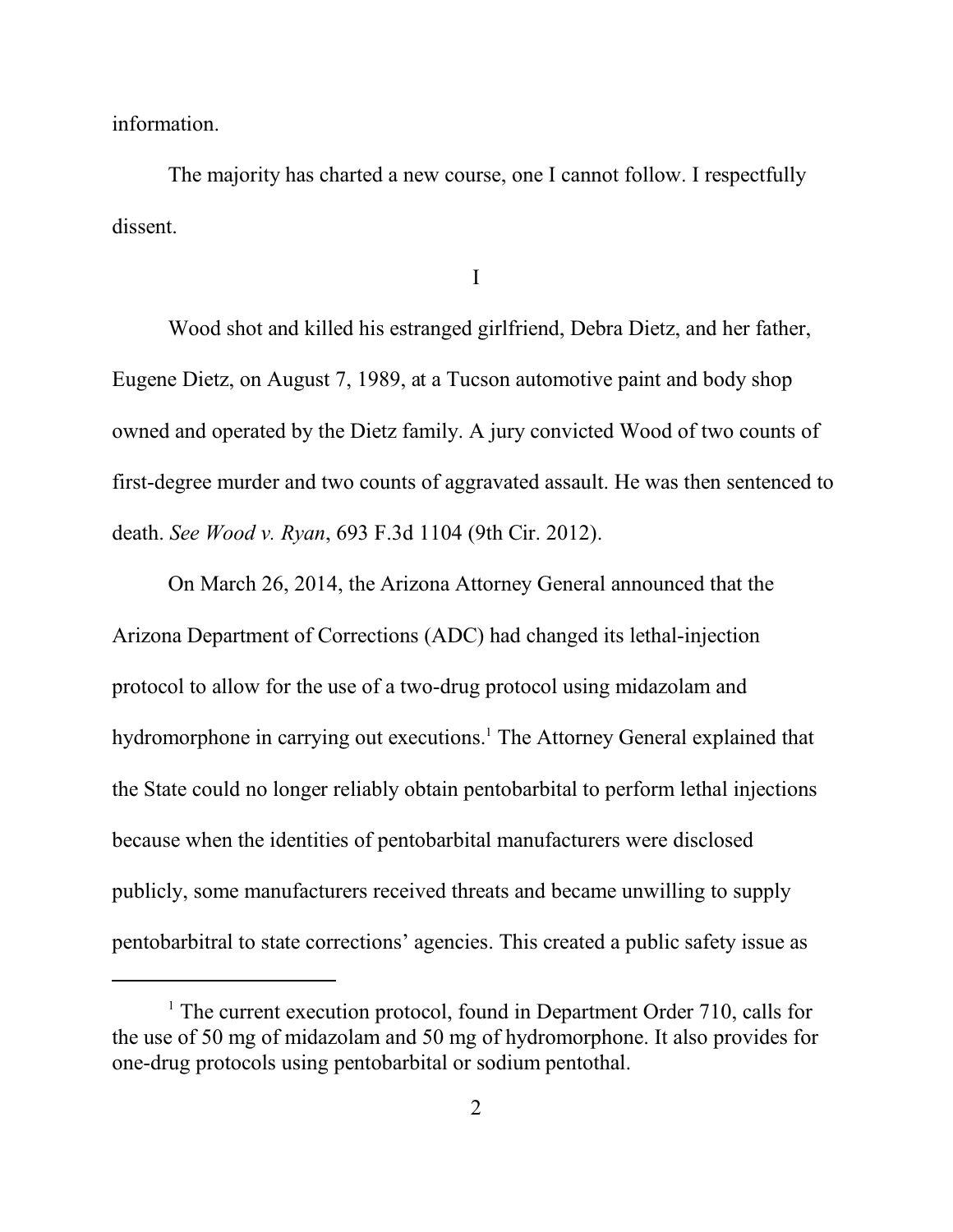ADC was compelled to seek alternative lethal drugs.<sup>2</sup>

On April 22, 2014, the State moved for a warrant of execution for Wood.<sup>3</sup> That same day, the State sent a letter to Wood's counsel informing her that ADC would use the two-drug protocol for the execution. The State also indicated that if ADC could obtain pentobarbital, ADC would provide notice of its intent to use that drug.

On April 30, 2014, Wood's counsel sent ADC a letter requesting (1) information regarding the provenance of ADC's midazolam and hydromorphone, (2) an explanation of ADC's continuing search for pentobarbital, (3) information regarding the Drug Enforcement Administration (DEA) qualifications of ADC personnel who would participate in Wood's execution, and (4) an explanation of how ADC developed its two-drug protocol.

On May 6, 2014, ADC replied, indicating that the drugs were "domestically obtained" and "FDA approved." ADC declined to provide further information about the drugs based on ADC's interpretation of Arizona's executioner-

<sup>&</sup>lt;sup>2</sup> See Press Release, Attorney Gen. of Ariz., State of Arizona Announces Change to Lethal Injection Protocol (March 26, 2014), https://www.azag.gov/press-release/state-arizona-announces-change-lethal-injectio n-protocol.

<sup>&</sup>lt;sup>3</sup> A warrant of execution was issued on May 28, 2014.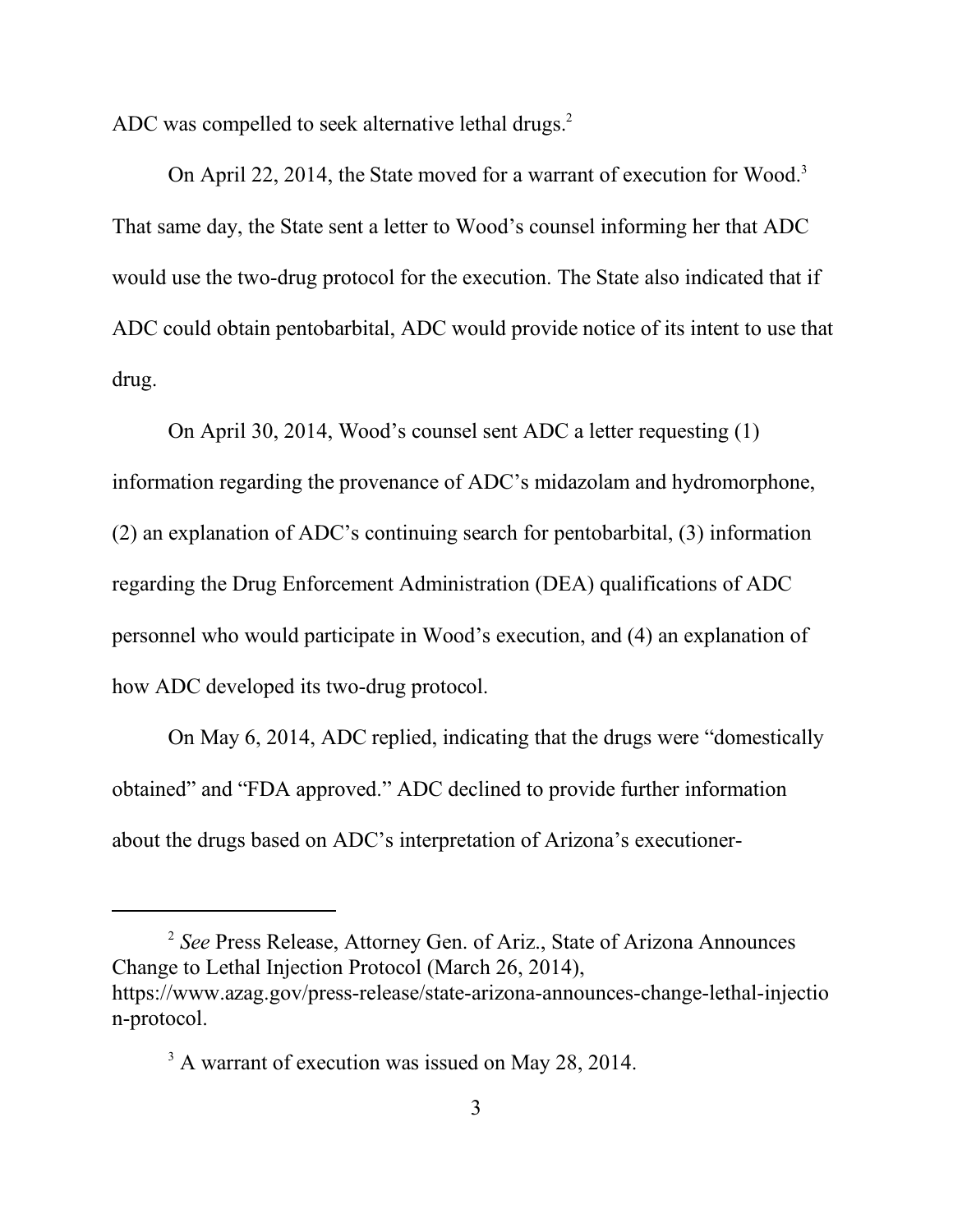confidentiality statute, Ariz. Rev. Stat. § 13-757(C). ADC noted that it continued to look for pentobarbital and would inform Wood if it obtained the drug. ADC also declined to provide specific information about the DEA qualifications of the execution personnel, but stated that "the qualifications for the IV team as set forth in Department Order 710.02-1.2.5 have not changed since the ADC amended the protocol in September, 2012, to include assurances of the IV team's qualifications." Finally, ADC stated that the development of ADC's two-drug protocol was based on affidavits and testimony in Case No. 2:11-CV-1016, in the Southern District of Ohio.

On May 9, 2014, Wood's counsel responded, seeking clarification and requesting the specific Ohio documents referenced in ADC's letter. Counsel again requested the qualifications of the personnel who would participate in Wood's execution, as well as evidence demonstrating that ADC had verified those qualifications.

On May 15, 2014, Wood's counsel sent another letter, again asking for the DEA and medical qualifications of ADC personnel, along with information about the development of ADC's two-drug protocol. Counsel also requested documents regarding correspondence with various state and federal agencies.

On June 6, 2014, ADC sent Wood a response in which it provided copies of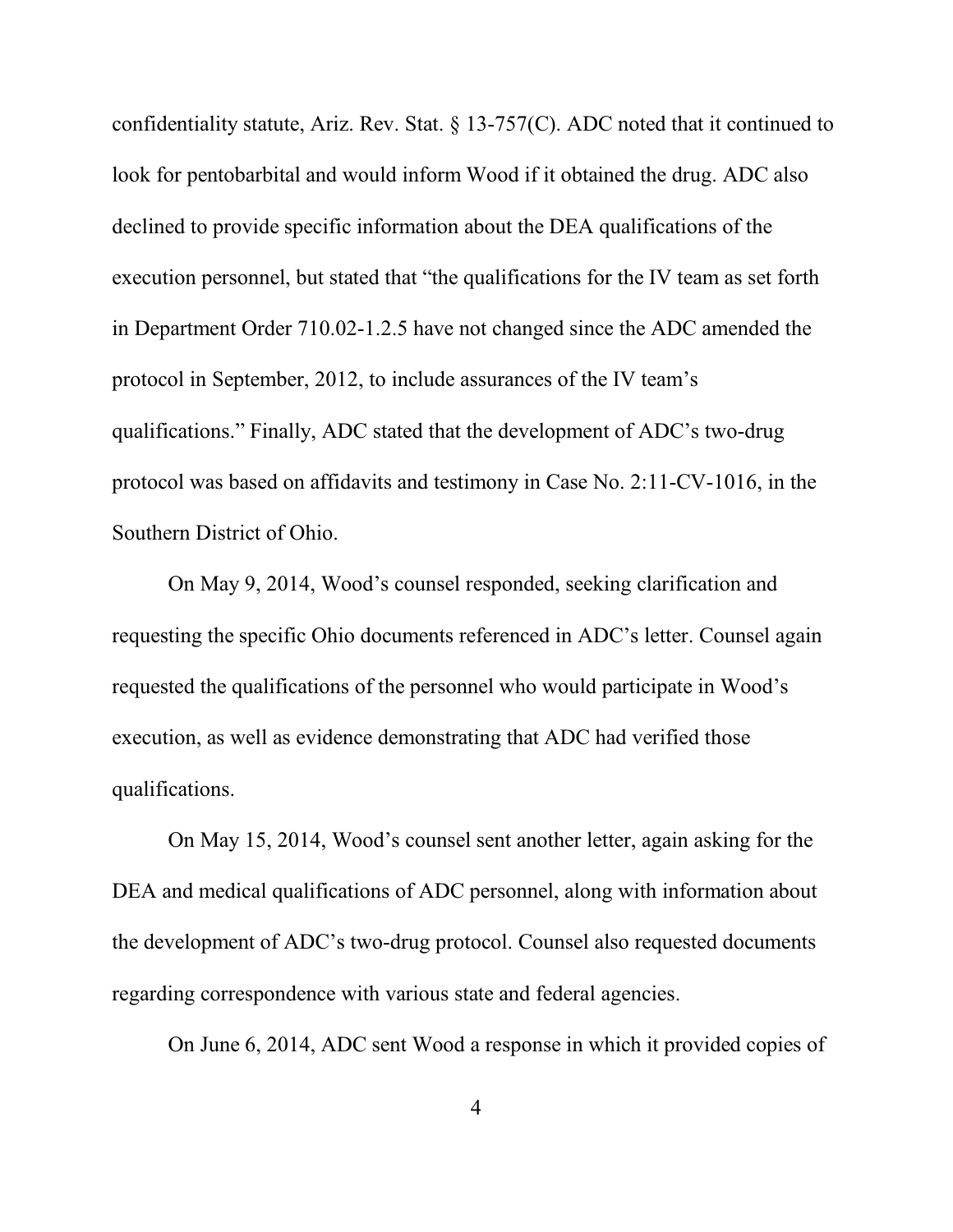purchase orders, invoices, and order confirmations for the midazolam and hydromorphone. Although the documents reveal the drug names and expiration dates—September and October 2015—information about the manufacturers and suppliers of the drugs was redacted. ADC also stated that the Inspector General had verified the qualifications of ADC personnel, both before and after issuance of Wood's warrant of execution, and that in the event a central femoral line were used, it would be placed by a person currently licensed or certified to do so. ADC declined to provide copies of the Ohio documents, asserting that because the Federal Public Defender's Office was involved in the Ohio litigation, Wood's counsel—the Federal Public Defender—would already have access to them.

On June 26, 2014, Wood filed a civil rights complaint alleging three claims: (1) a violation of the First Amendment right of access to the courts, (2) a violation of the First Amendment right of access to governmental proceedings, and (3) a Supremacy Clause violation based on ADC's alleged failure to follow the Food, Drug, and Cosmetics Act in adopting its lethal-injections protocol.

On June 28, 2014, Wood received final notice from ADC that it would use the two-drug protocol for his execution. Wood then filed a motion for a preliminary injunction on July 2, 2014, based only on his right of access to governmental proceedings claim. The district court denied that motion on July 10,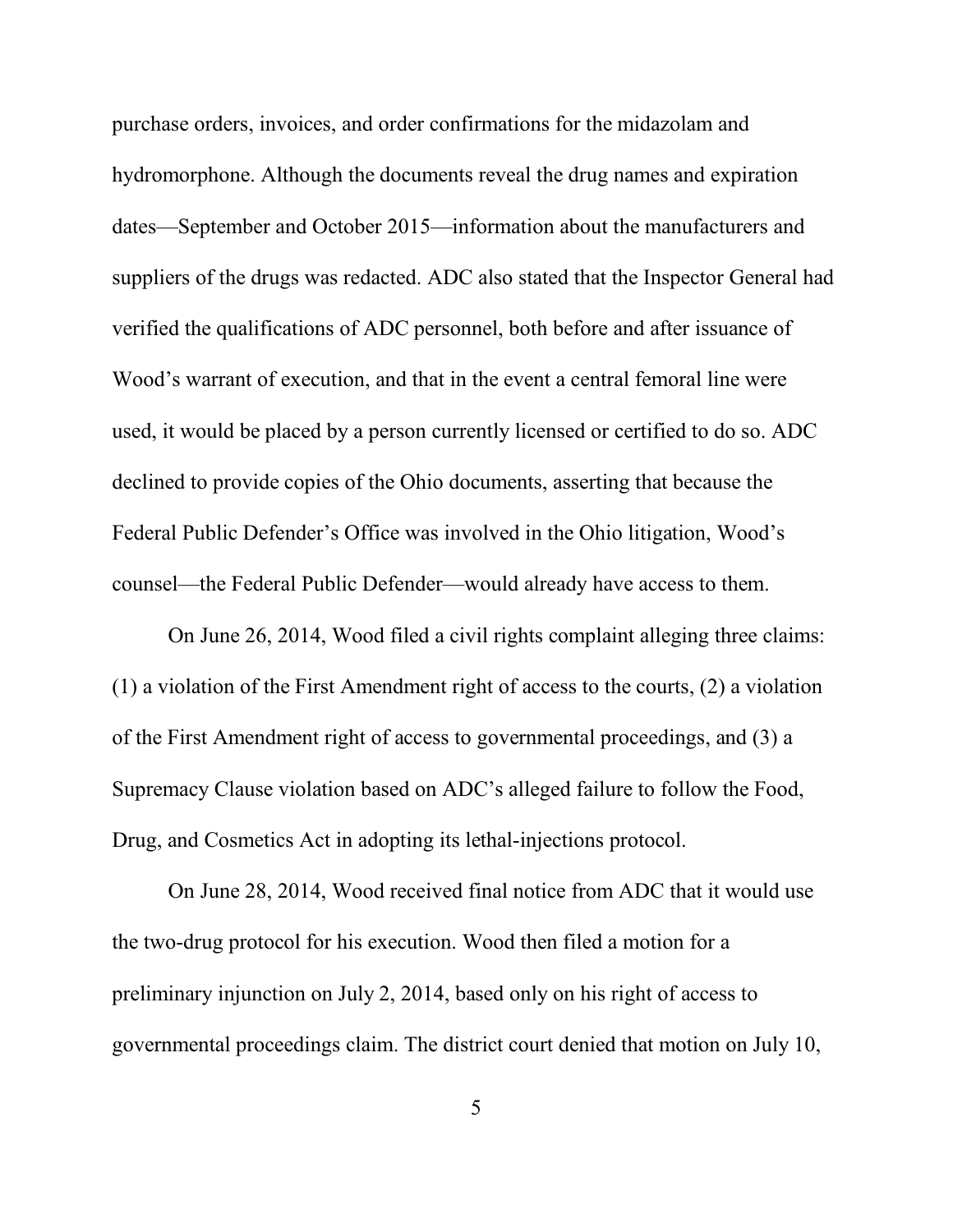2014, reasoning that Wood could not show a likelihood of success on the merits because he has no First Amendment right of access to the specific information that he seeks. Wood filed a timely notice of appeal.

#### II

"A plaintiff seeking a preliminary injunction must establish that he is likely to succeed on the merits, that he is likely to suffer irreparable harm in the absence of preliminary relief, that the balance of the equities tips in his favor, and that an injunction is in the public interest." *Winter v. Natural Res. Def. Council, Inc.*, 555 U.S. 7, 20 (2008). Under the "serious questions" version of this test articulated by our court, "a preliminary injunction is appropriate when a plaintiff demonstrates that serious questions going to the merits were raised and the balance of the hardships tips strongly in the plaintiff's favor." *Towery v. Brewer*, 672 F.3d 650, 657 (9th Cir. 2012). The "serious questions" version "requires that the elements of the preliminary injunction test be balanced, so that a stronger showing of one element may offset a weaker showing of another." *Id*.

In the context of a capital case, the Supreme Court has emphasized that these principles apply when a condemned prisoner asks a federal court to enjoin his impending execution because "[f]iling an action that can proceed under § 1983 does not entitle the complainant to an order staying an execution as a matter of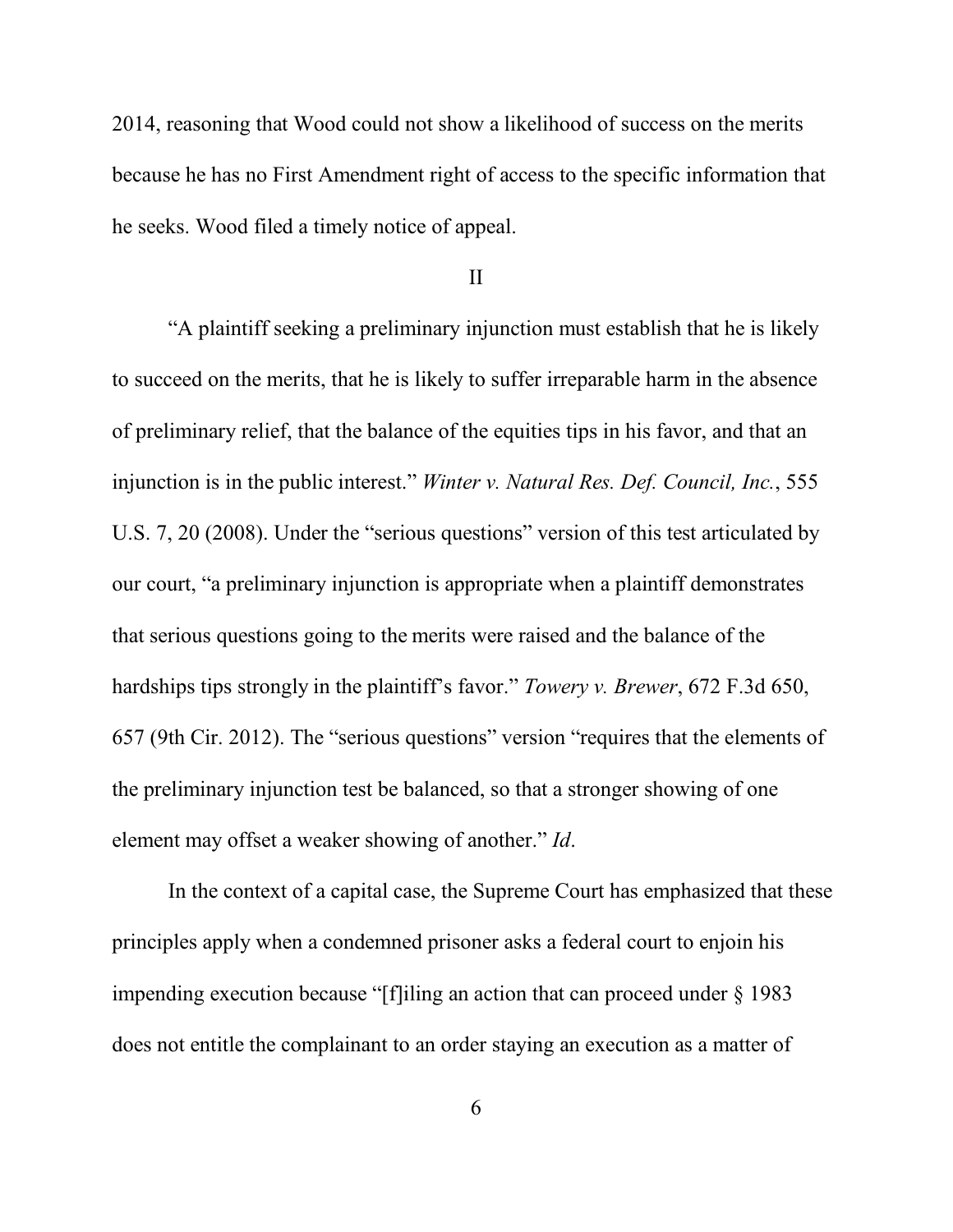course." *Hill v. McDonough*, 547 U.S. 573, 583–84 (2006). Rather, "a stay of execution is an equitable remedy" and "equity must be sensitive to the State's strong interest in enforcing its criminal judgments without undue interference from the federal courts." *Id*. at 584. We review the denial of a preliminary injunction for abuse of discretion. *Towery*, 672 F.3d at 657.

### III

"Neither the First Amendment nor the Fourteenth Amendment mandates a right of access to government information or sources of information within the government's control." *Houchins v. KQED, Inc.*, 438 U.S. 1, 15 (1978) (plurality opinion). Thus, "[a]s a general rule, citizens have no first amendment right of access to traditionally nonpublic government information." *McGehee v. Casey*, 718 F.2d 1137, 1147 (D.C. Cir. 1983). Open meetings laws, such as the Government in the Sunshine Act, 5 U.S.C. § 552b, and public records acts, such as the Freedom of Information Act, 5 U.S.C. § 552, provide persons with a broad, statutory right of access to government proceedings and documents. But, in general, the right of access is statutory, not constitutional, in nature: "[The Supreme] Court has repeatedly made clear that there is no constitutional right to obtain all the information provided by FOIA laws." *McBurney v. Young*, 133 S. Ct. 1709, 1718 (2013).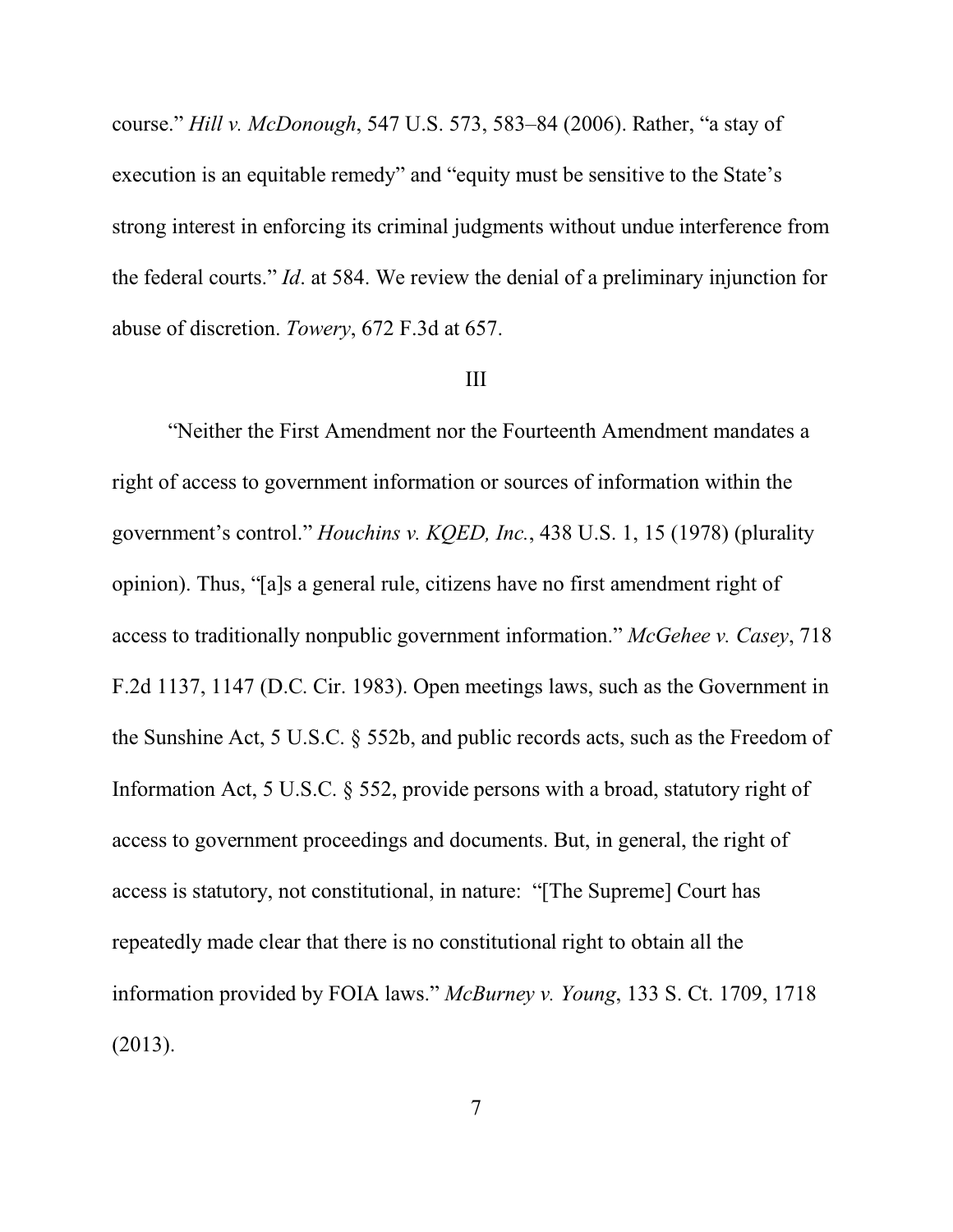The Supreme Court has recognized a qualified First Amendment right of access to some governmental proceedings, principally those related to the courts. *See Press-Enter. Co. v. Superior Court*, 478 U.S. 1, 8–14 (1986) ("*Press-Enterprise II*"); *Globe Newspaper Co. v. Superior Court*, 457 U.S. 596, 603–11 (1982); *Richmond Newspapers, Inc. v. Virginia*, 448 U.S. 555, 579 (1980). "Underlying th[is] First Amendment right of access . . . is the common understanding that a major purpose of that Amendment was to protect the free discussion of governmental affairs." *Globe Newspaper*, 457 U.S. at 604 (internal quotation marks and citation omitted). The Court has applied the right of public access to proceedings in criminal trials, including preliminary hearings, *Press-Enterprise II*, 478 U.S. at 8–14, voir dire, *Press-Enter. Co. v. Superior Court*, 464 U.S. 501, 510–11 (1984) ("*Press-Enterprise I*"), the testimony of the child victim of a sex offense, *Globe Newspaper Co.*, 457 U.S. at 603–11, and criminal trials in general, *Richmond Newspapers, Inc.*, 448 U.S. at 580. We have explained that this qualified First Amendment right of access applies to "criminal proceedings and documents filed therein,"*CBS, Inc. v. U.S. Dist. Court*, 765 F.2d 823, 825 (9th Cir. 1985), and have said that it extends to pretrial release proceedings, *Seattle Times Co. v. U.S. Dist. Court*, 845 F.2d 1513, 1517 (9th Cir. 1988), and pretrial suppression hearings, *United States v. Brooklier*, 685 F.2d 1162, 1170–71 (9th Cir.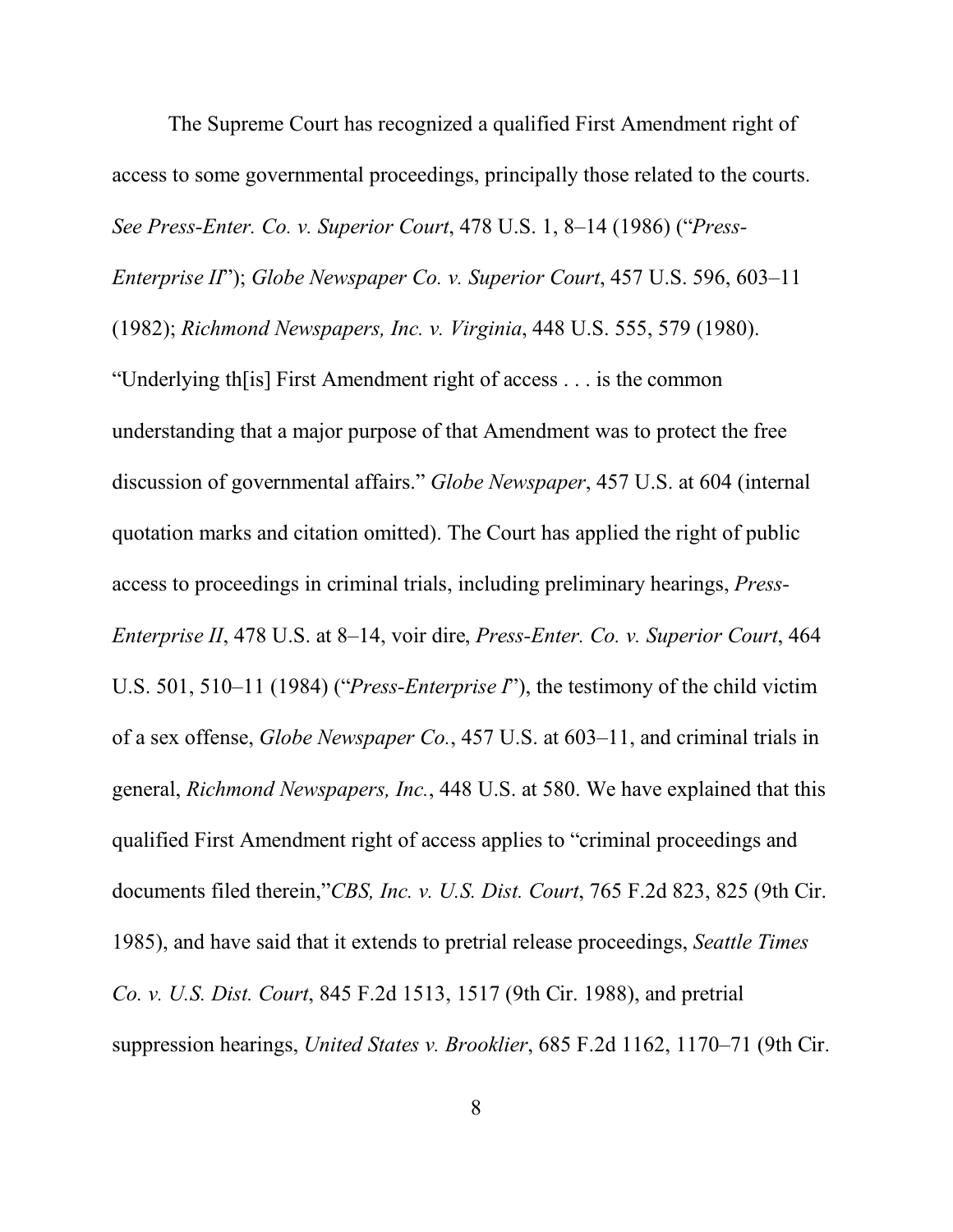1982). We have limited the right of access to "documents filed therein" to documents that transcribe or memorialize official proceedings: transcripts of closed hearings that occurred during jury deliberations, *Phoenix Newspapers, Inc. v. U.S. Dist. Court*, 156 F.3d 940, 949 (9th Cir. 1998), plea agreements and related documents, *Oregonian Publ'g Co. v. U.S. Dist. Court*, 920 F.2d 1462, 1465–66 (9th Cir. 1990), and pretrial release documents, *Seattle Times Co.*, 845 F.2d at 1517.

In *California First Amendment Coalition v. Woodford*, 299 F.3d 868 (9th Cir. 2002), we extended these cases to reach the conclusion that "the public enjoys a First Amendment right to view executions from the moment the condemned enters the execution chamber" to the time he is pronounced dead. *Id*. at 877. We arrived at this conclusion after addressing the considerations set forth in *Press-Enterprise II*: (1) "whether the place and process have historically been open to the press and general public," and (2) "whether public access plays a significant positive role in the functioning of the particular process in question." *Press-Enterprise II*, 478 U.S. at 8–9. First, we found that there is a public right to view execution proceedings because "[h]istorically, executions were open to all comers." *Cal. First Amendment Coal.*, 299 F.3d at 875. We observed that even when California abolished public executions, it provided that official witnesses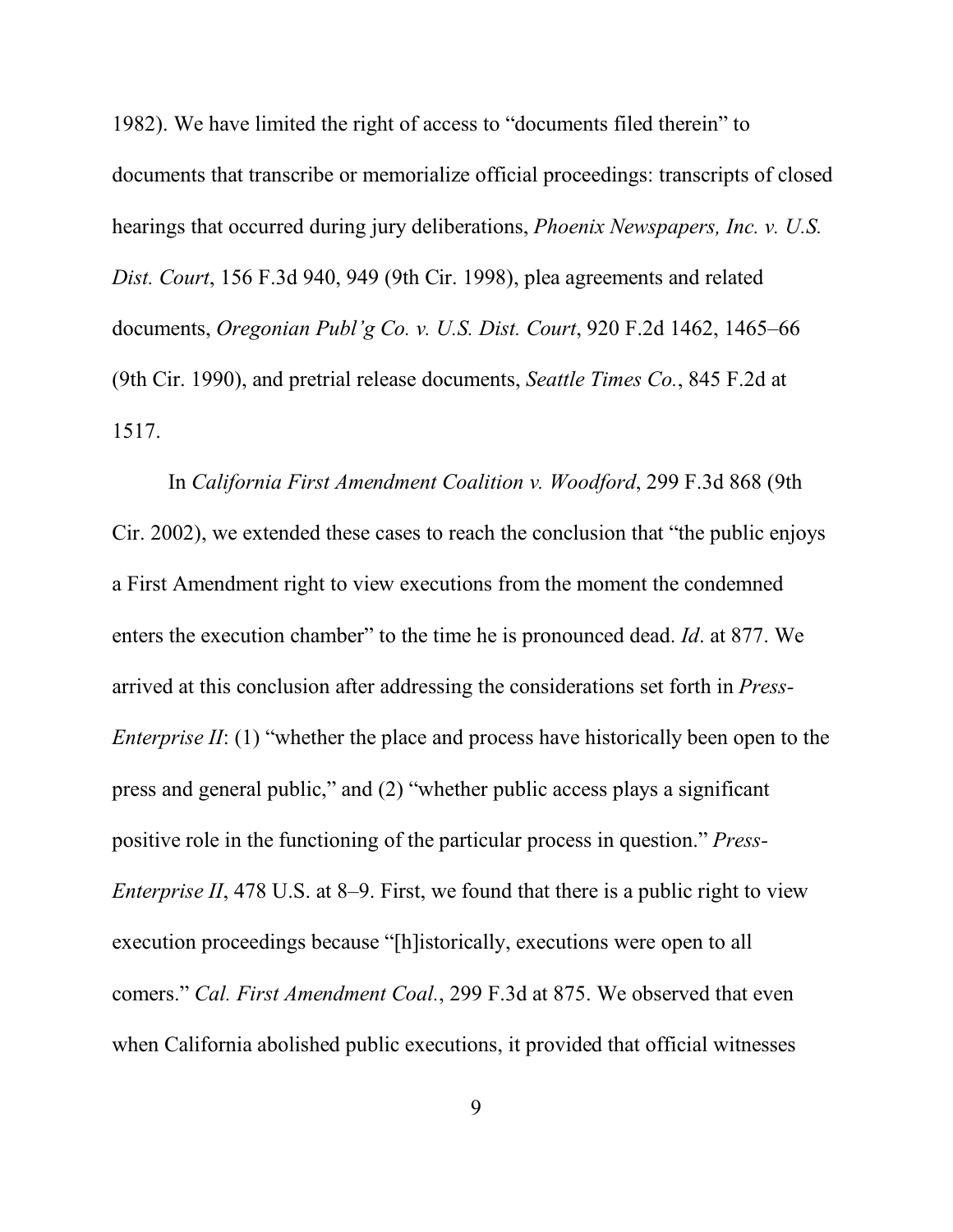should be present at the execution, a practice followed by every state that authorizes the death penalty. *Id*. Second, we found that "[i]ndependent public scrutiny [of the execution proceeding] . . . plays a significant role in the proper functioning of capital punishment." *Id*. at 876. We explained that "public observation of executions fosters the same sense of catharsis that public observation of criminal trials fosters." *Id.* at 877. Notably, we said nothing about the public's right to gain access to any documents related to the execution.

In *California First Amendment Coalition*, we were careful to explain that this right of public access is a right belonging to the public, and not a right belonging to any individual. *See id*. at 873 ("It is well-settled that the First Amendment guarantees *the public* . . . a qualified right of access to governmental proceedings." (emphasis added)). Very recently, the Eleventh Circuit recognized this important distinction in a case where the plaintiff sought governmental information regarding lethal injection, as in the case before us today. *Wellons*, 2014 WL 2748316, at \*5–6 (affirming the district court's denial of a preliminary injunction in part because public access cases "turn on the public's, rather than the individual's, need to be informed so as to foster debate"). At oral argument and in his briefing, Wood makes clear that he is asserting a right of access enjoyed by the public at large, and not a right or privilege personal to him. Whatever the scope of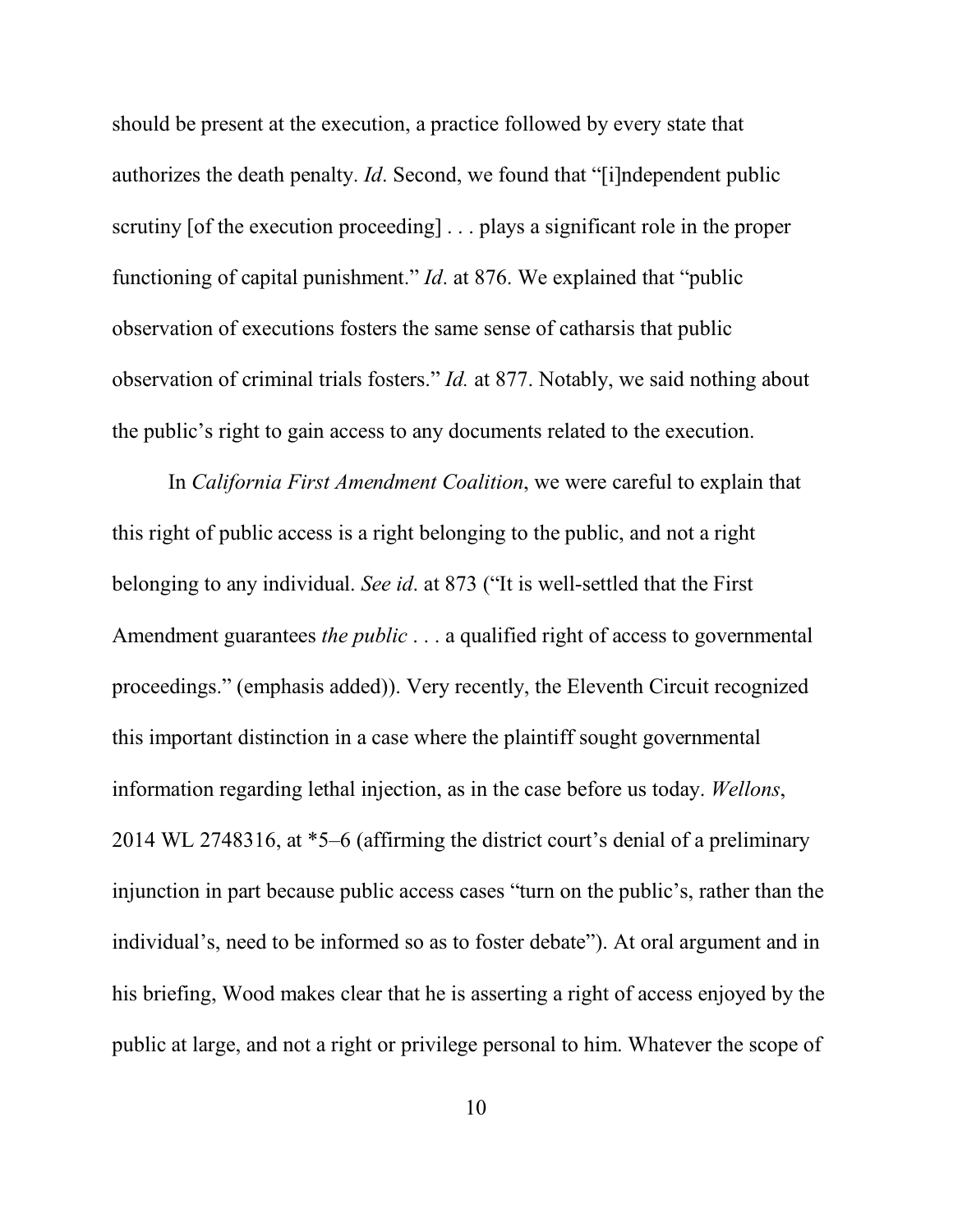the First Amendment right of access, Wood has no greater claim than any other member of the public.

## IV

Wood seeks the following information: the source(s), manufacturer(s), National Drug Codes, and lot numbers of the drugs that ADC intends to use in his execution; information regarding the medical, professional, and controlledsubstances qualifications of the personnel that ADC intends to use in his execution; and information and documents detailing the manner in which ADC developed its two-drug protocol. It is important to note that the State has already disclosed significant information, including the type of drugs, the dosages to be used, and their expiration dates, as well as the fact that the drugs are domestically obtained and FDA approved; the necessary qualifications for ADC personnel and the fact that the Inspector General verified the qualifications of ADC personnel both before and after the issuance of Wood's warrant of execution; and the actual two-drug protocol itself.

The fundamental flaw in Wood's request for a preliminary injunction is that Wood does not actually assert a right of access to a governmental proceeding. The Supreme Court has long held that the First Amendment does not provide a general right to information in the government's possession. *See Houchins*, 438 U.S. at 15;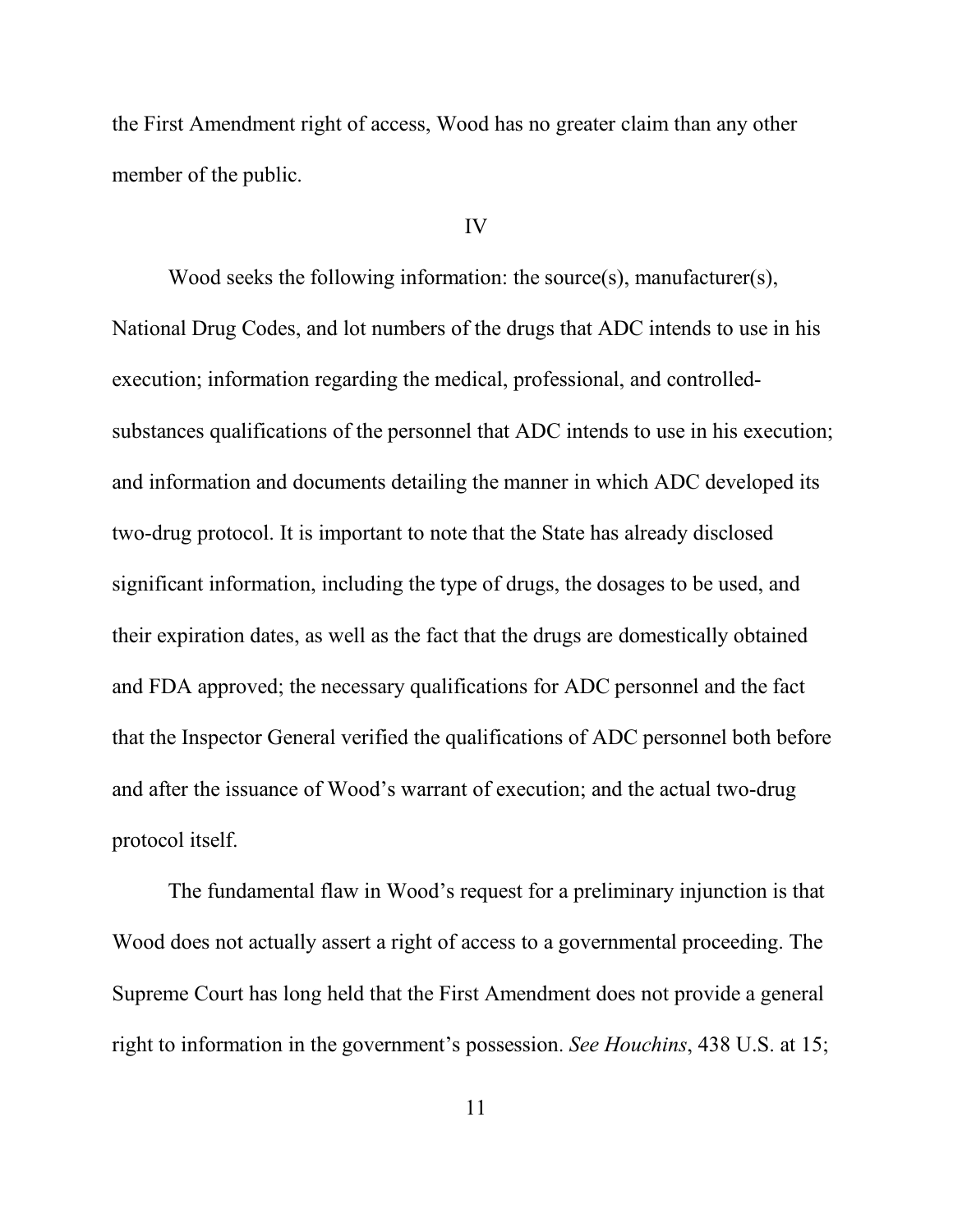*L.A. Police Dep't v. United Reporting Publ'g Corp.*, 528 U.S. 32, 40 (1999)

("[W]hat we have before us is nothing more than a governmental denial of access to information in its possession. California could decide not to give out arrestee information at all without violating the First Amendment."); *McBurney*, 133 S. Ct. at 1718. And the Court has cautioned that "[t]he Constitution itself is neither a Freedom of Information Act nor an Official Secrets Act." *Houchins*, 438 U.S. at 14. This default principle—that there is no general First Amendment right to information in the government's possession—ought to guide our analysis.

The qualified First Amendment right of access to governmental proceedings is properly viewed as a exception to the default principle, limited to governmental "proceedings and documents filed therein." *CBS, Inc.*, 765 F.2d at 825. This right does not extend to every piece of information that conceivably relates to a governmental proceeding, even if the governmental proceeding is itself open to the public. It is not a tool for judges to pry open the doors of state and federal agencies because they believe that public access to this type of information would be a good idea. It is a qualified right to certain "proceedings and documents filed therein" and nothing more. In effect, the right prevents the government from restraining access to proceedings and filed documents that have historically been made available to the public. It is a First Amendment obligation by estoppel, not an untethered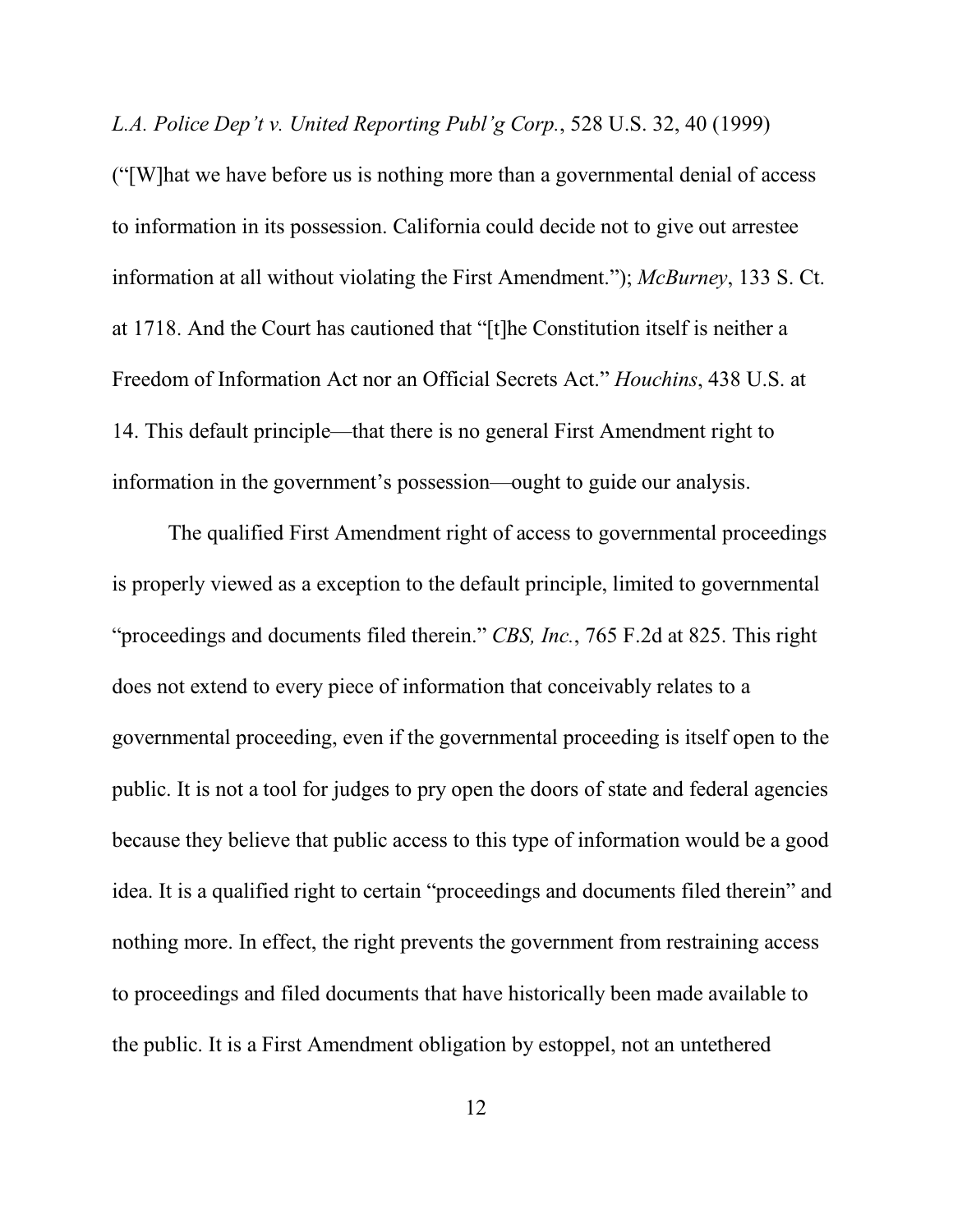license to governmental information.

Wood contends that our precedent guarantees access to the information that he seeks. It does nothing of the kind. Unlike the plaintiffs in *California First Amendment Coalition*, Wood does not seek access to a criminal *proceeding*, nor does he seek documents filed in a proceeding or transcripts of the proceeding. Instead, he wants *information* in the government's possession; effectively, he has taken the general right of the public to view executions and turned it into a FOIA request for documents related to the execution. *California First Amendment Coalition* says nothing about information in the government's possession.

Wood points to our opinion in *Courthouse News Service v. Planet*, 750 F.3d 776 (9th Cir. 2014), as support for the notion that there is a right of access to all records associated with public governmental proceedings. Although we observed that "[t]he federal courts of appeals have widely agreed that [the right of access] extends to civil proceedings and associated records and documents," we also acknowledged that only *public* records associated with a governmental proceeding—not all records and information associated with a proceeding—are subject to *Press-Enterprise II*. *Id.* at 786 ("[T]he right of access to *public records* and proceedings is necessary to the enjoyment of the right to free speech." (emphasis added)). *Courthouse News Service* thus cannot support Wood's position.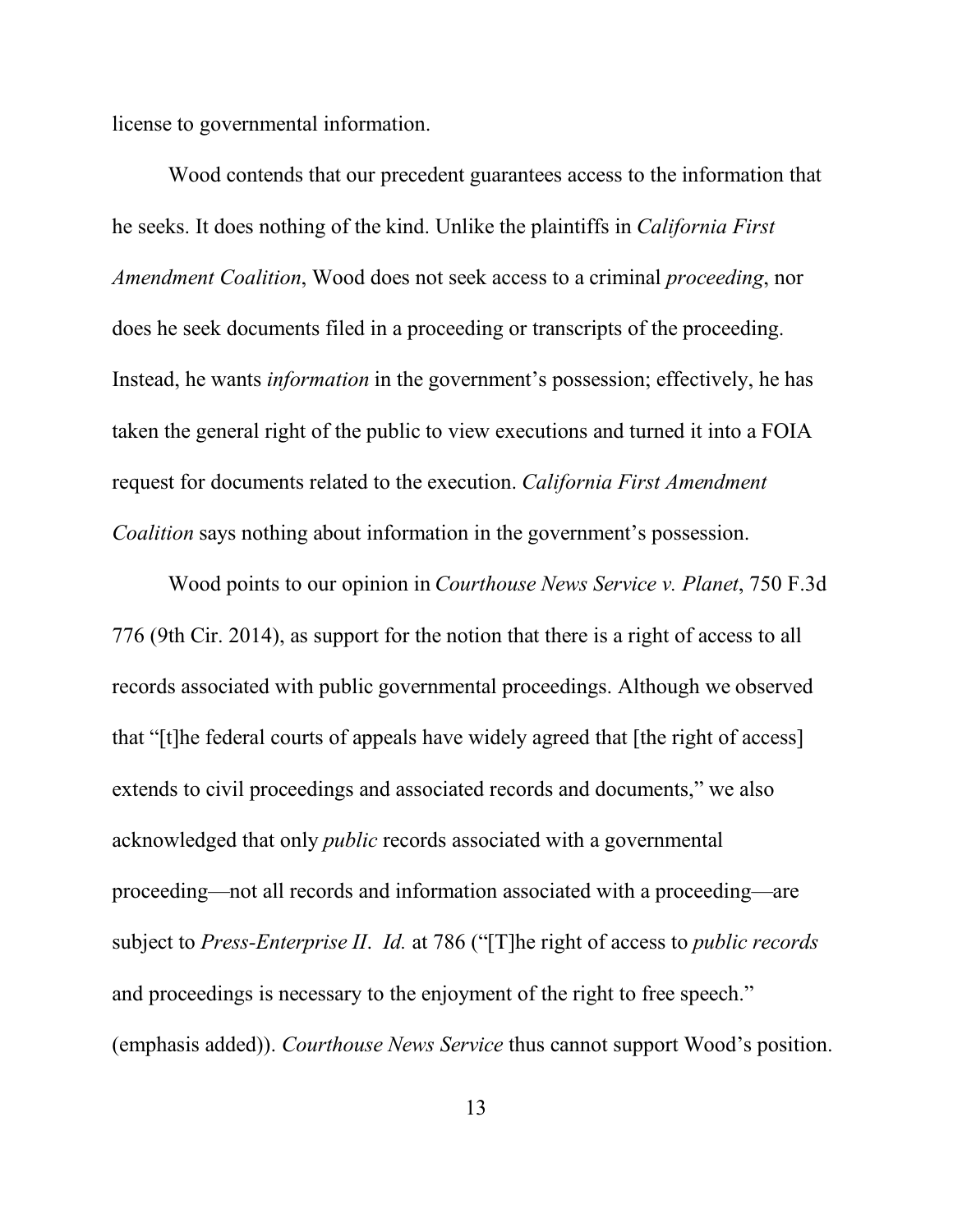Wood does not cite a single case in which an appellate court has found a right of access to the type of information at issue in this appeal. No other case has granted a First Amendment right to lot numbers. No other case has granted a First Amendment right to documents relied upon by a state agency in the development of an official policy. 4 In so doing, the majority dramatically expands the scope of the right of access in a way that causes what used to be a limited exception to swallow the default rule, which is that "the First Amendment . . . [does not] mandate[] a right of access to government information or sources of information within the government's control." *Houchins*, 438 U.S. at 15. How far does this newly expanded right reach? It is undisputed that the right of access extends to criminal trials. *Richmond Newspapers, Inc.*, 448 U.S. at 580. Does it now extend to all documents in the prosecutor's possession? Jury pool records? *See Jury Serv.* Res. Ctr. v. De Muniz, 134 P.3d 948 (Or. 2006) (rejecting such a claim).<sup>5</sup> Jurors'

[T]he Court of Appeals mistook access to a public trial for access to

<sup>&</sup>lt;sup>4</sup> Not only is the majority's position unsupported by a decision from any appellate court, it creates a circuit split with an opinion issued by the Eleventh Circuit just last month, *Wellons*, 2014 WL 2748316, at \*6, and it is flatly inconsistent with an opinion issued by the Georgia Supreme Court two months ago, *Hill*, 758 S.E.2d at 805–06.

<sup>&</sup>lt;sup>5</sup> Recognizing the distinction between "proceedings and documents filed therein" and information in the government's possession, the Oregon Supreme Court wrote: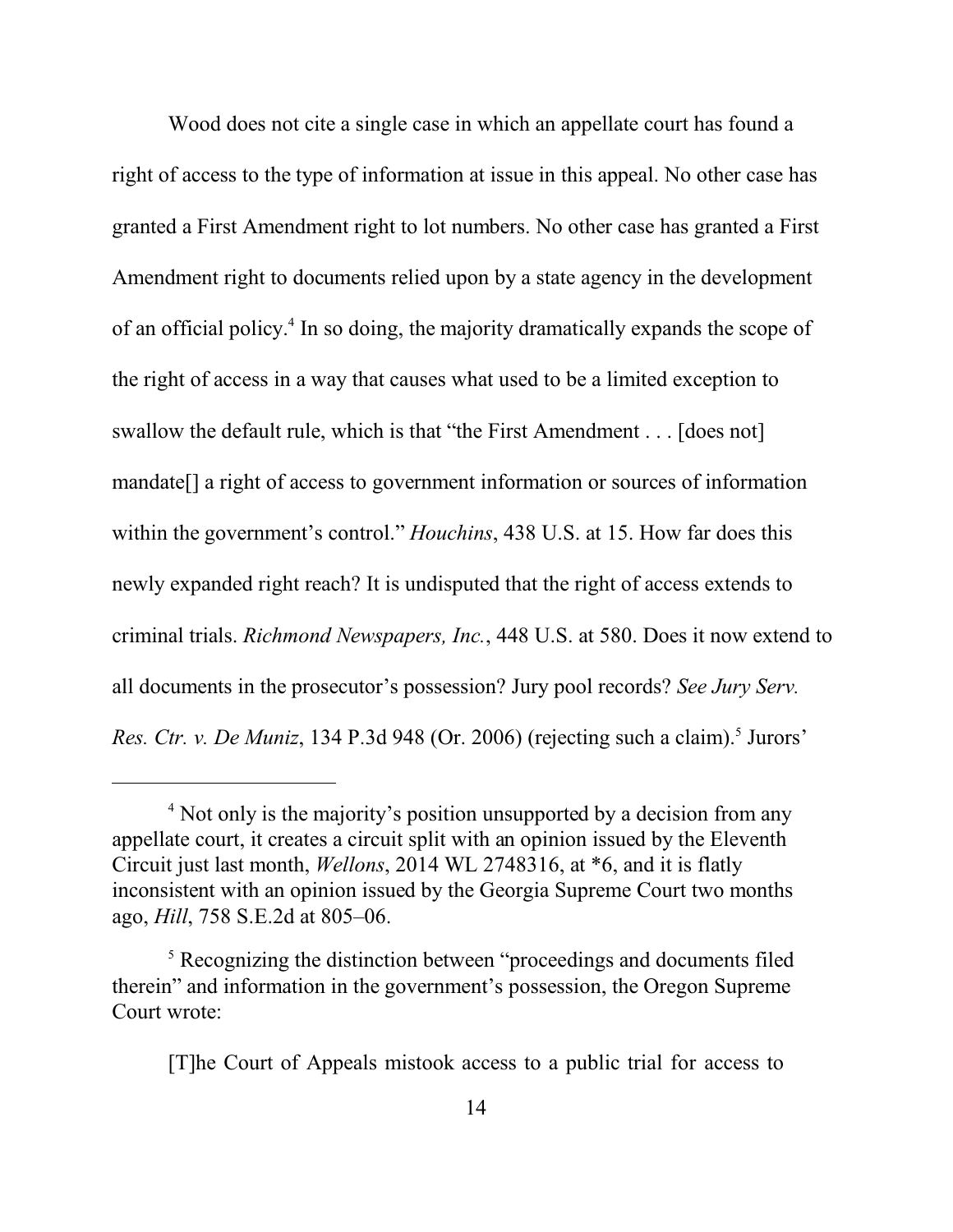addresses? *See Commonwealth v. Long*, 922 A.2d 892 (Pa. 2007) (same). Of course not, but that is the implication of the majority's holding.<sup>6</sup>

And the principle doesn't improve by trying to confine today's rule to executions. Our decision in *California First Amendment Coalition* was an application of the Supreme Court's right of access to public proceedings. Today's ruling strikes out on its own. Either the majority's ruling has much broader implications, or it is Justice Roberts's famous "restricted railroad ticket, good for

*Jury Serv. Res. Ctr.,* 134 P.3d at 954.

<sup>6</sup> The majority purports to limit its holding to information "inextricably intertwined" with execution. Maj. Op. at 14. That's a responsible sounding phrase. Unfortunately, the veneer of responsibility is only skin deep. If lot numbers and National Drug Codes are "inextricably intertwined," then documents in the prosecution's possession and jury pool records—which are far more relevant to a core public proceeding—are certainly "inextricably intertwined" as well.

government information. The United States Supreme Court's emphasis in the *Press-Enterprise* cases was on access of the public to *the trial itself*, not on the process that lead to the selection of the actors in that event. Those cases establish that the public has a right to attend criminal trials. The selection of names for the list of prospective jurors, however, is one or more (sometimes several) steps removed from the trial itself. . . . Unlike actual trials, public access plays no significant role in the official and largely rote function of collecting and winnowing names for jury lists. . . . So understood, the dispute is far more analogous to cases in which the United States Supreme Court has ruled that the general public does not have a First Amendment right of access to places, information, and documents within the government's control than it is to the *Press-Enterprise* cases.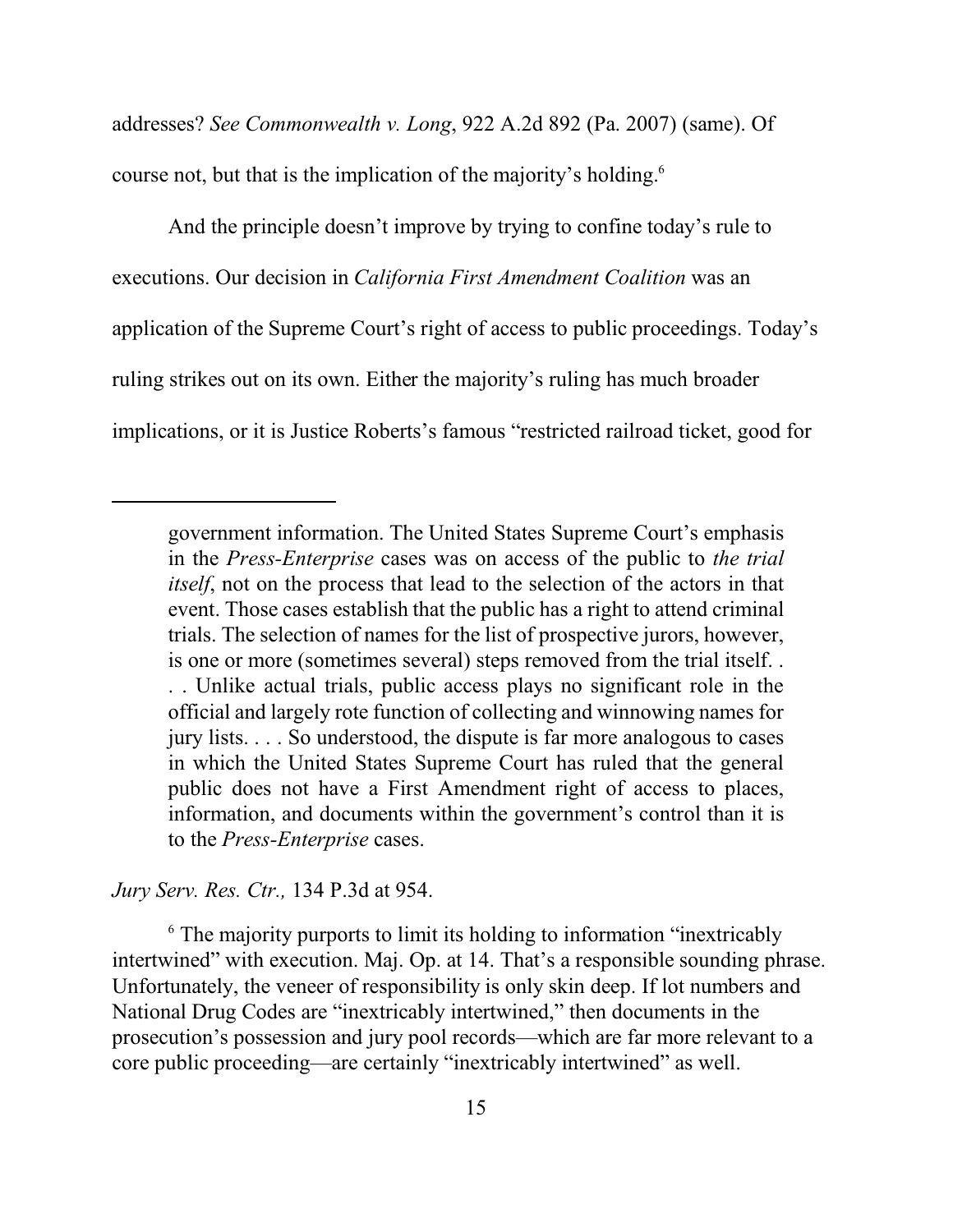this day and train only." *Smith v. Allwright*, 321 U.S. 649, 669 (1944) (Roberts, J., dissenting).

## V

Wood has not asserted a First Amendment right of access claim. But even assuming that he has, the question becomes whether the right attaches. This analysis is informed by two "complimentary considerations": (1) "whether the place and process have historically been open to the press and general public" and (2) "whether public access plays a significant positive role in the functioning of the particular process in question." *Press-Enterprise II*, 478 U.S. at 8–9.

## A. *Historically Open to the Press and General Public*

Wood seeks access to three broad categories of information: (1) manufacturer information, (2) information about the qualifications of ADC personnel, and (3) information about the manner in which ADC developed its twodrug protocol. Wood argues that the information that he seeks is analogous to information disclosed about different methods of execution in the past. For example, some old newspaper accounts include detailed information about ropes used for hangings and the tradesmen and companies that supplied them. Apparently, there was only one company west of the Mississippi that made lethal gas, and a newspaper once published an article on the manufacturer of the gas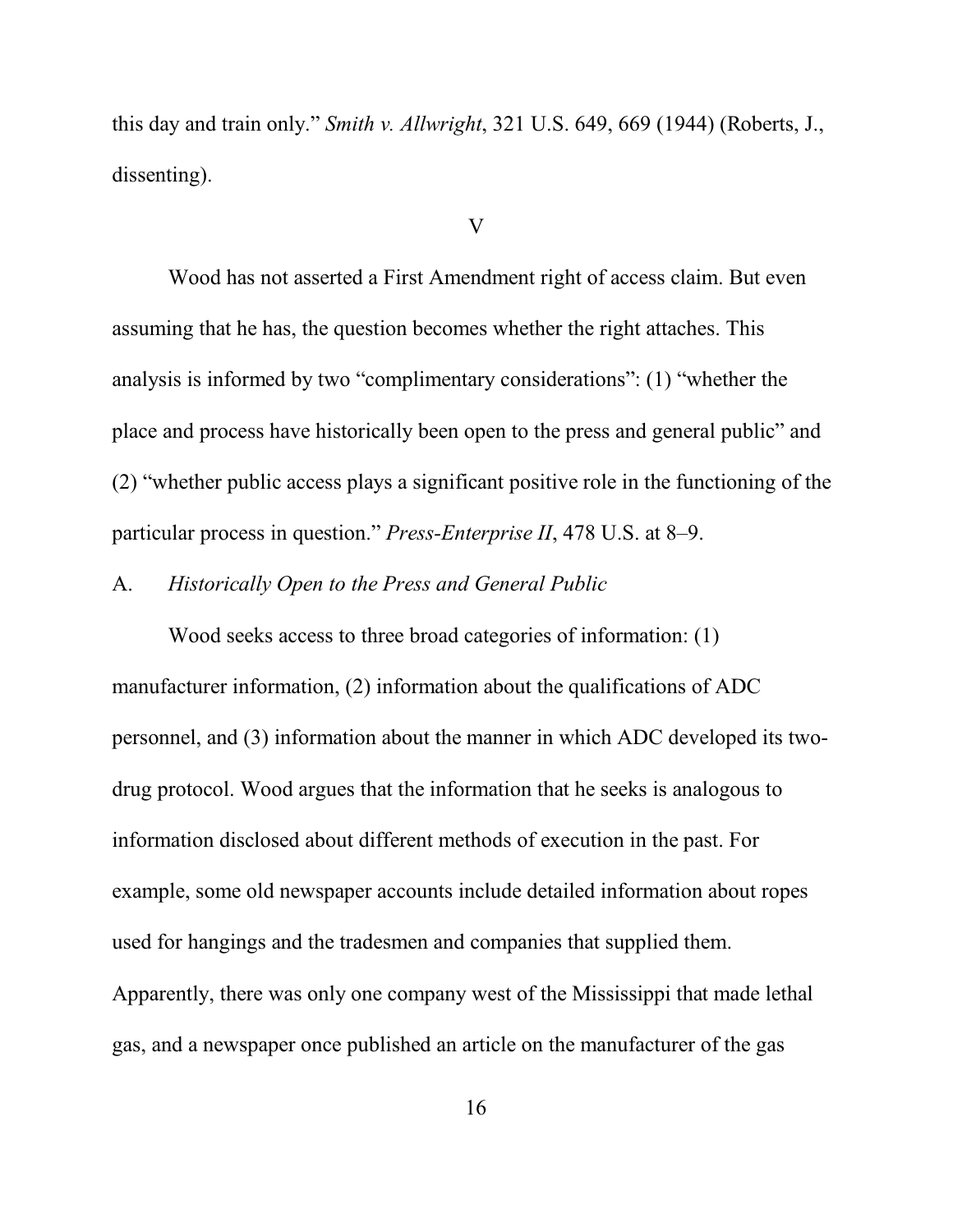chambers. Wood points out that even today, the Pinal County Historical Museum displays twenty-eight nooses used for executions in Arizona. 7

There are a number of reasons why Wood's historical evidence, relied upon by the majority, *see* Maj. Op. at 15–18, is insufficient. First, he has not shown a "historical *tradition* of public access" to the means of execution beyond what witnesses to the execution could see. *Cal. First Amendment Coal.*, 299 F.3d at 875 (emphasis added). Wood's historical evidence is best characterized as sporadic and anecdotal. The fact that Godfrey Boger's obituary revealed that he made ropes for hangings tells us very little.<sup>8</sup> As does the fact that the Pinal County Historical Museum displays nooses today. Episodic and, at times, non-contemporaneous instances of public disclosure cannot establish a historical tradition of public access. If, in this area, we are not guided by the historical record, we have no guidance but our own sense of what we would like disclosed by the government.

Second, neither the majority nor Wood has shown that the *government* historically provided open access to the identities of a particular manufacturer. Indeed, several of his examples reveal that it was the manufacturers themselves

<sup>7</sup> *See* Pinal County Historical Soc. & Museum, *Our Exhibits*, www.pinalcountyhistoricalmuseum.org/exhibits.htm (last visited July 19, 2014).

<sup>8</sup> *See Made Hangman's Ropes*, The Gazette Times, July 16, 1911, at 13.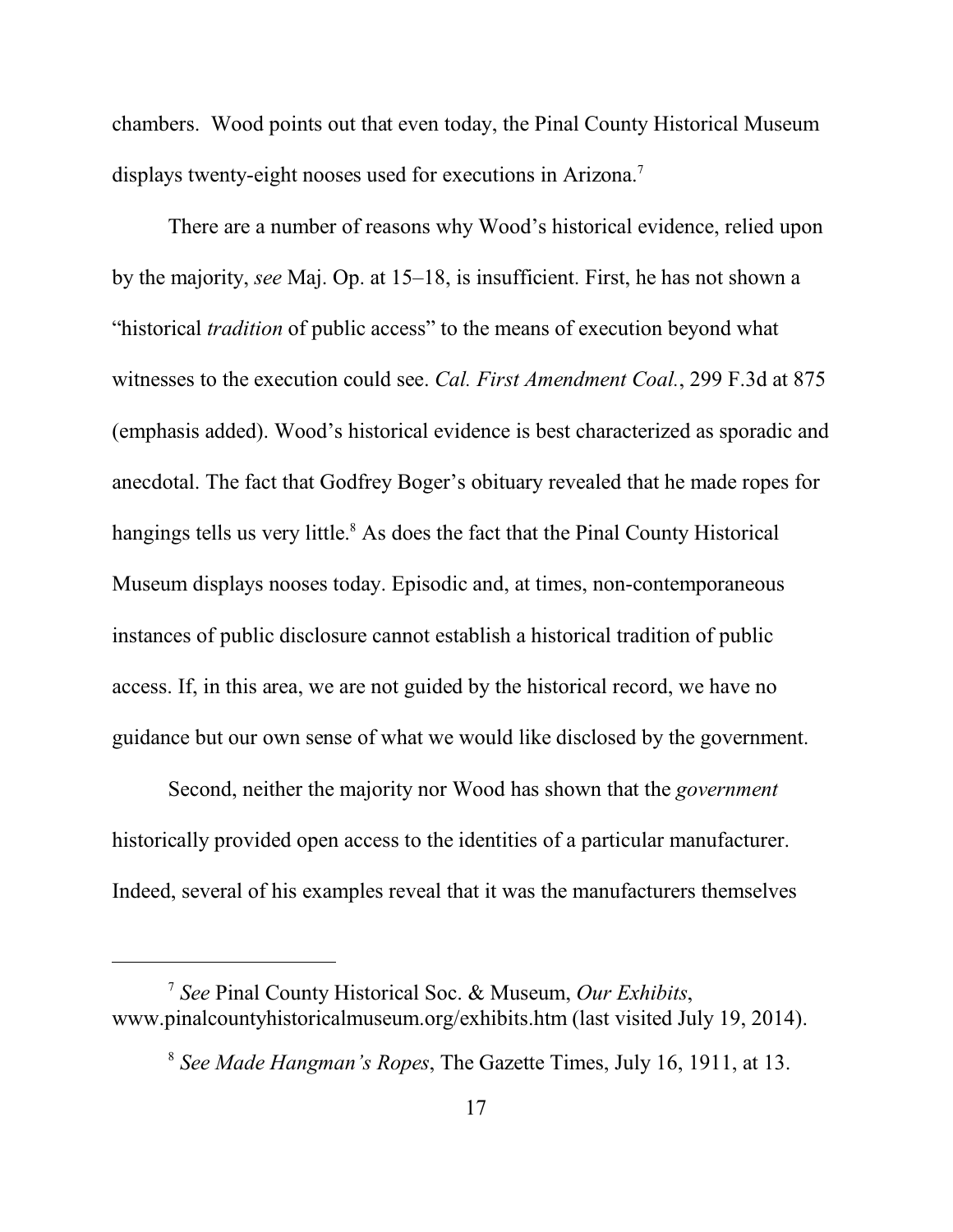who chose to publicize their identities. But the relevant consideration is whether the *government* has historically made the particular proceeding open to the public. *See Cal. First Amendment Coal.*, 299 F.3d at 875 ("When executions were moved out of the public fora and into prisons, *the states implemented procedures* that ensured executions would remain open to some public scrutiny." (emphasis added)). *Press-Enterprise II* stands for the proposition that if the government has traditionally made a certain proceeding public, it must continue to do so. By construing the right of public access more broadly than any court to date, the majority creates a perverse incentive for the government not to open "proceedings and documents filed therein" to the public in the first place so as not to bind itself going forward. Today's decision thus undermines the very purpose of the right of public access. If the government is further estopped from restricting access when private actors choose to make proceedings or records public, the government has an additional incentive to take steps to keep private actors from disclosing information regarding governmental proceedings and records. And what happens when the government's efforts fall short? Can individuals who are determined to disclose governmental information foist a First Amendment obligation on the government to grant access in the future by disclosing government secrets? Surely not. Edward Snowden's leaks are not relevant to the question of whether there is a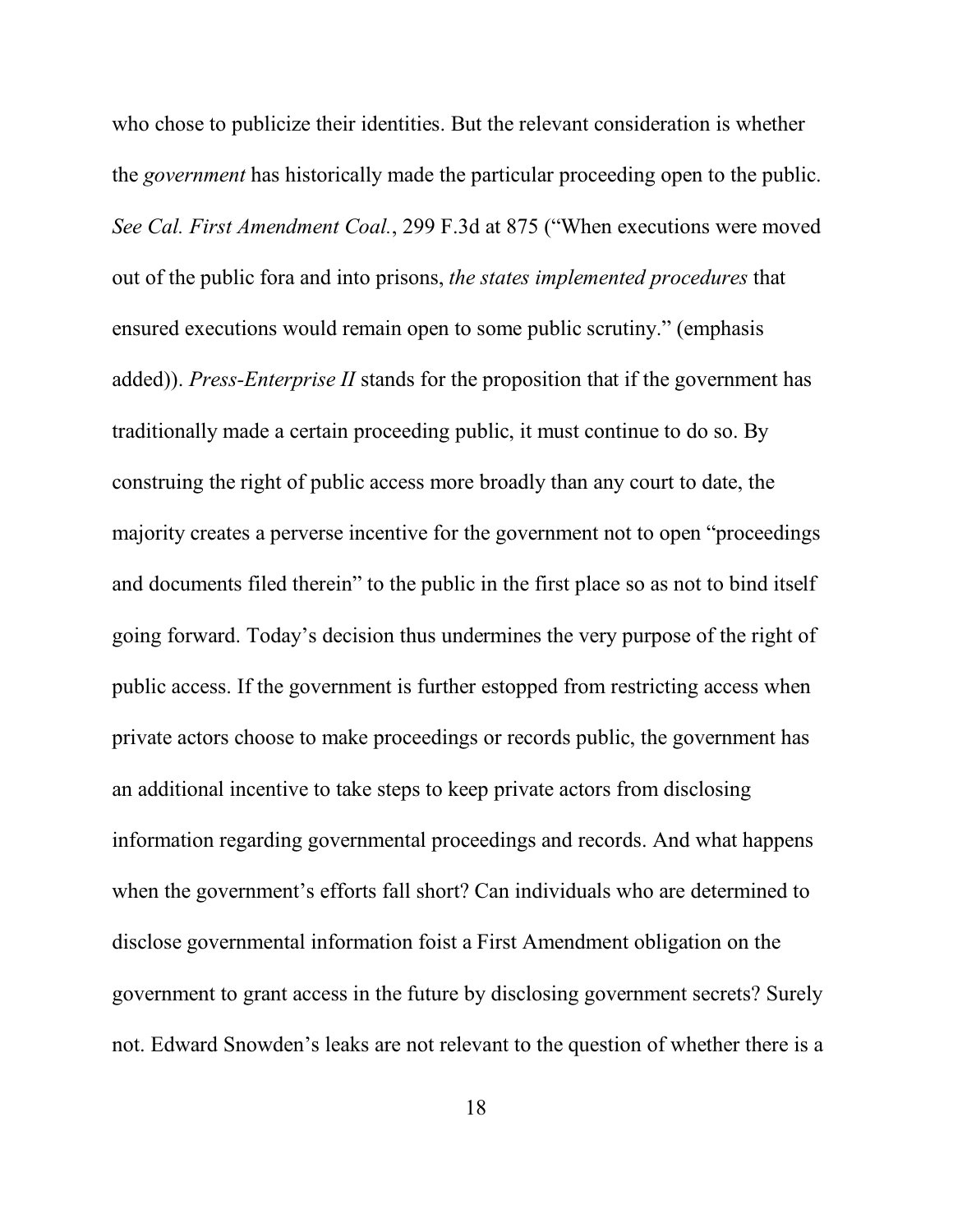First Amendment right of access to FISA court proceedings.

Third, although Wood claims that Arizona previously disclosed drug manufacturer information, Wood has not shown that the State voluntarily disclosed the specific type of manufacturer information that he seeks. Arizona has disclosed this information only pursuant to discovery or under court order. *See Schad v. Brewer*, No. CV-13-2001-PHX-ROS, 2013 WL 5551668 (D. Ariz. Oct. 7, 2013). Moreover, even if the State had at one time voluntarily disclosed such information, it does not a tradition make. The history of executions by lethal injection is relatively short, as the states have made adjustments to their protocols in response to developments, both public and scientific. Such disclosures do not demonstrate that the information Wood seeks has been historically available to the public.

Fourth, Wood has adduced no historical evidence—none—to support a right of access to two of the three types of information that he seeks: (1) information about qualifications of execution personnel, and (2) information about the manner in which ADC developed its two-drug protocol. As to the former, there is substantial evidence that information about personnel has not been historically available to the public. *See* Ellyde Roko, Note, *Executioner Identities: Toward Recognizing a Right to Know Who is Hiding Beneath the Hood*, 75 Fordham L. Rev. 2791, 2829 (2007) (acknowledging that "[h]istorically, executioners have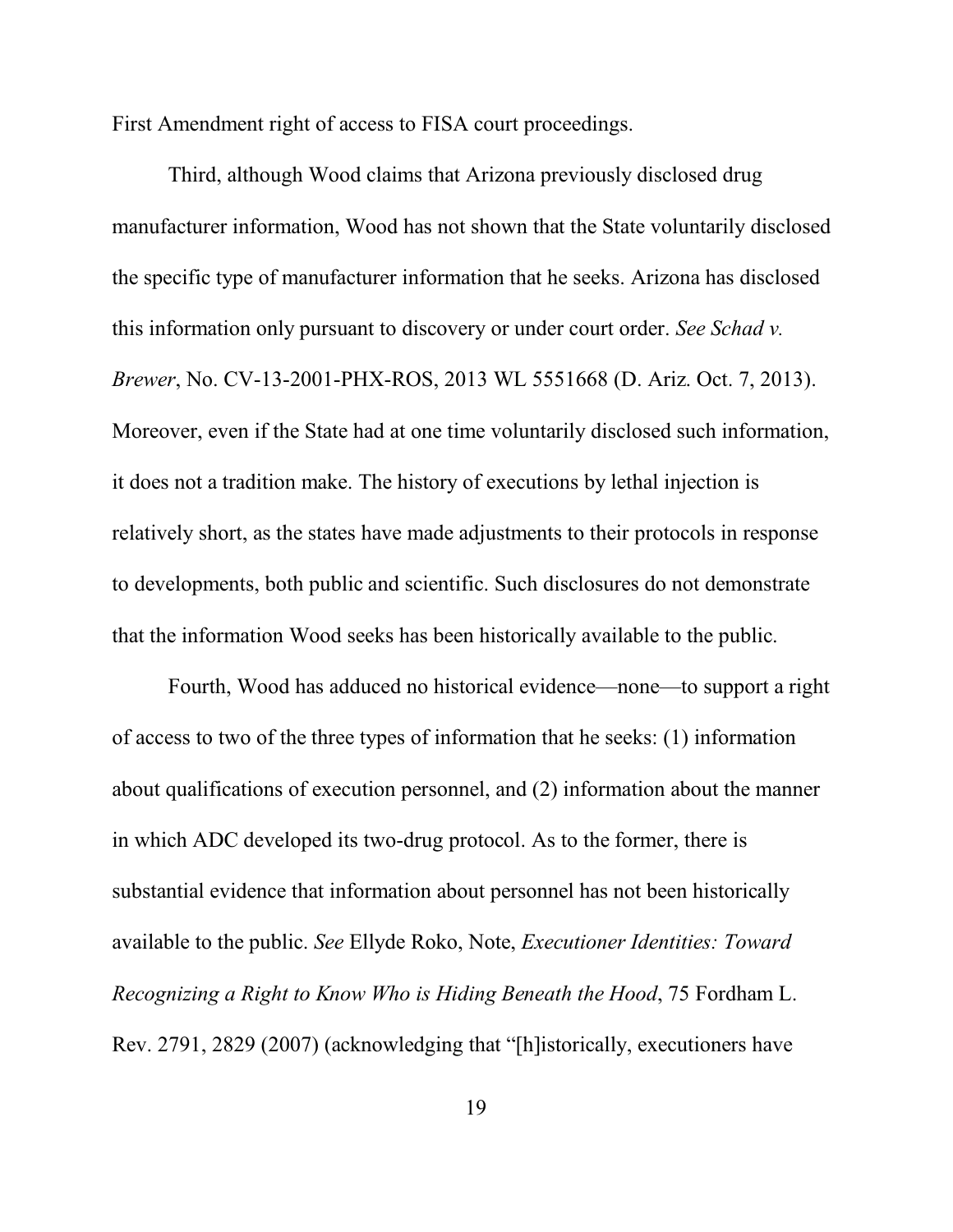hidden behind a hood—both literally and figuratively."). And, as to the latter, information about the process by which a state entity developed a policy or program is the proper subject of statutory disclosure laws.

Wood has thus failed to establish a historical tradition of access to any of the information that he seeks. Although the lack of historical evidence may not foreclose a right of access, *Seattle Times, Co.*, 845 F.2d at 1516, this failing leaves Wood with a tough row to hoe. He would have to show that *Press-Enterprise II*'s second consideration "weighs heavily in favor" of his asserted right in order to overcome his failing on the first consideration. *Id*. And, as explained below, he cannot do so.

# B. *Access Plays a Significant Positive Role*

The second factor in determining whether there is First Amendment right of public access is "whether public access plays a significant positive role in the functioning of the particular process in question." *Press-Enterprise II*, 478 U.S. at 8.

1. Manufacturer's identity

Publicly disclosing the identity of the manufacturer of the drugs to be used in Wood's execution would not "play[] a significant positive role in the functioning" of Arizona's execution protocol. *Id.* In *California First Amendment*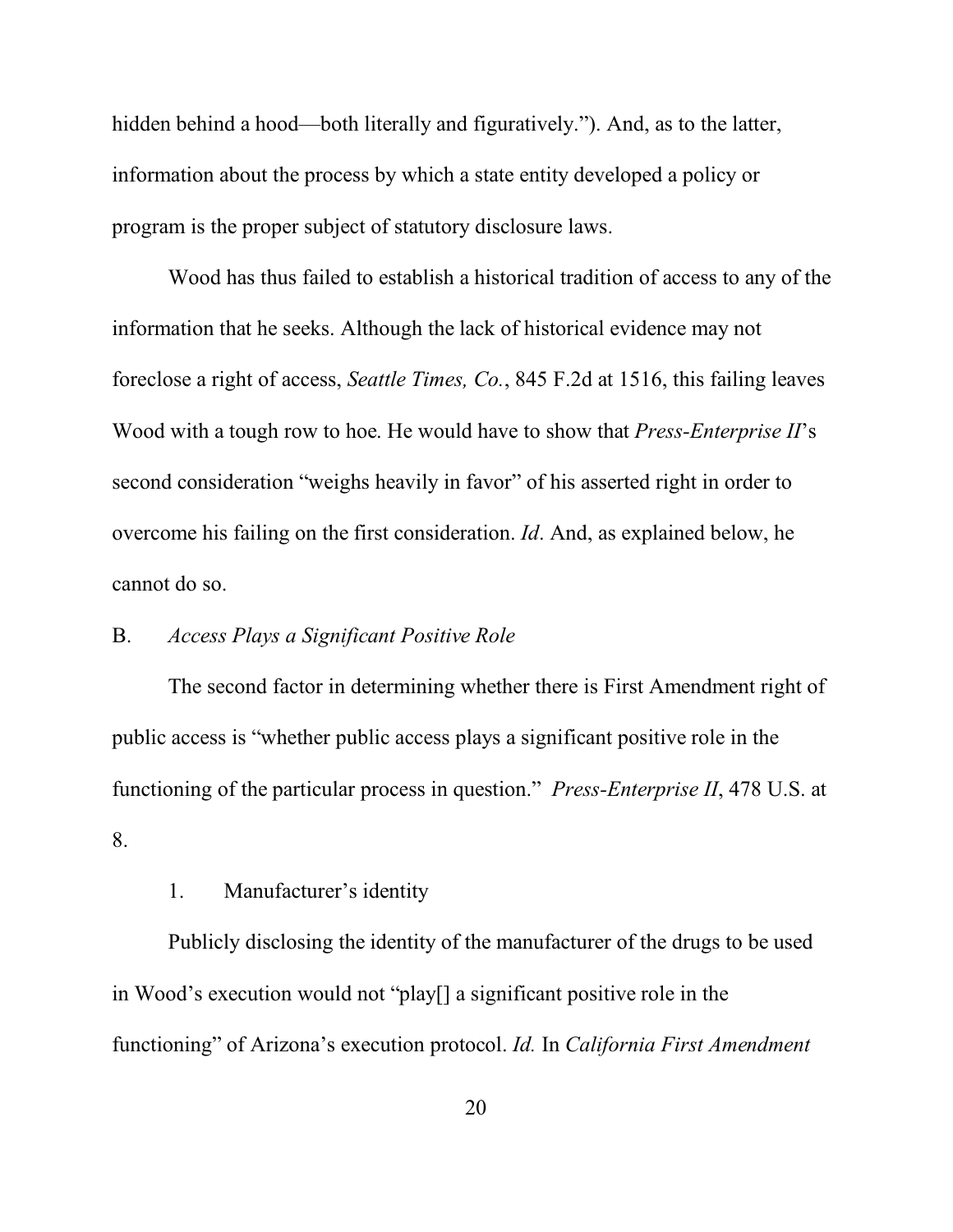*Coalition*, we reasoned that "[a]n informed public debate is critical in determining whether execution by lethal injection comports with 'the evolving standards of decency which mark the progress of a maturing society.'" 299 F.3d at 876 (quoting *Trop v. Dulles*, 356 U.S. 86, 101 (1958)). Here, the State has already disclosed the type of drugs that will be used in Wood's execution, the dosages of those drugs, their expiration dates, the fact that they are FDA approved, and the fact that they were produced domestically. The question before us is whether releasing the name of the manufacturer—or related information such as the National Drug Codes and lot numbers—would have a *significant* marginal benefit on the public discourse concerning Wood's execution *beyond the benefit that obtains from releasing the information already provided by the State*. *See Seattle Times*, 845 F.2d at 1516 ("The [Supreme] Court has examined whether public access plays a *particularly significant positive role in the actual functioning of the proceeding*." (emphasis added)).

The information already released by the State enables informed debate about the lawfulness and propriety of Arizona's two-drug cocktail. The public knows precisely how the State intends to end Wood's life and can investigate whether the drugs are suited to that purpose. Wood correctly points out that it is "of particular significance to the public to know that the State that is carrying out its execution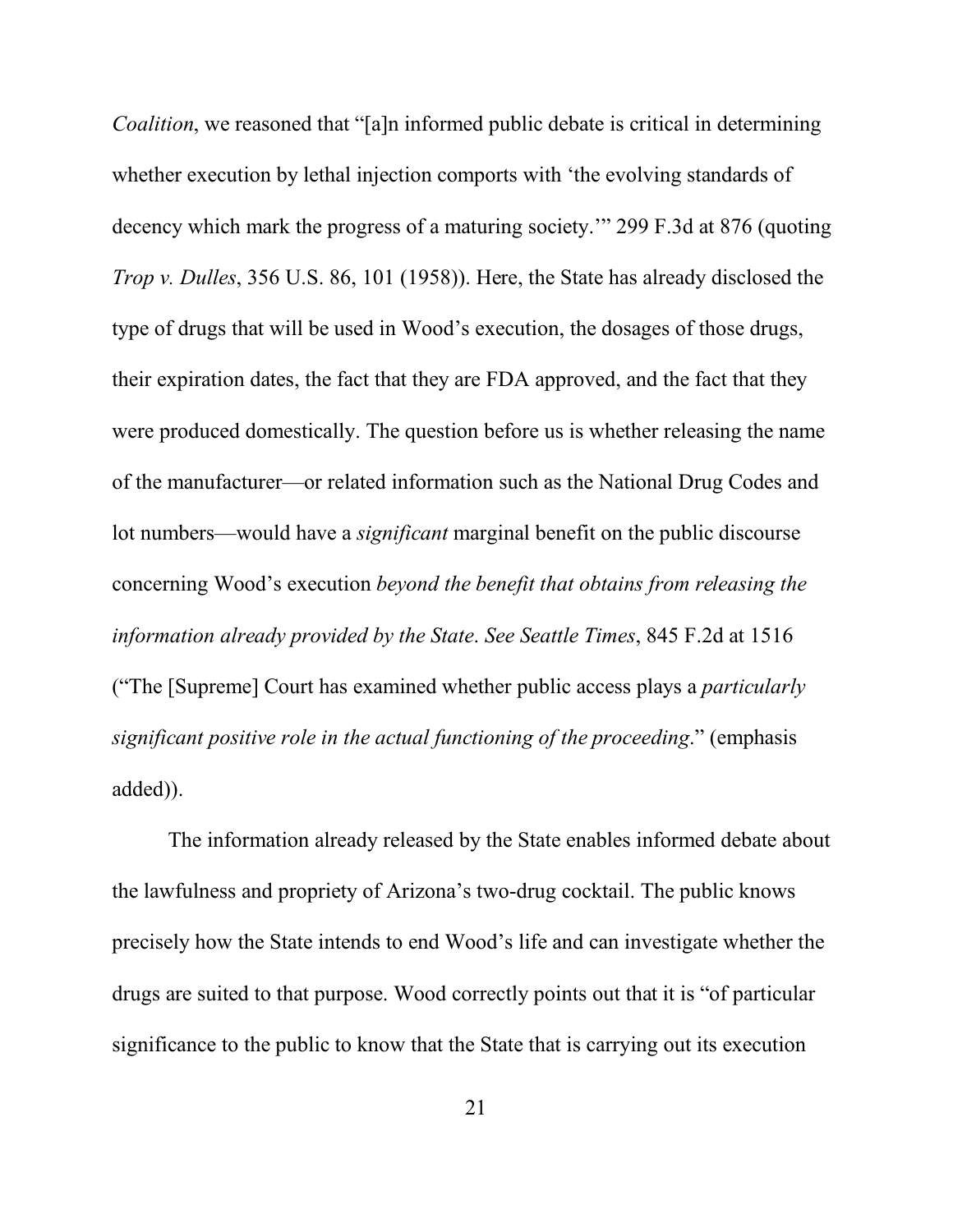process is doing so through unlawful means." But he does not—and cannot—explain why knowing the drugs' manufacturer would contribute to discussing whether Arizona's method is lawful. The identity of the chemicals and their quantities permits a full examination of the issue. Not every conceivable piece of information is equally relevant to the important, ongoing public conversation about the lawfulness of a particular lethal-injection protocol.

The only marginal benefit of disclosing the identity of the manufacturer of the drugs is that it enables the public to discuss the manufacturer's decision to supply Arizona with the chemicals used in an execution. There is certainly value in such knowledge. For example, consumers who are opposed to capital punishment might wish to avoid doing business with the manufacturers. But the fact that there are some discursive benefits to disclosing the identities of the manufacturers is hardly dispositive. We must also consider the costs of disclosing the information. As the Supreme Court aptly put it, "[a]lthough many governmental processes operate best under public scrutiny, it takes little imagination to recognize that there are some kinds of government operations that would be totally frustrated if conducted openly." *Press-Enterprise II*, 478 U.S. at 8–9. The disclosure of information previously kept private by the government often enhances the scope or accuracy of public discourse in some way. But the disclosure of certain kinds of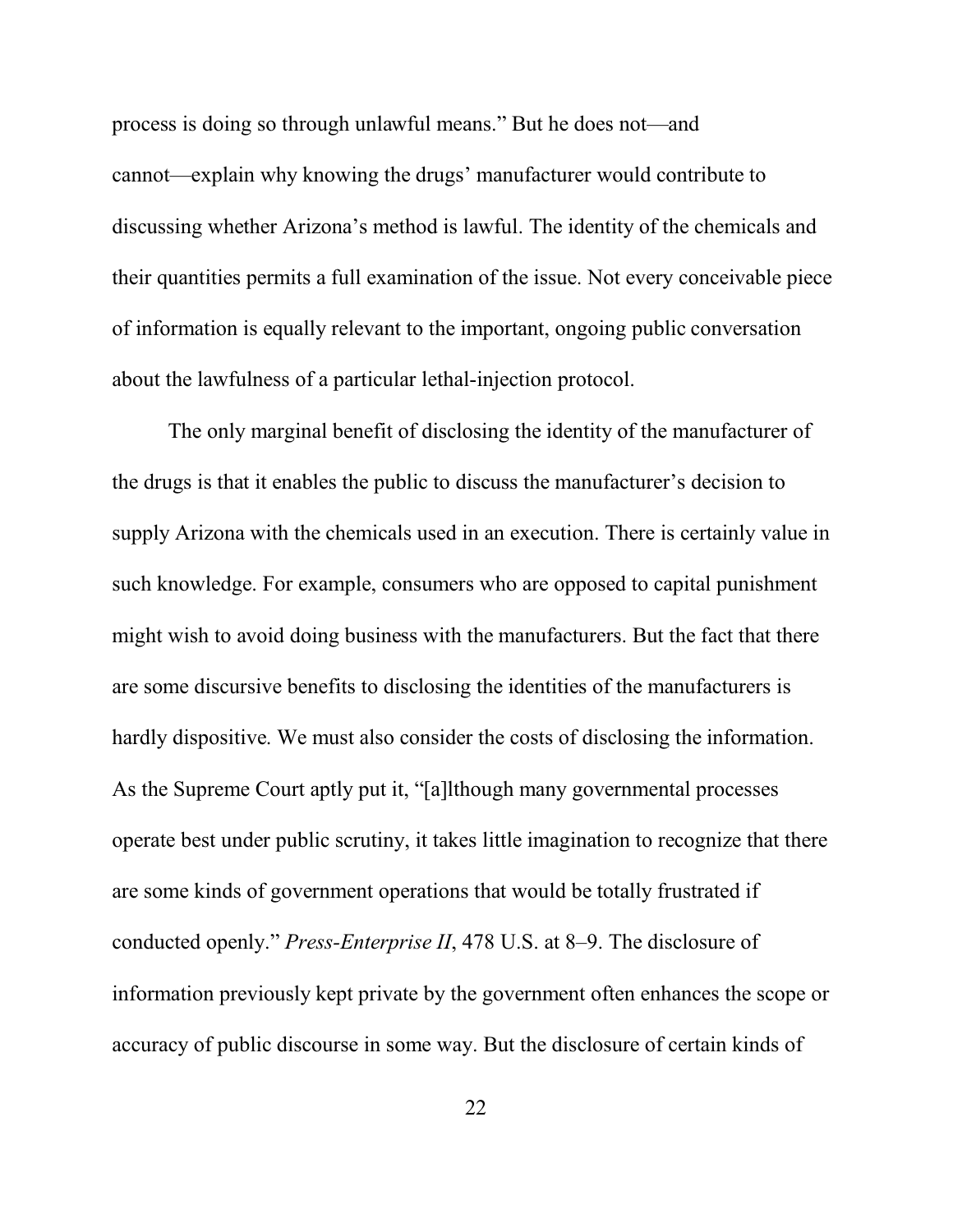information also hobbles the state's ability to carry out its legitimate functions. When disclosure inhibits the effectiveness of the process at issue without producing substantial benefits, then public access to the information does not "play[] a significant *positive* role in the functioning of the particular process in question." *Id.* at 8.

Several courts have observed that disclosing the manufacturer of drugs used in executions inhibits the functioning of the process in ways that harm the state, its citizens, and the inmate himself. As the Georgia Supreme Court recently explained, "without the confidentiality offered to execution participants . . . there is a significant risk that persons and entities necessary to the execution would become unwilling to participate." *Hill*, 758 S.E.2d at 806. In a dissent from denial of rehearing en banc joined by seven other members of our court, Chief Judge Kozinski observed that "Arizona has a legitimate interest in avoiding a public attack on its private drug manufacturing sources." *Landrigan v. Brewer*, 625 F.3d 1132, 1143 (9th Cir. 2010) (Kozinski, C.J, dissenting from denial of rehearing en banc). In Chief Judge Kozinski's view, Arizona had "good reasons" to keep the identity of the manufacturer private because a journalist suggested that the company might be criminally liable under a European Union regulation. *Id.* 

Arizona's ability to enforce its execution protocol will be hindered if it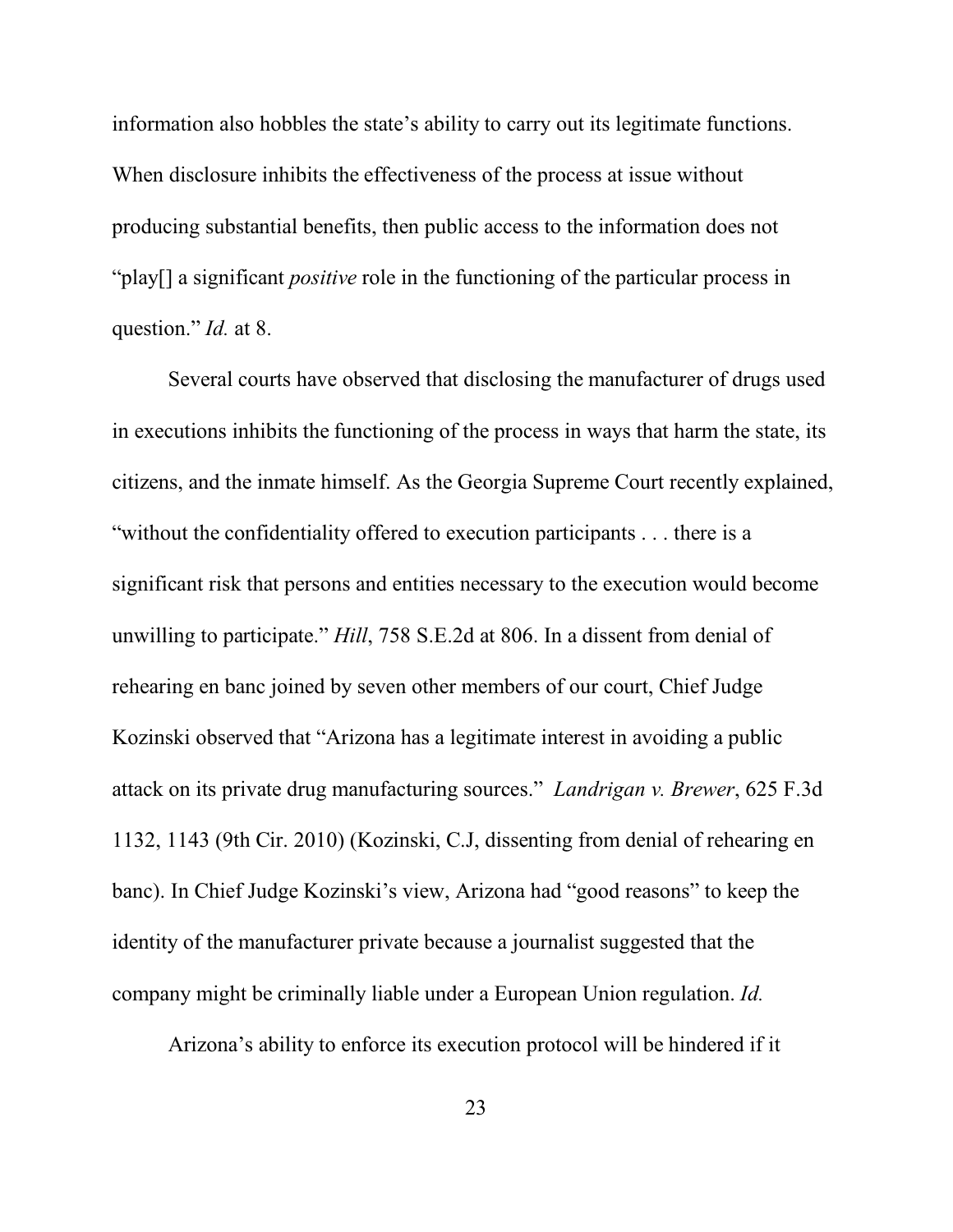cannot reliably obtain the drugs needed to perform executions. Disclosure of the information that is supposed to "play[] a significant *positive* role in the functioning of the particular process in question" might instead destroy the process altogether. *Press-Enterprise II*, 478 U.S. at 8 (emphasis added). Inmates may suffer if the State is forced to turn to less reliable execution methods that might inflict unnecessary pain. In a recent case, Texas disclosed the name of the compounding pharmacy that produced the chemicals to be used in an execution. *Whitaker v. Livingston*, No. H-13-2901, 2013 U.S. Dist. LEXIS 144367, at \*7 (S.D. Tex. Oct. 7, 2013). The inmate "notified the court that the compounding pharmacy was demanding that Texas return the drugs because it was being harassed." *Id.* The inmate was not pleased about the prospect of additional public discourse concerning the drugs that would be used to end his life. Instead, he was understandably "worrie[d] that Texas may have to use a different drug to execute him." *Id.* State legislatures have responded to the possibility that no manufacturer will provide the drugs used in lethal injections. For example, Tennessee recently reauthorized the use of the electric chair as an alternative method of execution in the event that the drugs necessary to perform a lethal injection become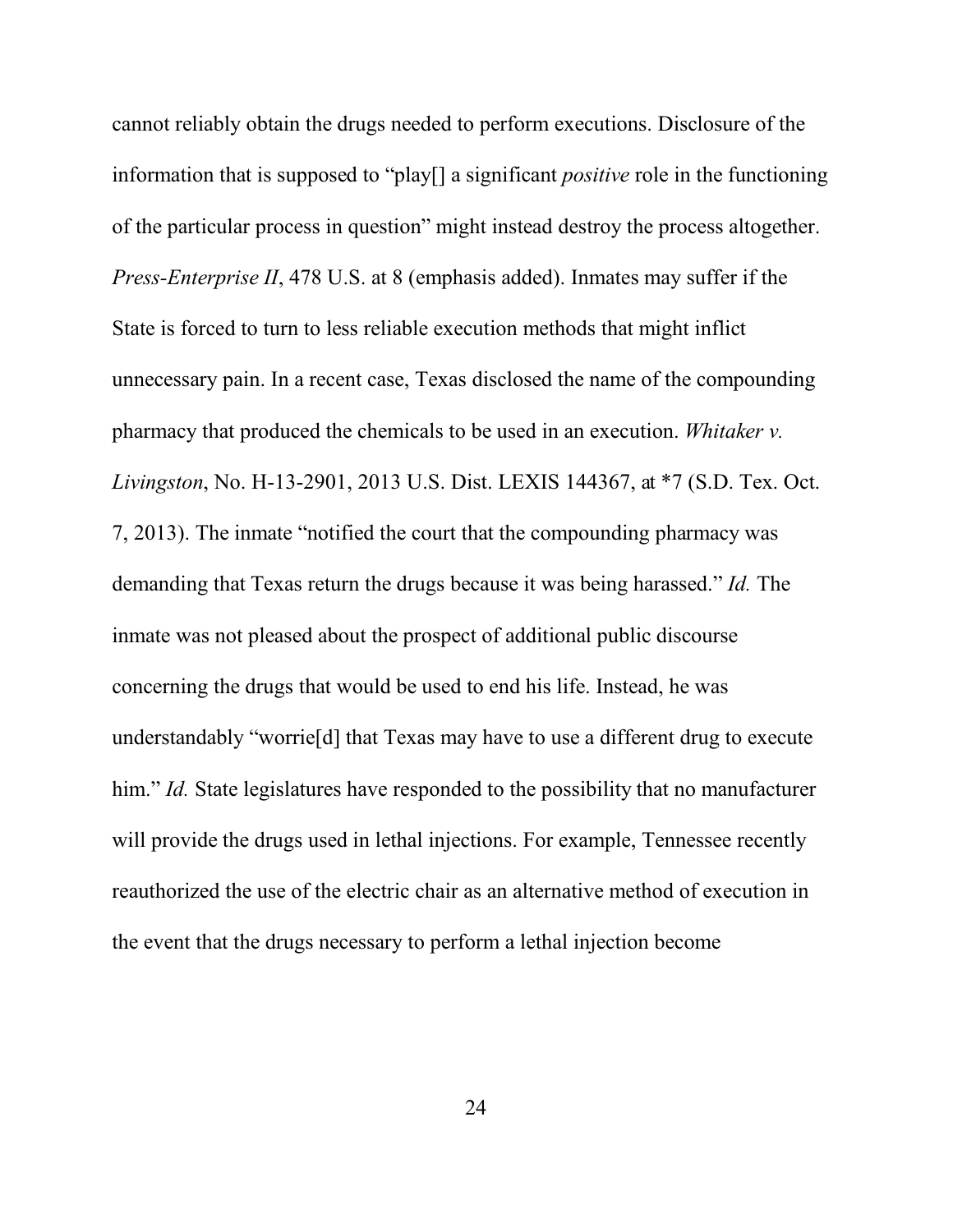unavailable. 9

Arizona had these developments in mind when it changed its protocol. A press release from the Arizona Attorney General explains that "compounding pharmacies in Texas and Oklahoma that had been providing pentobarbital for executions are now refusing to provide it after their identity was released publicly and they began to receive threats. This kind of reaction has caused companies that sell the drug to corrections' agencies to stop supplying it for the purposes of inmate executions."<sup>10</sup> For this reason, the press release describes the need for confidentiality as a "public safety issue." In the end, efforts to disclose the manufacturers' identities only renders the imposition of capital punishment more cruel than necessary by making it more difficult for states to reliably and safely execute inmates who were long-ago sentenced to death. Individuals like Wood, who have been lawfully tried and sentenced, are used as a means to accomplish a long-term policy objective that ought to be conveyed to state legislatures rather

<sup>10</sup> See Press Release, Attorney Gen. of Ariz., State of Arizona Announces Change to Lethal Injection Protocol (March 26, 2014), https://www.azag.gov/press-release/state-arizona-announces-change-lethal-injectio n-protocol.

<sup>9</sup> *See* Tim Ghianni, *Tennessee Reinstates Electric Chair as Death Penalty Option*, May 23, 2014, *available at* http://www.reuters.com/article/2014/05/23/us-usa-tennessee-execution-idUSBREA 4M03520140523.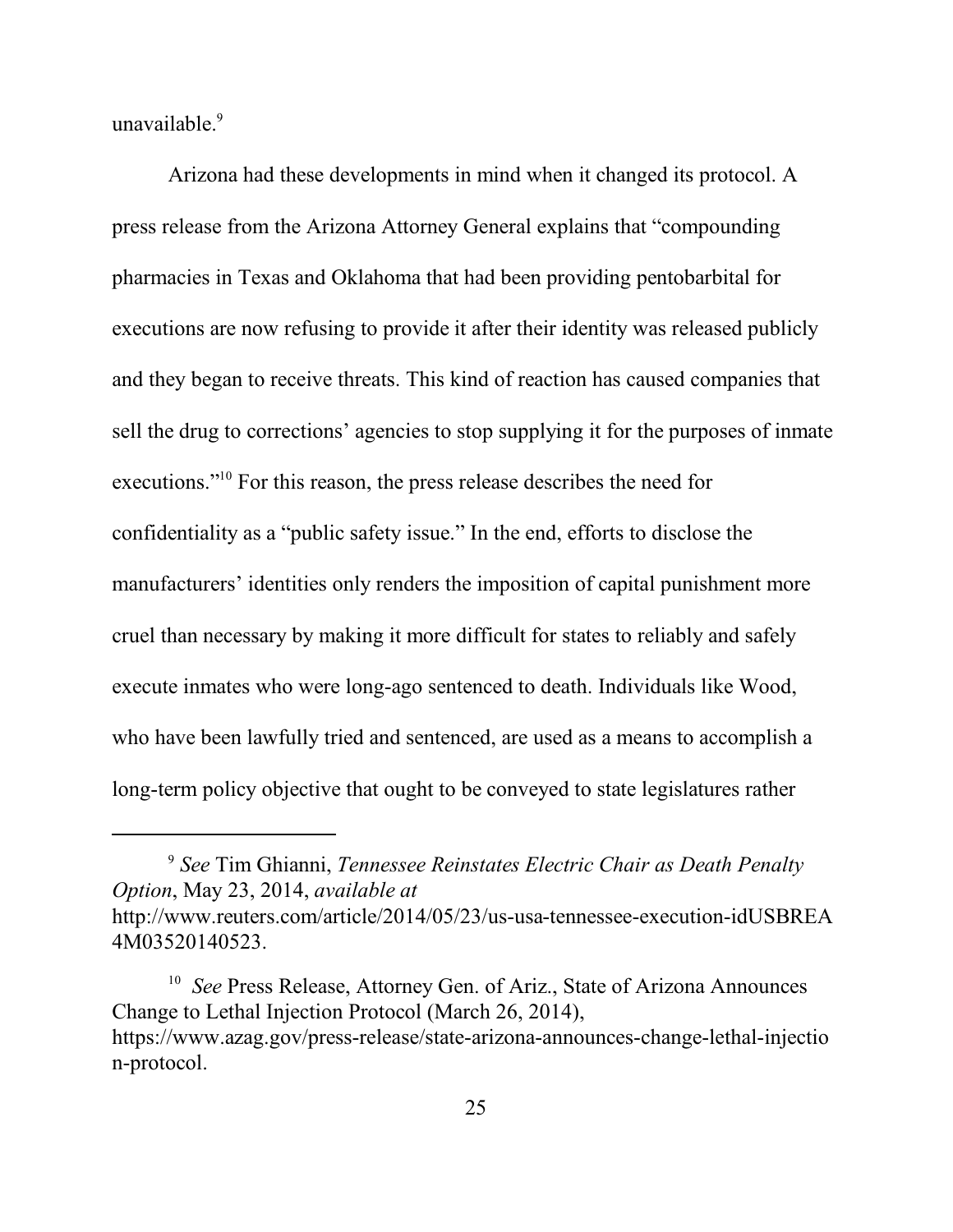than federal courts. $^{11}$ 

Finally, Wood contends that there is no record evidence in this case that disclosing the identity of the manufacturer will "extend the pressure on qualified suppliers not to supply the drugs." The majority likewise asserts that "the State can point to no evidence in the record to support its claim that pharmaceutical companies will stop providing drugs the moment this information is released." Maj. Op. at 22. But, in addition to the aforementioned case law, Wood's own brief cites multiple news reports detailing how companies have stopped supplying states with drugs used in executions after their identities have been disclosed. Such evidence is crucial to Wood's argument because it is the only indication that disclosure of the manufacturer's identity would "play[] a significant positive role in the functioning" of Arizona's execution process. *Press-Enterprise II*, 478 U.S. at

<sup>&</sup>lt;sup>11</sup> The majority thinks that exposing the names of the manufacturers of drugs used in lethal injections is especially important in light of the "seismic shift in the lethal injection world in the last five years" and the "flawed executions this year" involving the drugs at issue here. Maj. Op. at 19–20. But the "seismic shift" and "flawed executions" have been caused in part by past disclosures of the manufacturers of the drugs used in lethal injections that have made the drugs difficult or impossible to obtain. As the majority points out, "[s]tates are now seeking new types and combinations of drugs" because thiopental and pentobarbital are no longer readily available. Maj. Op. at 20. The majority identifies a policy development it deems undesirable—the need to use different and possibly less effective drugs to carry out lethal injections—and then interprets the First Amendment in a novel manner in order to exacerbate rather than ameliorate the problem.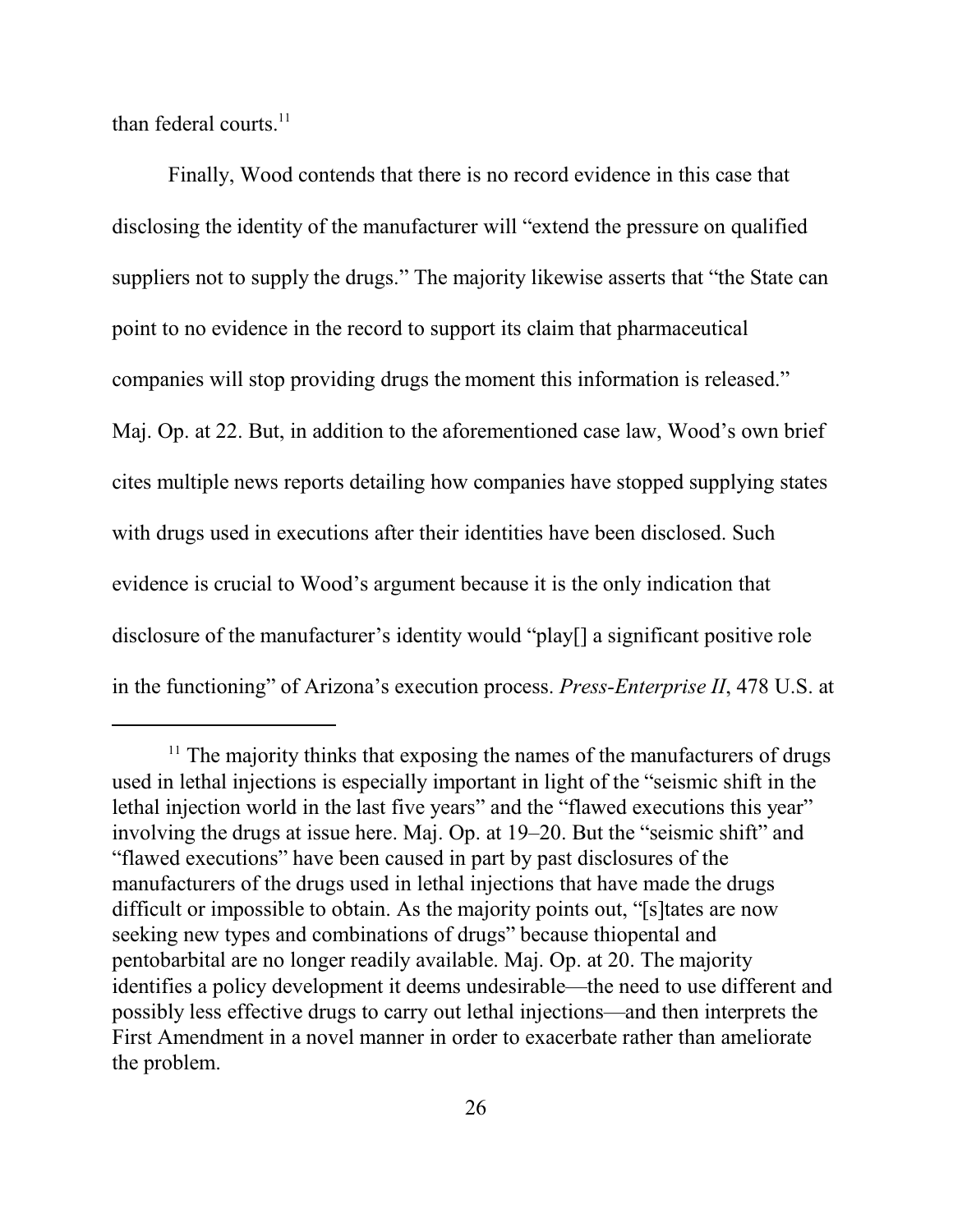8. The majority also cites news reports as evidence that there has been a "seismic shift in the lethal injection world" as manufacturers have stopped providing thiopental and pentobarbital. Maj. Op. at 19–20. The majority considers the evidence that drug manufacturers are susceptible to public pressure for the proposition that disclosure creates a dialogue about capital punishment, but ignores the same evidence to the extent that it shows that disclosure potentially hinders the State's ability to lawfully carry out its lethal-injection protocol by making the requisite drugs harder to obtain.

We do not know with certainty how the public or the drug manufacturer will react if Arizona discloses the manufacturer's identity. But we do know, from the case law and the arguments advanced by Wood himself, that disclosure might impact Arizona's ability to perform a lawful execution using domestically produced, FDA-approved drugs. When we compare the risk to Arizona's execution protocol to the alleged benefits of additional public discourse about the subject, it is clear that Wood cannot show that "public access plays a *significant positive role* in the functioning of the particular process in question." *Press-Enterprise II*, 478 U.S. at 8 (emphasis added).

# 2. Executioners' qualifications

For much the same reason, publicly disclosing additional information about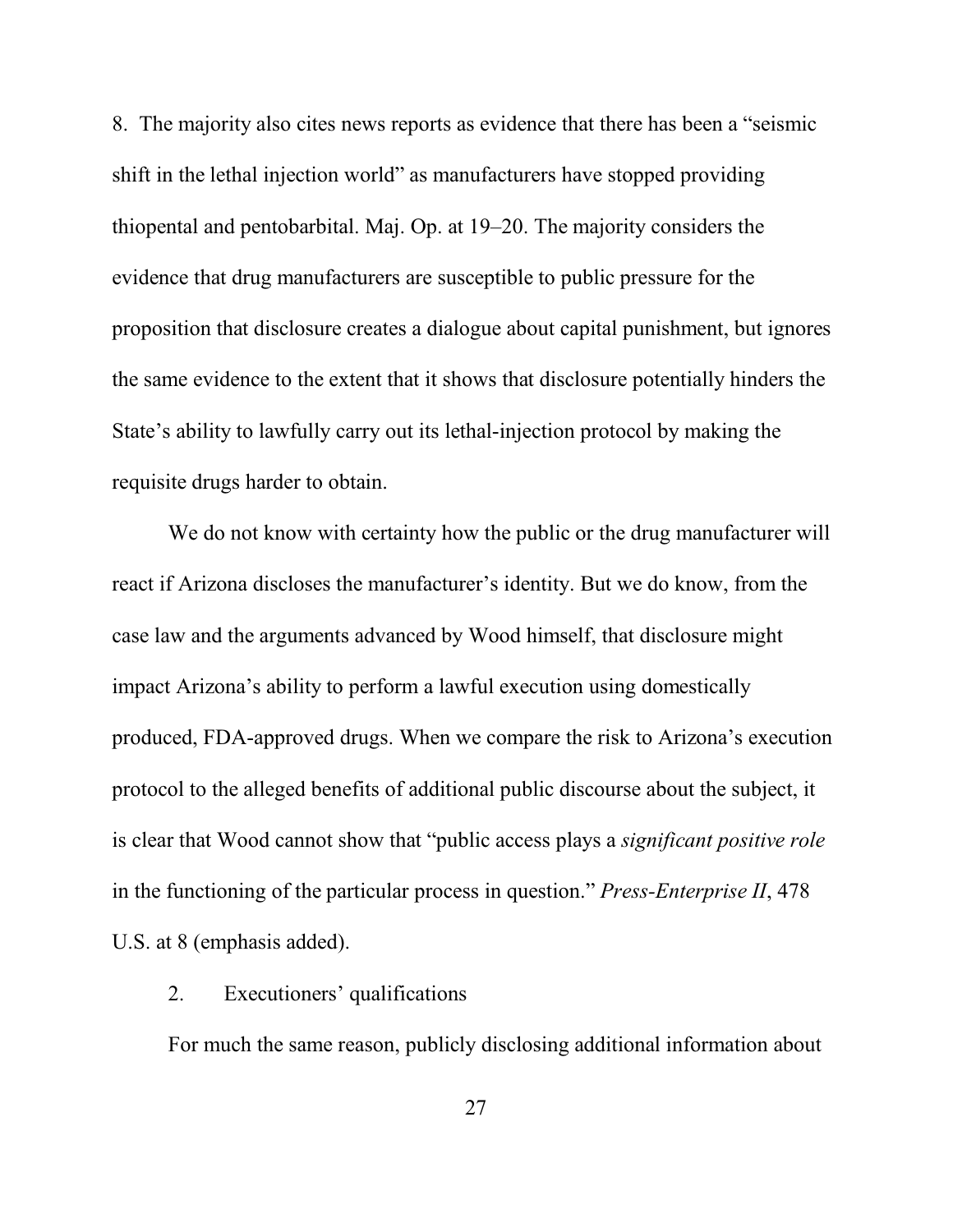the qualifications of the individuals who will participate in Wood's execution would not "play[] a significant positive role in the functioning" of Arizona's execution protocol. *Id.* Wood contends that "information about the qualifications of the persons who will execute him—in the name of Arizona's citizens—is a matter that is squarely within the sphere of 'informed public debate.'" Even if that is true, it is not the issue before us. Once again, the State has already disclosed ample information about the qualifications of those who will participate in the execution. The State informed Wood that the Inspector General had verified the qualifications of the personnel and that a central femoral line would only be inserted by a person licensed or certified to perform the procedure. The question is thus whether disclosing the specific qualifications of the actual individuals chosen by the State to conduct the execution would have a *significant* marginal benefit on the public discourse concerning Wood's execution *beyond the benefit that obtains from releasing the information already provided by the State*.

As with the drug manufacturer's identity, the information offered by the State related to the executioners' qualifications enables informed debate about the lawfulness and propriety of Arizona's execution protocol. The public knows what qualifications are required of medical personnel who participate in the execution and how those qualifications are verified. Wood does not—and cannot—explain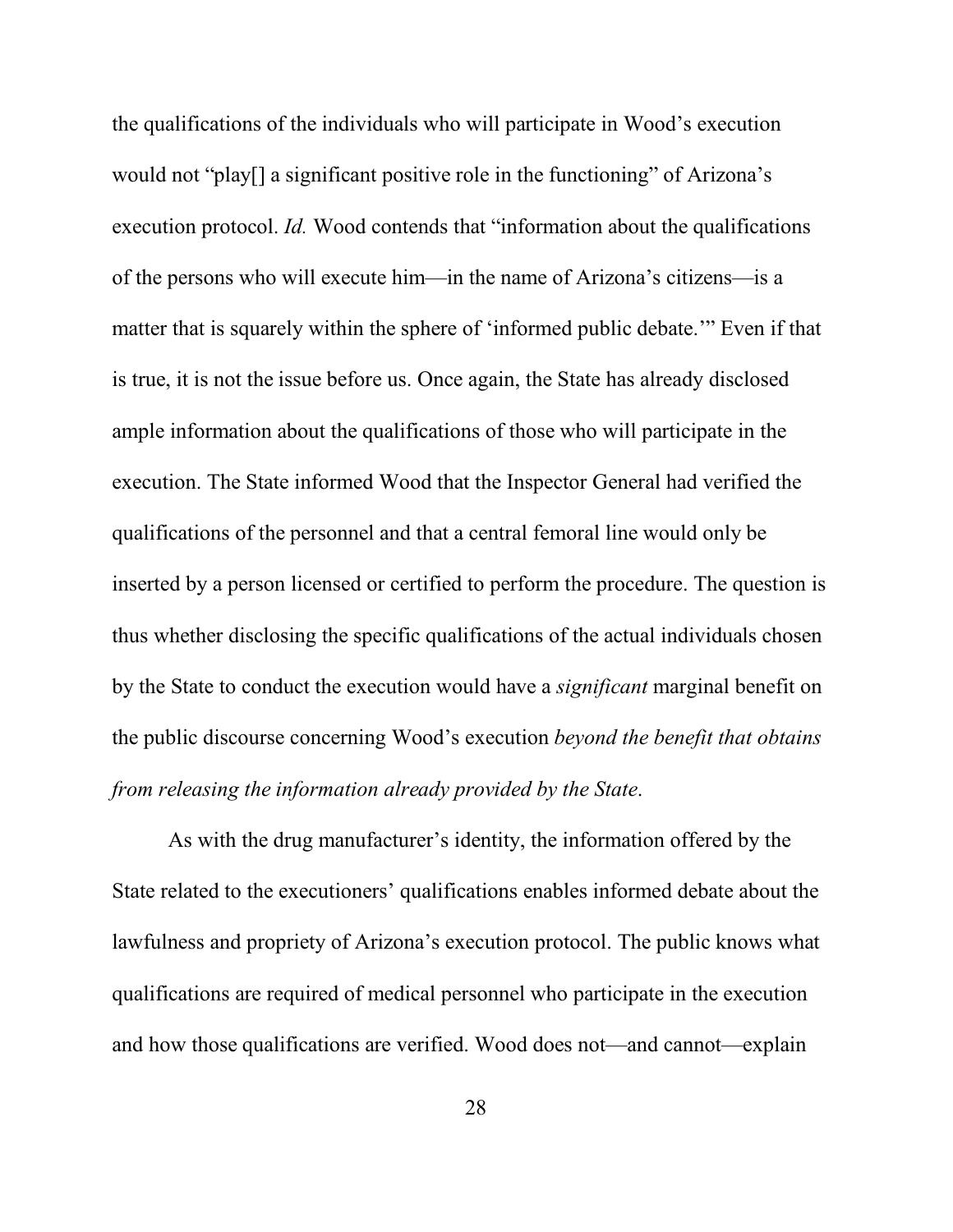how the public's knowledge of, say, the medical school or nursing school attended by each person participating in the execution, would "play[] a significant positive role in the functioning of the particular process in question." *Id.* Such information is, at best, irrelevant.

The only way such information could meaningfully contribute to public discourse is if specific information about the qualifications of the personnel allowed for members of the public to identify them. The names of the individuals who take part in the execution, like the names of the companies that manufacture the drugs used in the execution, would certainly contribute to public debate. Members of the public could, for example, protest outside their homes or offices. Reporters could call and ask them about why they decided to participate in an execution. The problem, of course, is that this kind of public discourse would not "play[] a significant *positive* role in the functioning of the particular process in question." *Id.* (emphasis added). Rather, it would severely inhibit Arizona's ability to conduct lawful executions by making it difficult to find qualified personnel willing to risk their privacy and their careers to participate in an execution. *See Hill*, 758 S.E.2d at 805 ("The reasons for offering such privacy are obvious, including avoiding the risk of harassment or some other form of retaliation from persons related to the prisoners or from others in the community who might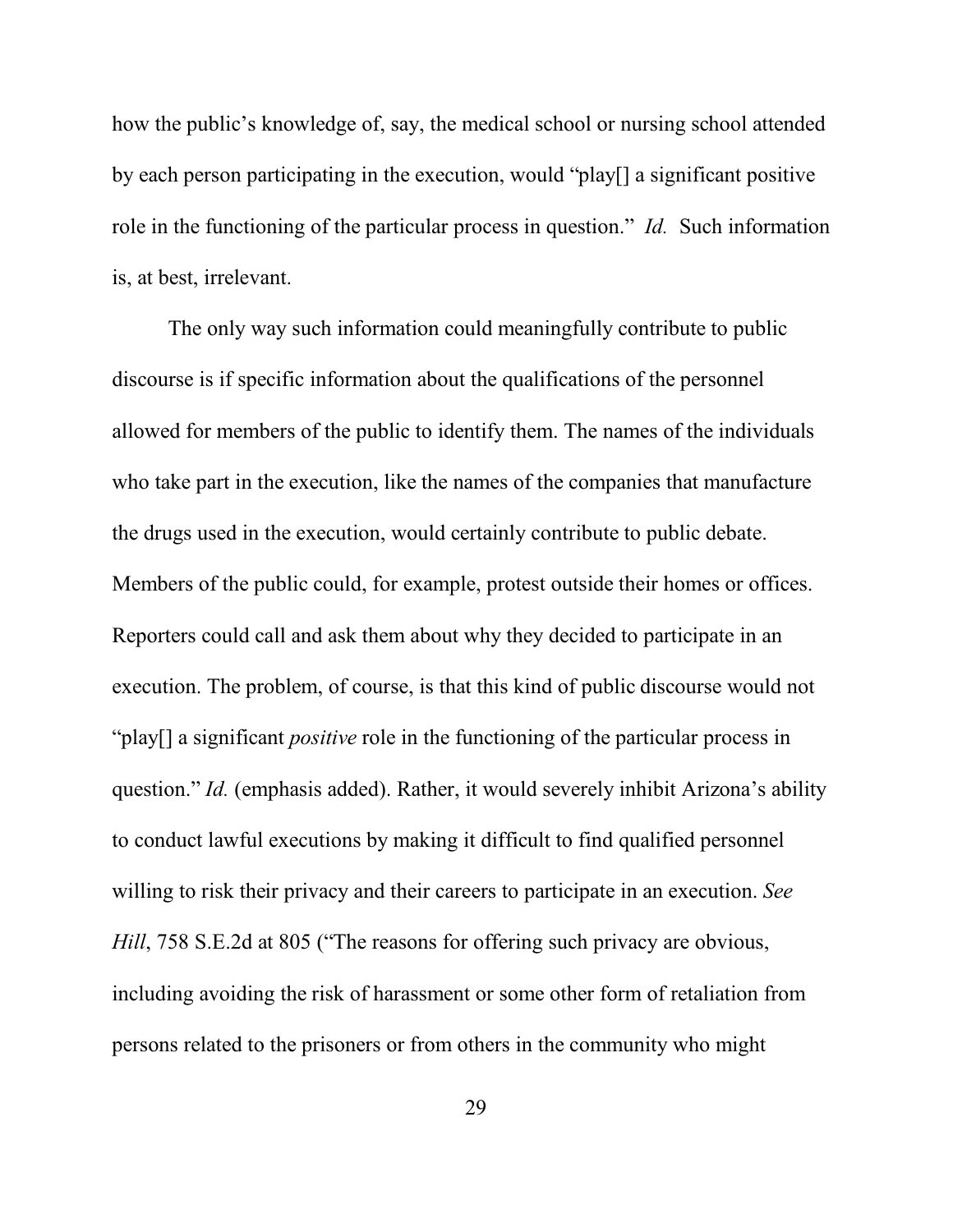disapprove of the execution as well as simply offering those willing to participate whatever comfort or peace of mind that anonymity might offer."). Arizona's confidentiality statute responds to these precise concerns. Ariz. Rev. Stat. § 13- 757(C) ("The identity of executioners and other persons who participate or perform ancillary functions in an execution and any information contained in the records that would identify those persons is confidential.").

Wood correctly points out that we cannot know whether disclosing the qualifications of the individuals participating in the execution will lead to the discovery of their names and other personal information. But the mere possibility that this might occur would dissuade qualified individuals from performing a lawful task on behalf of the State and its citizens. *Cf. Long*, 922 A.2d at 904–05 (Pa. 2007) (holding that the First Amendment right of public access does not extend to jurors' addresses in part because the disclosure of such information "may make the average citizen less willing to serve on a jury, especially if he or she believes that the media, the defendant, or the defendant's family and friends know where he or she lives"). As with the ongoing efforts to deter drug companies from producing the compounds that most quickly and painlessly cause death, attempts to dissuade qualified medical personnel from participating in lawful executions will likely only harm inmates sentenced to die by forcing states to rely on less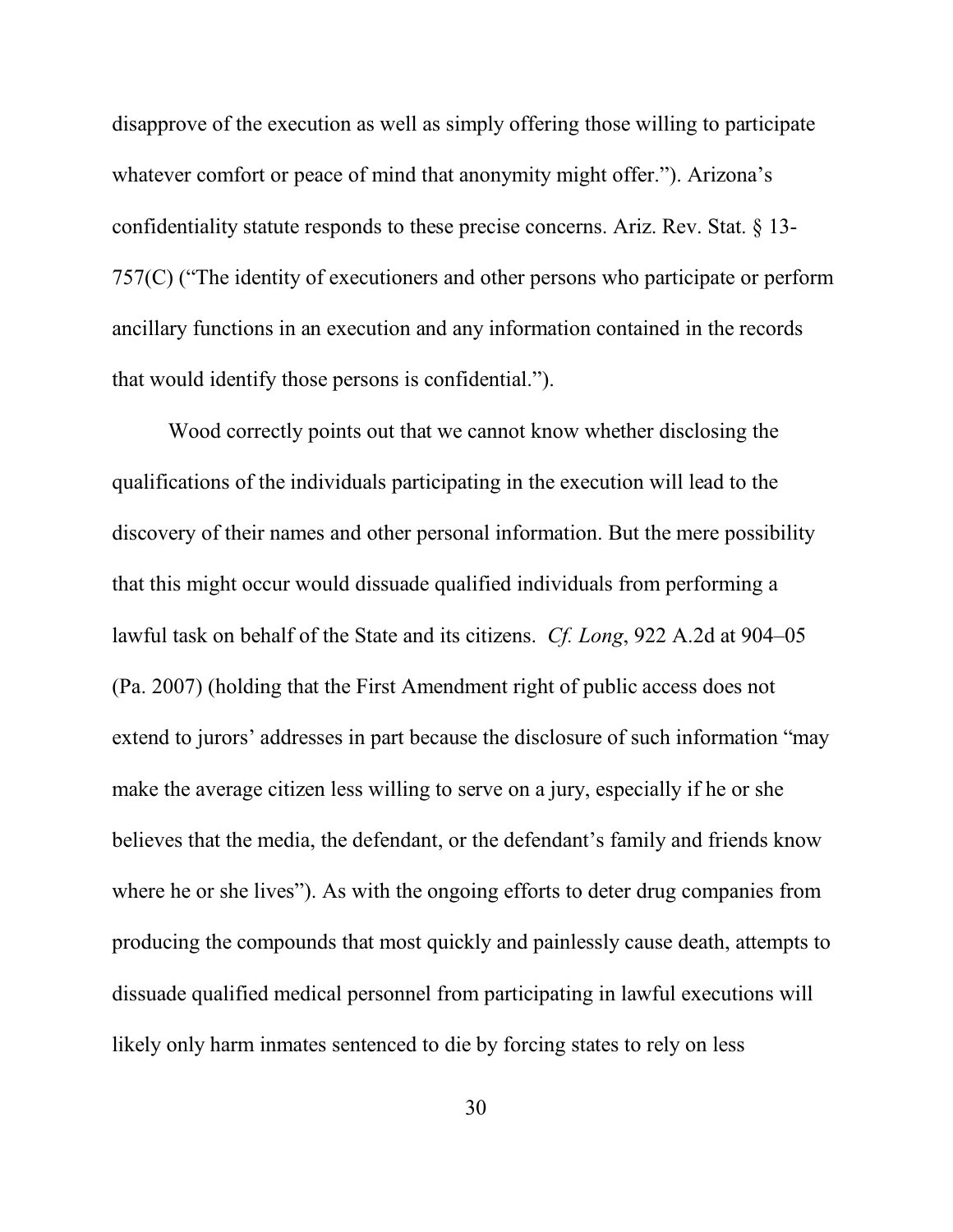experienced professionals.

Disclosing more specific details about the qualifications of the individuals who participate in the execution process risks interfering with the legitimate operation of Arizona's execution protocol without meaningfully contributing to the public discourse surrounding Wood's execution.

3. Development of protocol

Lastly, Wood has not shown that disclosing information about how ADC developed its execution protocol will have any effect whatsoever on public dialogue about the subject. The thirty-two page protocol sets out in precise detail how an execution will proceed. The two-drug portion of the protocol includes the type and quantity of drugs that will be used along with a nine-step process for administering the drugs. Anyone who reads the protocol will know exactly how Arizona plans to carry out an execution. Wood does not suggest what might be gleaned from reviewing information generated during the protocol's development, let alone how access to such information will "play[] a *significant positive* role in the functioning" of an execution. *Press-Enterprise II*, 478 U.S. at 8 (emphasis added).

In sum, Wood has not shown a historical tradition of public access to the information that he seeks, and he cannot show that such access would play a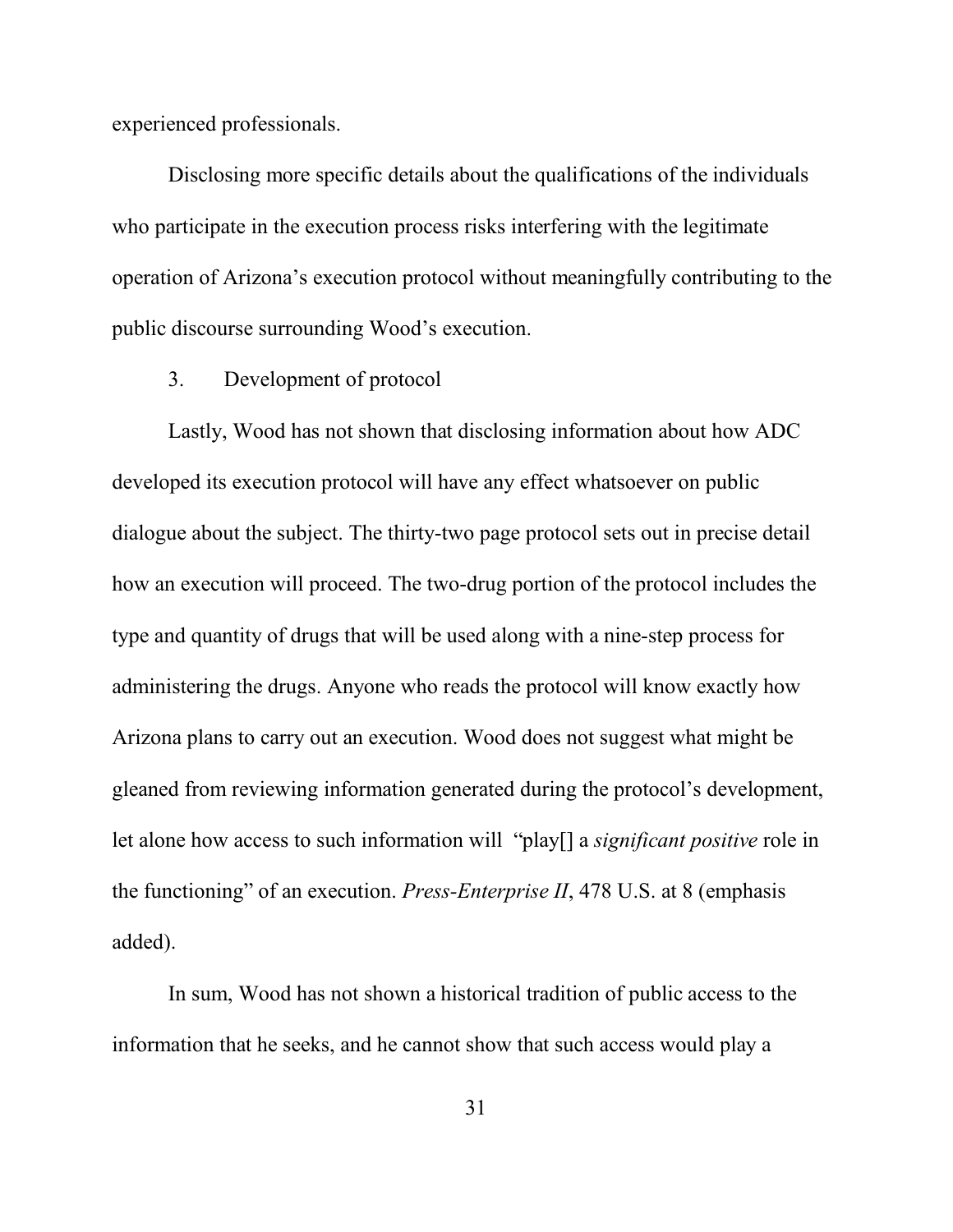significant positive role in the functioning of the State's administration of lethal injection. Accordingly, he has no First Amendment right to access the information and he cannot show a likelihood of success on the merits.

#### VI

The parties and the district court understandably focused primarily on the likelihood that Wood's First Amendment claim will succeed on the merits. But we must also consider the other factors that comprise the preliminary injunction analysis, in particular the likelihood of irreparable harm in the absence of preliminary relief. *See Winter*, 555 U.S. at 20.

No one doubts that Wood "has a strong interest in being executed in a constitutional manner." *Beaty v. Brewer*, 649 F.3d 1071, 1072 (9th Cir. 2011). But the right asserted by Wood differs from the constitutional challenges often raised by inmates facing execution. The First Amendment right of public access inheres in all of the members of the public, and not just the inmate who has been sentenced to death. *See Cal. First Amendment Coal.*, 299 F.3d at 873 ("[T]he First Amendment guarantees the *public*—and the press—a qualified right of access to governmental proceedings." (emphasis added)). The fact that Wood will soon be executed absent judicial intervention does not necessarily mean that there will likely be "irreparable harm in the absence of preliminary relief." *Winter*, 555 U.S.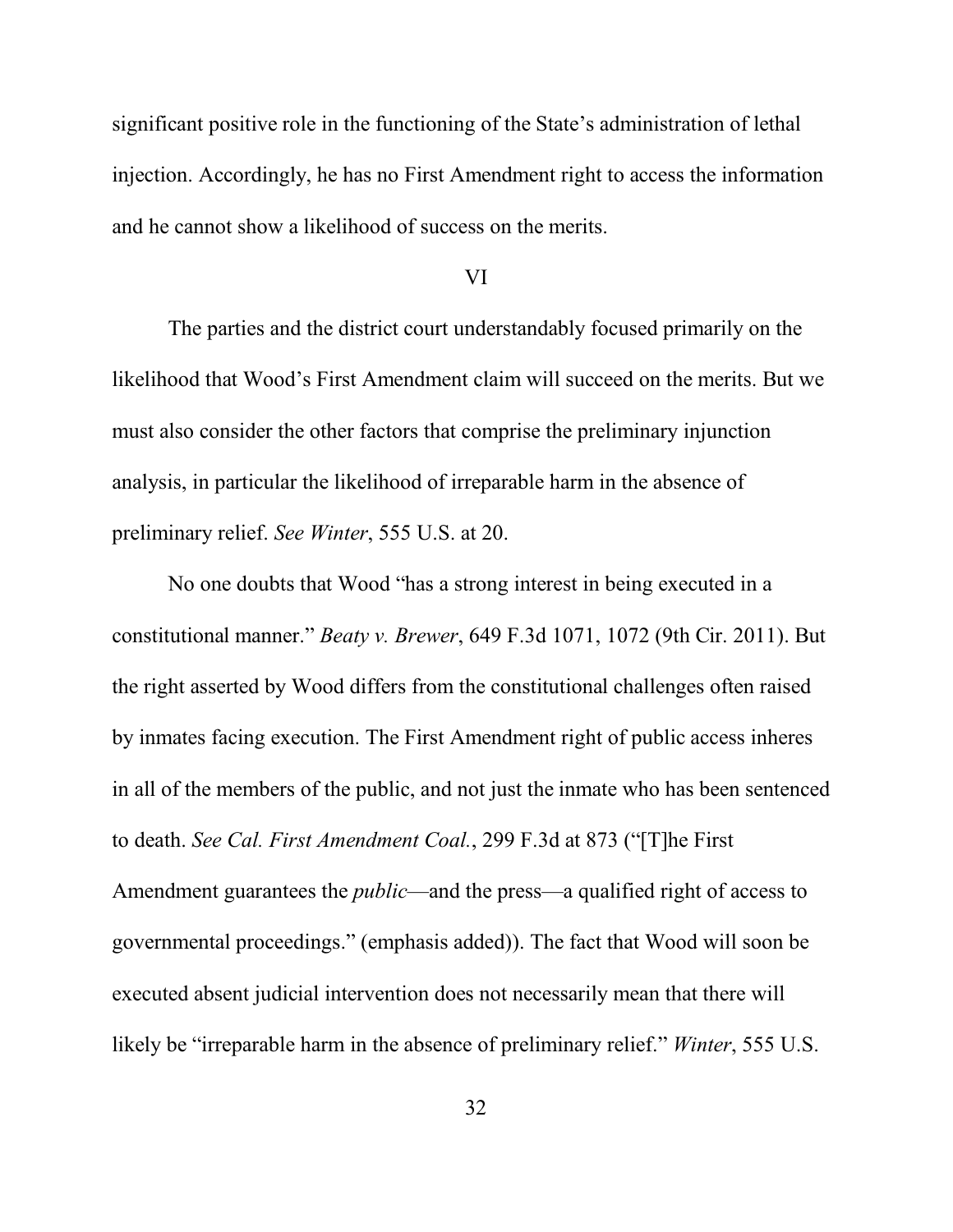at 20. Wood's claim is premised on the notion that society will have a richer discourse about his execution if everyone is made aware of certain details, such as the manufacturer of the drugs used and the qualifications of the executioners employed. It is not self-evident that the First Amendment right will be irreparably harmed if that information is not disclosed before Wood's execution, but is instead disclosed only if the view espoused by Wood ultimately prevails after the case is fully litigated. Whatever benefit society derives from being able to discuss who made the drug and who injected it would presumably still inure to the public if that conversation occurred after Wood has been executed.

Despite the impression offered by the substance of the briefs and opinions in this case, this litigation is not really about the scope of the First Amendment right of the public to access certain information pertaining to an execution. The existence and scope of that right could be fully litigated by a member of the public who feels he has been unconstitutionally deprived of the information at issue. *See Wellons*, 2014 WL 2748316, at \*6 (holding that the purported First Amendment right of public access to information about the manufacturer of drugs used in an execution and the identities of the executioners "turn[s] on the public's, rather than the individual's, need to be informed so as to foster debate").

And, despite the impression offered by the majority's disposition, this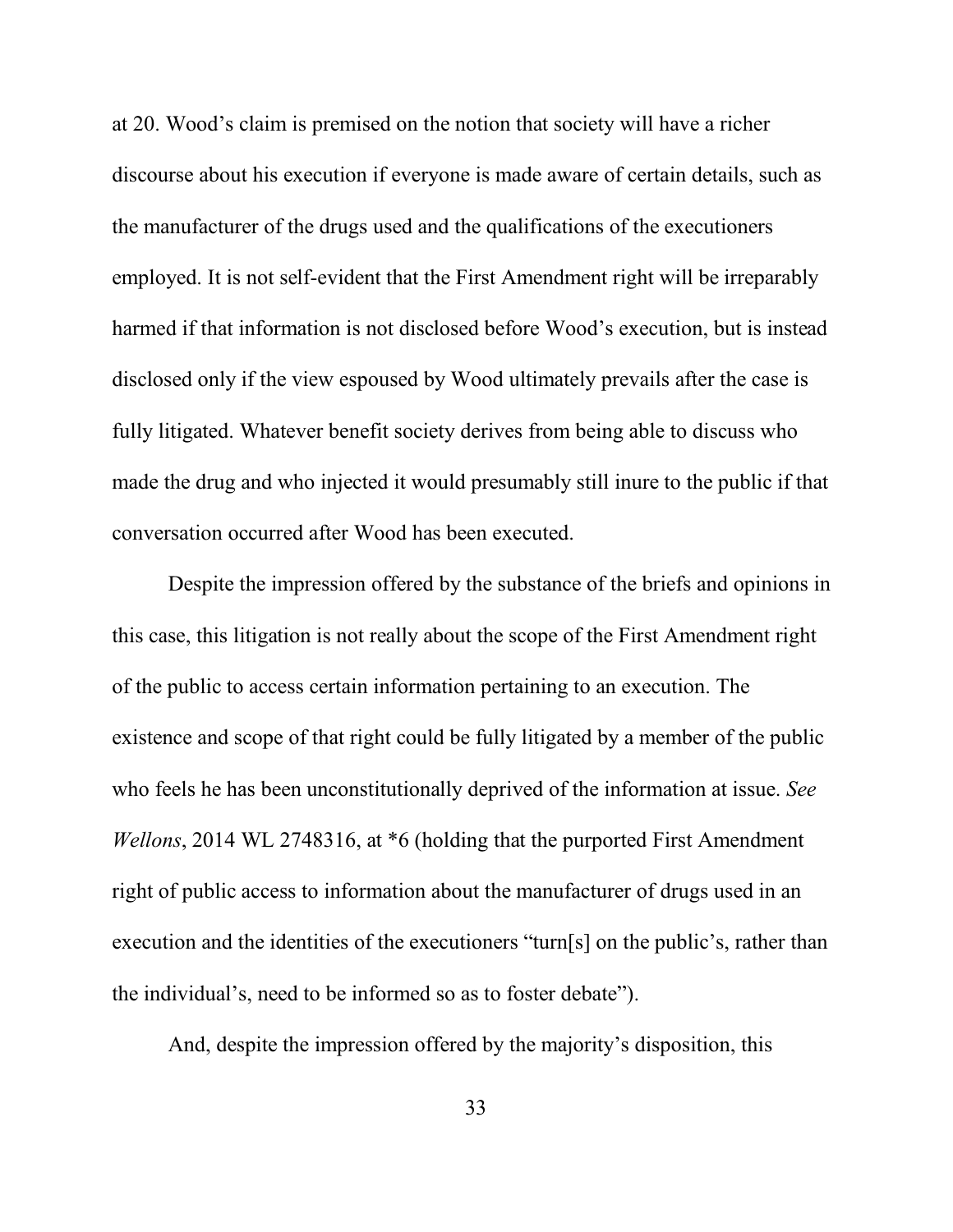litigation is not even about staying Wood's execution. Arizona now faces a difficult choice. The State can continue to enforce its confidentiality statute and refrain from executing Wood or anyone else until it prevails on the merits, as seems quite likely. Or, the State can disclose the information required by the majority and execute Wood, knowing that it might be impossible to obtain the drugs necessary to carry out future lawful executions once the identity of the manufacturer is no longer confidential. Either way, the First Amendment has been co-opted as the latest tool in this court's ongoing effort to bar the State from lawfully imposing the death penalty.

# VII

The decision to inflict the death penalty is a grave and solemn one that deserves the most careful consideration of the public, the elected branches of government, and the courts. We must be cognizant that a life is at stake. But we cannot conflate the invocation of a constitutional right belonging to the public atlarge—such as the First Amendment right of public access to certain proceedings and documents—with a policy judgment about if and when the death penalty ought to be imposed. In so doing, we usurp the authority of the Arizona legislature and disregard the instructions of the Supreme Court.

The district court did not abuse its discretion when it denied Wood's request